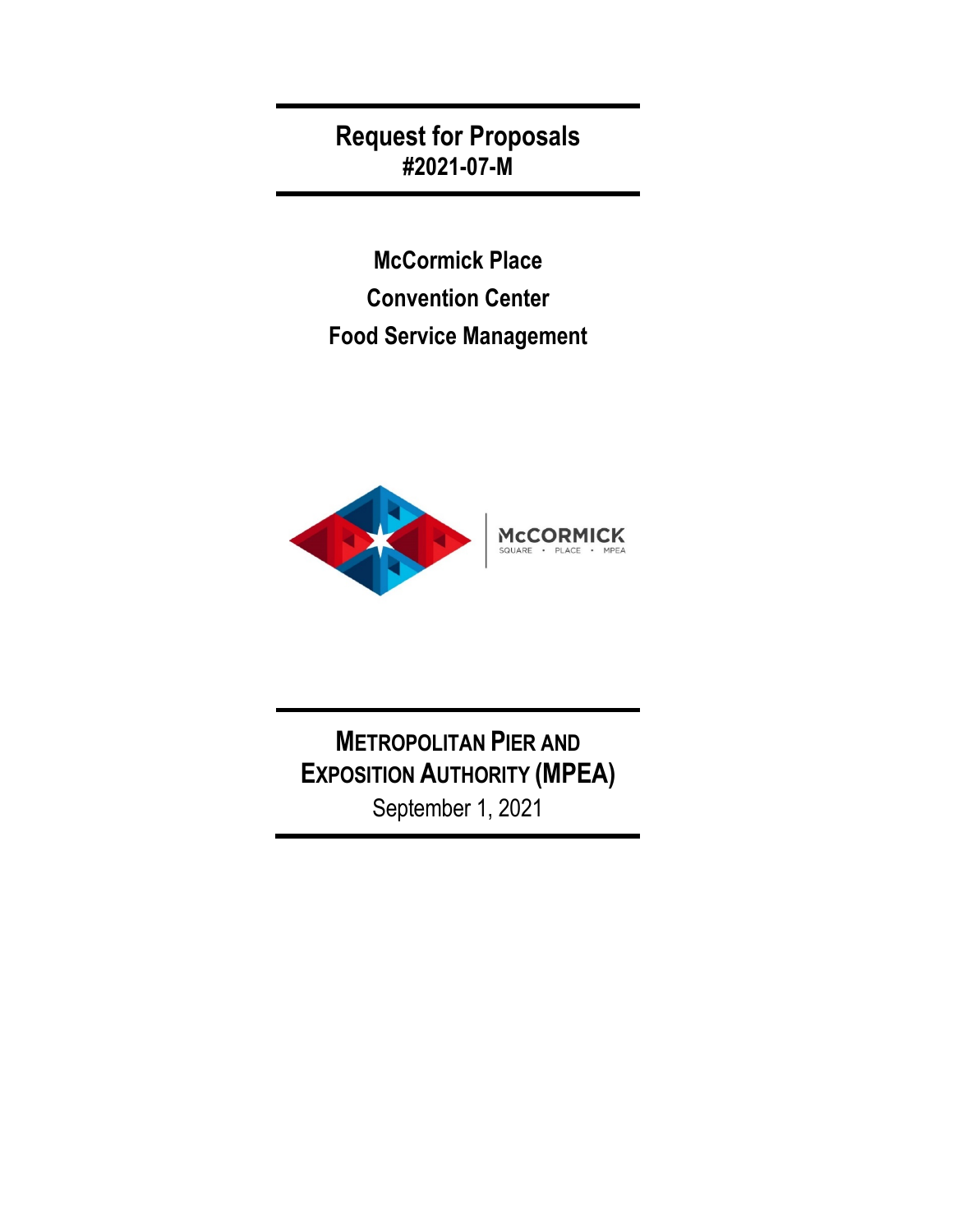# **TABLE OF CONTENTS**

### **SECTIONS:**

- **I. DEFINITIONS AND INTERPRETATION**
- **II. BACKGROUND INFORMATION & OBJECTIVES**
- **III. SCOPE OF SERVICES AND REQUIREMENTS**
- **IV. RFP PROCESS AND SUBMISSION REQUIREMENTS**
- **V. EVALUATION CRITERIA**
- **VI. CONDITIONS, DISCLAIMERS, DISCLOSURES**

**VII.REQUIRED FORMS**

**EXHIBITS:**

**1. DRAFT COMPENSATION AND PERFORMANCE MANAGEMENT**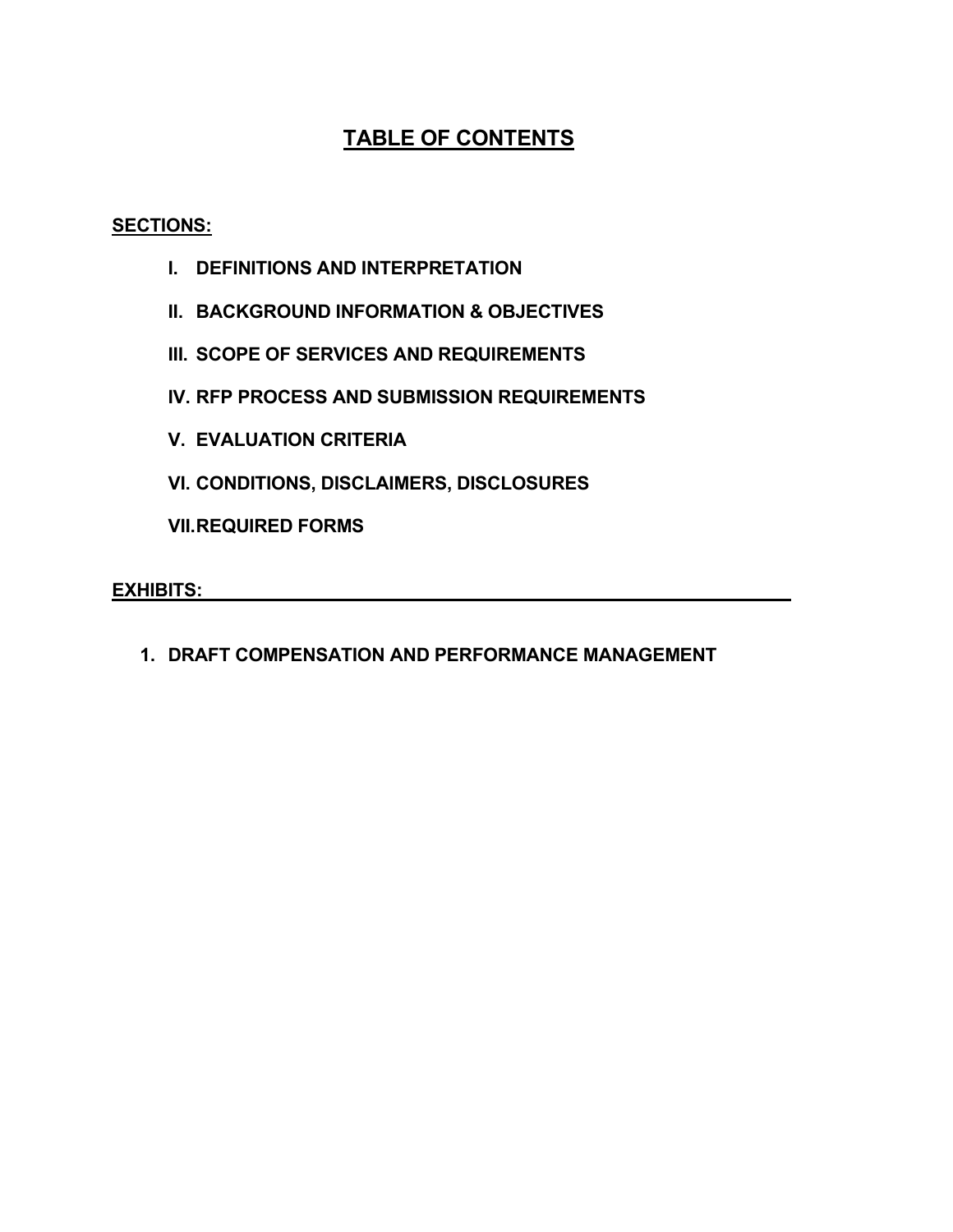# SECTION I. DEFINITIONS AND INTERPRETATIONS

#### **DEFINITIONS**

The following terms in this Solicitation shall be defined as follows:

**"Agreement" or "Contract"** means the Agreement that is to be entered into between the Authority and the selected Proposer pursuant to this RFP.

**"Authority"** means the Metropolitan Pier and Exposition Authority.

**"Manager"** refers to the Proposer that is selected to provide the Services and will enter into the Agreement or Contract with the Authority

**"Include"** Whenever the term "include" (in any of its forms) is used, it means "include, without limitation."

**"Laws"** means City, State and Federal statutes, ordinances, codes, rules and regulations.

**"MBE"** means Minority Owned Business Enterprise.

**"MPEA"** means Metropolitan Pier and Exposition Authority.

**"Proposal"** means all materials submitted in response to this RFP.

**"Proposer"** or **"Provider"** or **"Respondent"** means the firm(s), individual(s), corporation(s), partnership(s) and joint venture(s) that submit Proposals pursuant to this RFP.

**"Responsive"** Responsiveness is determined by the Authority and relates to compliance with the provisions of the solicitation, including specifications, and contractual terms and conditions. Conformity in material respects or substantial compliance suffices, although absolute or precise conformity is not required. The Authority reserves the right to reject any Proposal that it deems materially non-responsive.

**"Responsible"** Responsibility is determined by the Authority and relates primarily to the ability of a Proposer/Bidder to successfully carry out a proposed contract, and whether the Proposer/Bidder has the character, reputation, and integrity to receive an award. The Authority may determine in its sole discretion that a Proposer/Bidder, otherwise able to perform, who has been convicted of a felony, or violation of the public procurement requirements of any federal or state governmental entity, is not responsible and therefore disqualified from the RFP and RFP process. Other considerations bearing on a determination of responsibility can include experience, past performance, business and financial capabilities, skills, technical organization and reliability. Some of the mechanisms available to measure a Proposer's/Bidder's responsibility are the utilization of reference checks, vendor performance on previous contracts and availability of financial credit information.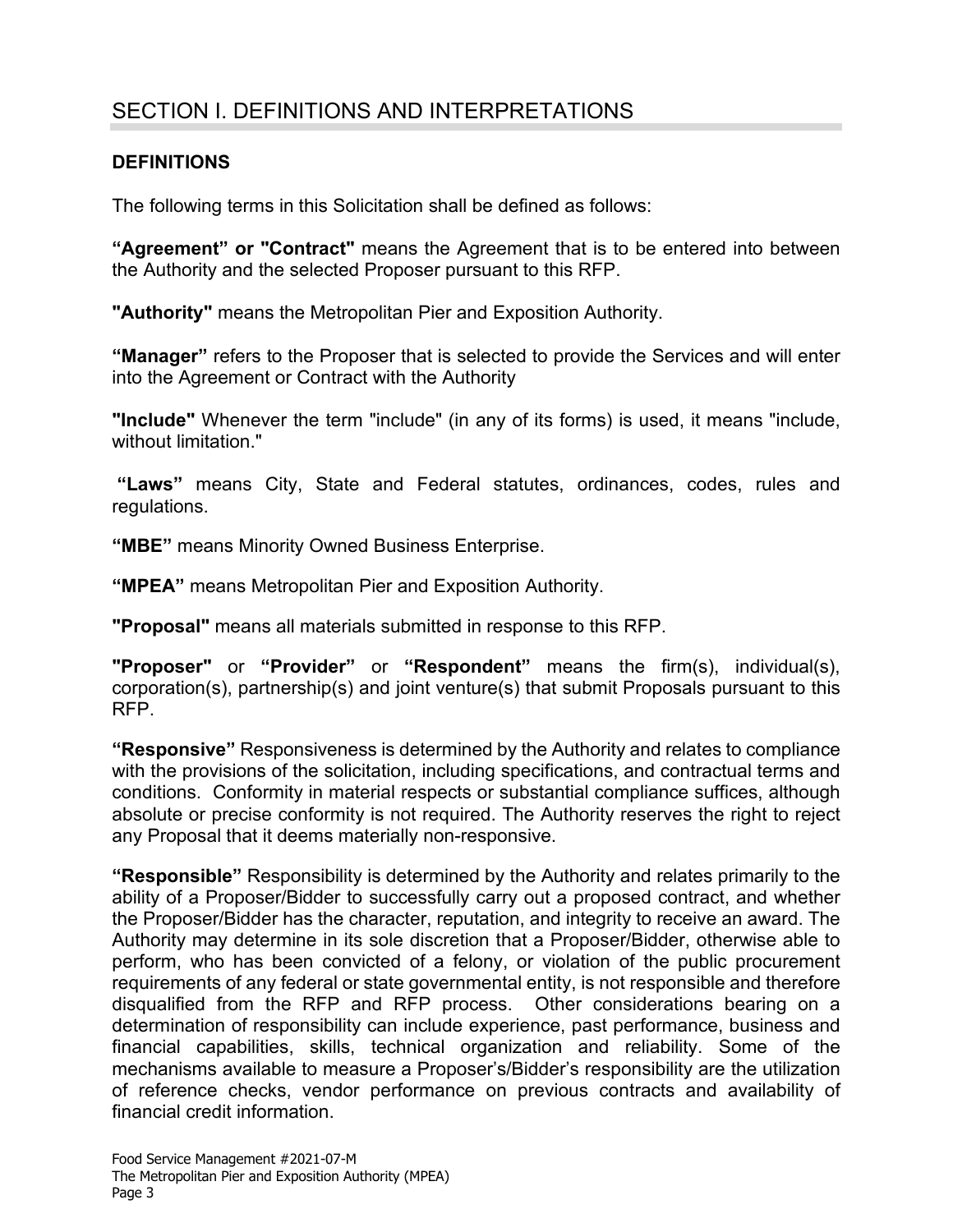**"RFP"** means this Request for Proposals, including all Exhibits and addenda.

**"Selected Proposer"** or **"Successful Proposer"** or **"Successful Contractor"** means the Proposer selected for award of an Agreement.

**"Trade Reference"** means a reference concerning the creditworthiness of the Proposer given by another business that extends credit to the Proposer, such as a supplier.

**"WBE"** means Women Owned Business Enterprise.

### **INTERPRETATIONS**

- A. Any headings in this RFP are for convenience of reference only and do not define, limit, control or affect the meaning of the RFP provisions. In this RFP, unless the context otherwise requires, the terms "hereby," "herein," "hereof," "hereto," "hereunder" and any similar terms used in this RFP refer to this RFP. All section references, unless otherwise expressly indicated, are to sections of this RFP. Words of any gender shall be deemed and construed to include correlative words of the other genders. Words indicating the singular number shall include the plural number and vice versa, unless the context shall otherwise indicate. All references to any exhibit or document shall be deemed to include all supplements and/or amendments to any such exhibits or documents entered into in accordance with the terms and conditions of this RFP and such documents. All references to any person or entity shall be deemed to include any person or entity succeeding to the rights, duties, and obligations of such persons or entities in accordance with the terms and conditions of this RFP.
- B. Unless a contrary meaning is specifically noted elsewhere, the words "as required," "as directed," "as permitted" and similar words used in the RFP mean that requirements, directions of and permission of MPEA are intended; similarly, the words "approved," "acceptable," "satisfactory" or words of like import mean "approved by," "acceptable to" or "satisfactory to" MPEA. Words "necessary," "proper" or words of like import as used with respect to extent, conduct or character of Services specified shall mean that the Services as outlined in Section III must be conducted in a manner or be of character which is "necessary" or "proper" in the option of MPEA.
- C. Unless a contrary meaning is specifically noted elsewhere, the words "approved," "reasonable," "suitable," "acceptable," "properly," "satisfactory" or words of like effect and import used in the RFP mean reasonable, suitable, acceptable, proper or satisfactory in the judgment of MPEA.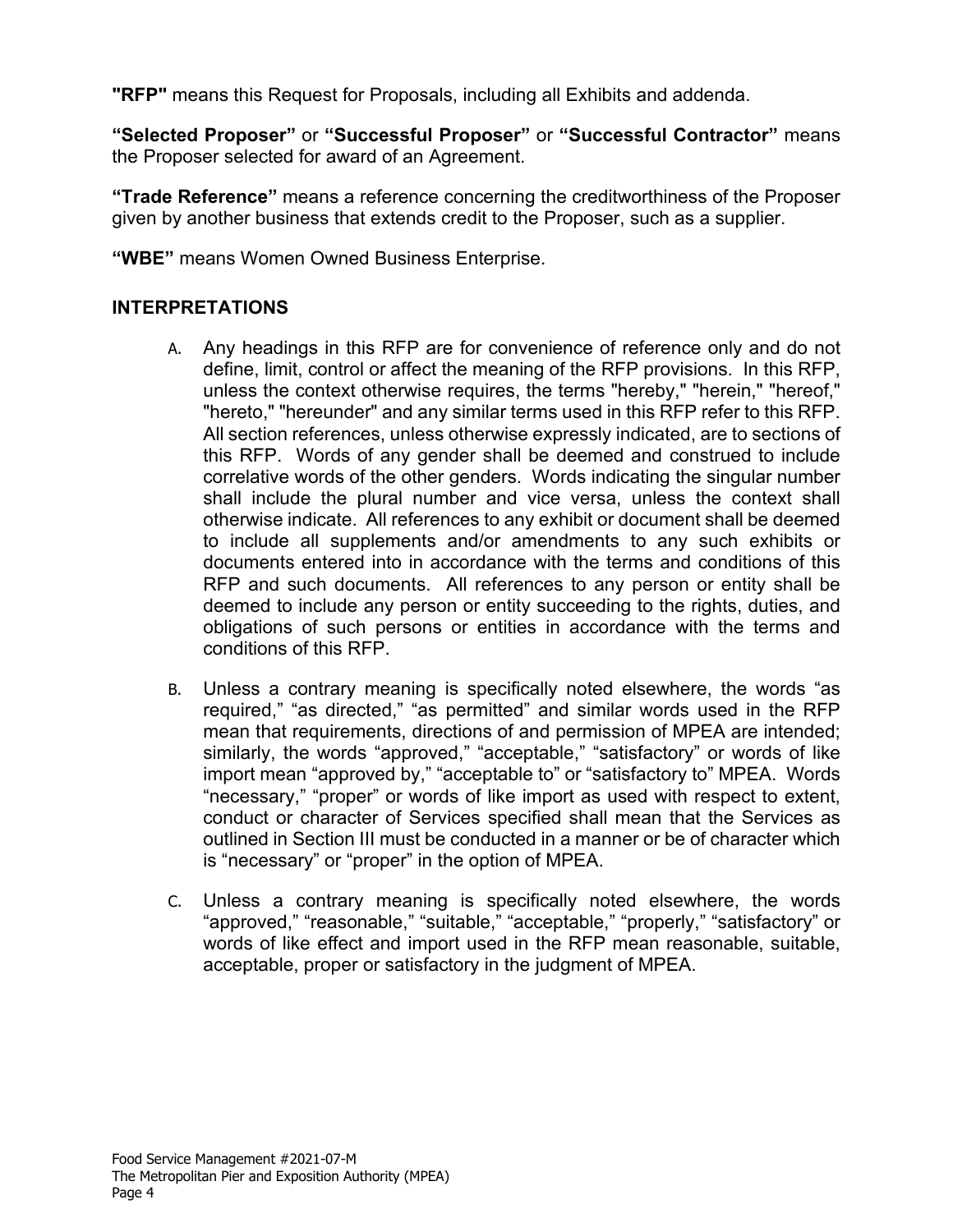### **BACKGROUND INFORMATION**

The Metropolitan Pier and Exposition Authority, hereinafter referred to as the "Authority" or "MPEA", is a municipal corporation existing under the laws of the State of Illinois pursuant to the Metropolitan Pier and Exposition Authority Act, as amended, 70 ILCS 210/1 *et seq.* (the "MPEA Act").

The Authority is governed by a nine-member Board appointed by the Governor of Illinois and the Mayor of Chicago. Current Board Members are listed on the Authority's website a[t http://www.mpea.com/mpea\\_board/board.html.](http://www.mpea.com/mpea_board/board.html) The Chairman of the Board is selected by fellow Board members and a Chief Executive Officer, who is responsible for the dayto-day management of the Authority, is appointed by the Board.

The Authority owns McCormick Place®, an exhibition and convention center located at 23<sup>rd</sup> Street and Martin Luther King Drive in the City of Chicago, which is managed and operated by ASM Global, a private convention management company. The McCormick Place convention center includes four buildings: the South, West, North buildings and the Lakeside Center. These buildings have a combined total of more than 2.6 million square feet of exhibit space, and over 600,000 square feet of meeting rooms, making it the nation's largest convention center. McCormick Place® hosts approximately 125-150 events and attracts more than 2.5 million trade and public show visitors annually. McCormick Place® features the Arie Crown® Theater, a renovated proscenium arch theatre which seats approximately 4,200. Wintrust Arena, a 10,387-seat multi-purpose arena that hosts DePaul NCAA men's and women's home basketball games and tournaments and that also serves as the home of the WNBA's Chicago Sky franchise, is part of the McCormick Place Complex "MPC". Two separate buildings, the Energy Center and the Corporate Center, are also part of the MPC.

The Authority also owns two convention center hotels. The Hyatt Regency McCormick Place is a 1,258-room hotel and conference center located adjacent to McCormick Place. The Hyatt Hotels Corporation is responsible for the operation and management of this Hotel under a management agreement with the Authority. The 1,206-room Marriott Marquis Chicago is managed by Marriott International pursuant to a management agreement between the Authority and Marriott International. While not managed by the Food Service Manager, the Successful Proposer's willingness and ability to work with the hotels to enhance the reputation and financial performance of the Authority is critical to the Authority and will be a requirement of the Successful Proposer.

### **OBJECTIVES**

The METROPOLITAN PIER AND EXPOSITION AUTHORITY, hereinafter referred to as the "Authority" or "MPEA" is issuing this Request for Proposals (RFP) to identify management companies capable of providing a full range of comprehensive food service management services for the McCormick Place® Complex (MPC) in Chicago, Illinois. The Authority invites submittals from prequalified firms that have proven experience in major market convention or exhibition facilities' food service management.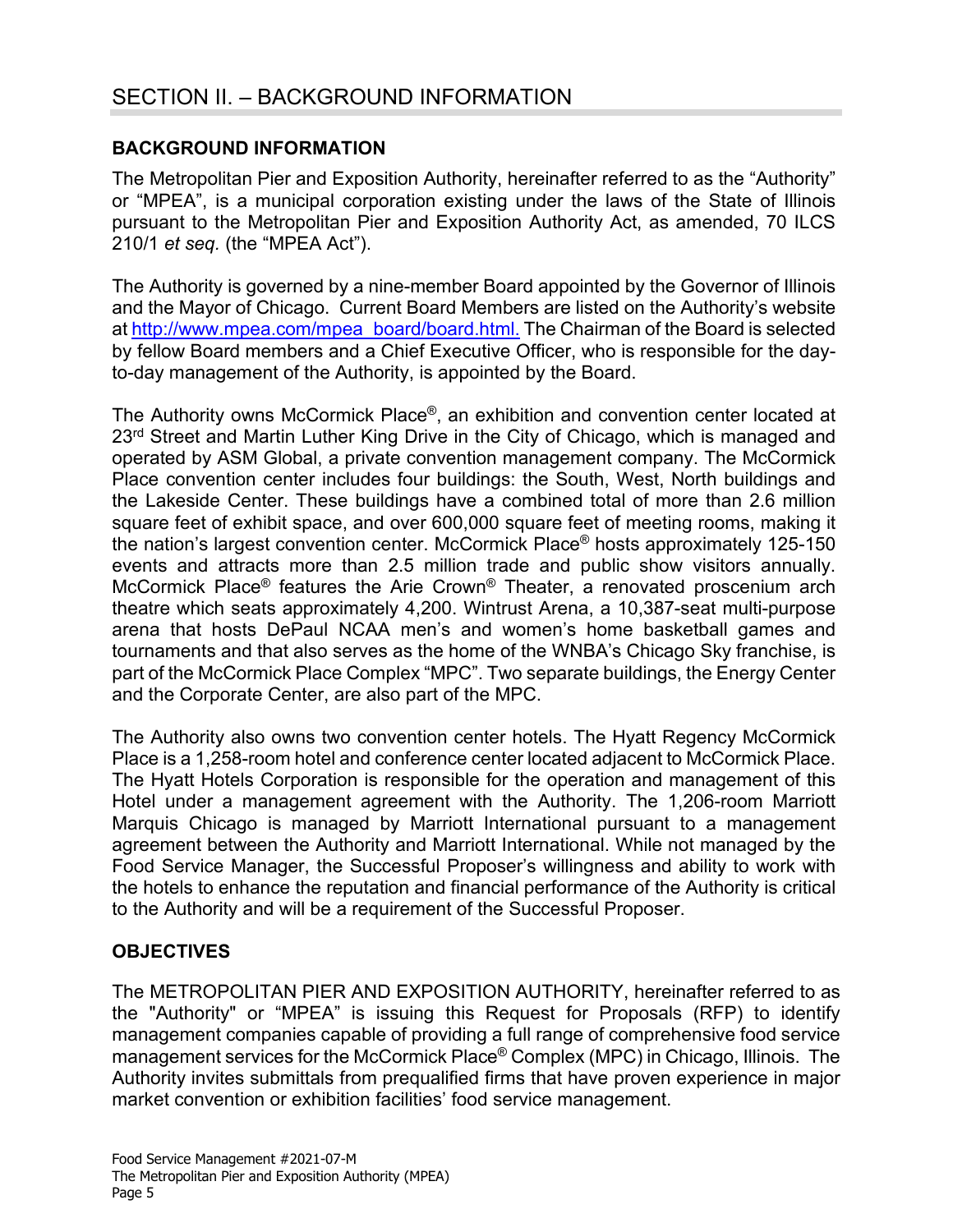The Authority is committed to ensuring that the future foodservice experience at McCormick Place is second-to-none. This includes providing the highest quality banquet/catering and special event services. It also includes providing restaurant style services in the concession/cash businesses on the McCormick Place campus. The MPEA is committed to delivering a superior level of service in an environmentally responsible manner at a price that is competitive with our prime, national, and regional competitors in the convention center industry.

The proposal submission and review process consist of two phases: The RFQ phase requested that interested and qualified firms provide information regarding their qualifications and experience. The Authority has reviewed and identified the qualified firms which have been invited to submit a proposal to the RFP phase.

The RFP phase provides a more detailed scope and requests that proposers submit detailed proposals including but not limited to plans for food service operations specifically at the MPC, including identification of key personnel, budgets, and fee proposals, as outlined herein.

It is the desired goal of the Authority to have an executed management contract with the successful Proposer no later than January 2022 to allow for a sufficient transition period. The new food service management contract will begin July 1, 2022.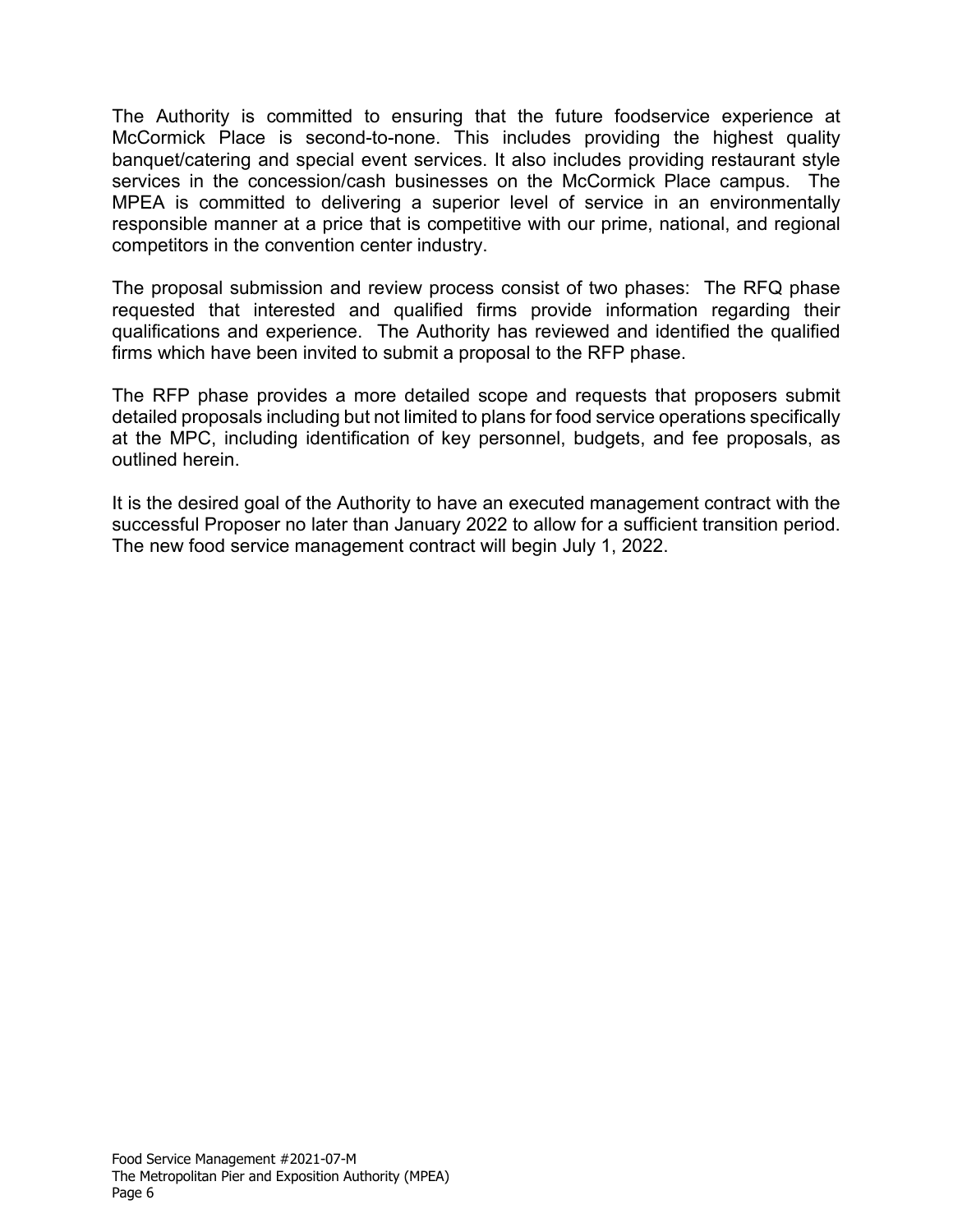### **3.1 SCOPE OF SERVICES**

The Authority seeks a foodservice management company for McCormick Place. The Selected Proposer shall be the exclusive provider of all food and beverage services at all McCormick Place Complex facilities with the exception of the exclusions detailed herein. Food and beverage services shall include banquet operations, concessions operations and all special event services not otherwise specifically excluded. The Selected Proposer shall also manage the Authority's interest and direct all Authority Contracted Retail Food Licensees who may bring specific branded, thematic, or other specialty food and beverage services to McCormick Place. Exclusions include certain hotel in-house and McCormick Place Collection events successfully contracted by MPEA's hotel managers with the use of rooms S100 through S106 in the South Building. This Selected Proposer/ Authority Contracted Retail Food Licensee relationship shall not diminish in any way the master Agreement relationship that the Selected Proposer has directly with the Authority. Proposers are encouraged to carefully review the current facilities management agreements posted on the MPEA website.

Services include, but are not limited to:

- A. Hire, train and manage all personnel necessary to provide the food and beverage services.
- B. Provide catering services including but not limited to advance sales, hiring and scheduling of all required staff; all necessary food preparation and service operations; delivery of all catered services; and cleanup and restoration of service areas.
- C. Strategically collaborate with the Authority sales team to maximize event sales.
- D. The provision of food and beverage services to meeting rooms and licensed event organizer management offices used by customers. Services may range from snacks to elaborate catered meals. These services will require constant attention from the Manager for re-supply and freshness purposes and may require immediate removal of services at specific times.
- E. The provision of food and beverage services to exhibitors at conventions and trade shows, with food and/or beverage items served directly to the exhibitors' booth/display location.
- F. The provision of concession services for all scheduled events at the convention center, including move-in and move-out periods as required by convention center management. Concession services shall include at a minimum advance preparation of concession areas; scheduling of all necessary staff, equipment and supplies, food products and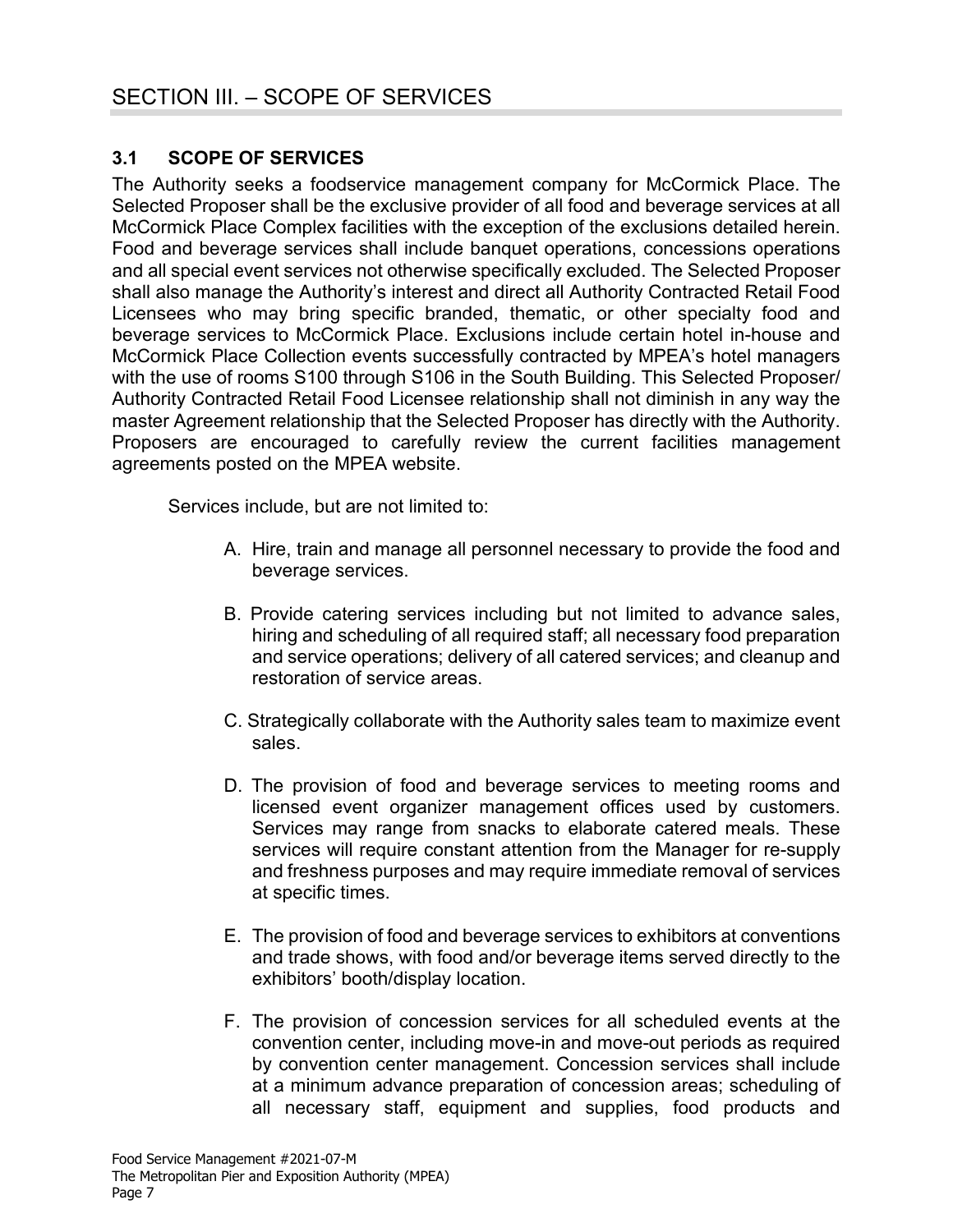beverages; operation during the hours specified by McCormick Place, ongoing housekeeping service in concession areas during operating hours; and equipment removal and storage, and cleanup and restoration of concession areas.

- G. The provision of portable "thematic" food service, such as specialized or ethnic foods and beverages with related thematic presentations, portable carts and displays.
- H. The provision of temporary retail and moveable kiosks, including on the floor catering and vending machines.
- I. Utilization of mobile platforms to expedite ordering remotely or onsite.
- J. Procurement and management of third-party licensees, and Starbucks (Franchisee).
- K. When unique food and beverage services that the Manager is unable to provide are requested, the Manager shall subcontract food and beverage service operations for that event or service to a local specialty catering company approved by the Authority.
- L. The periodic operation of an employee cafeteria for union staff.
- M. Servicing and management of vending machines.
- N. Other ancillary services, such as coat check and managing the onsite rooftop garden.

Excluded activities include the following:

- A. Any food and beverages provided by Vendors designated as MPEA contracted retail food licensees.
- B. Food and beverage distributed by exhibitors under a facility approved policy for sampling.
- C. Food and beverage brought into the facility as part of the facility defined "Personal Consumption Policy."
- D. Food and beverage service provided by an MPEA hotel manager in the S100 through S106 in the South Building. Food service manager and hotel manager must cooperate to ensure compliance with each contract.

### **3.2 STANDARD OF PERFORMANCE**

All services must be performed with that degree of skill, care, and diligence normally shown by a professional performing service of comparable scope, purpose and magnitude.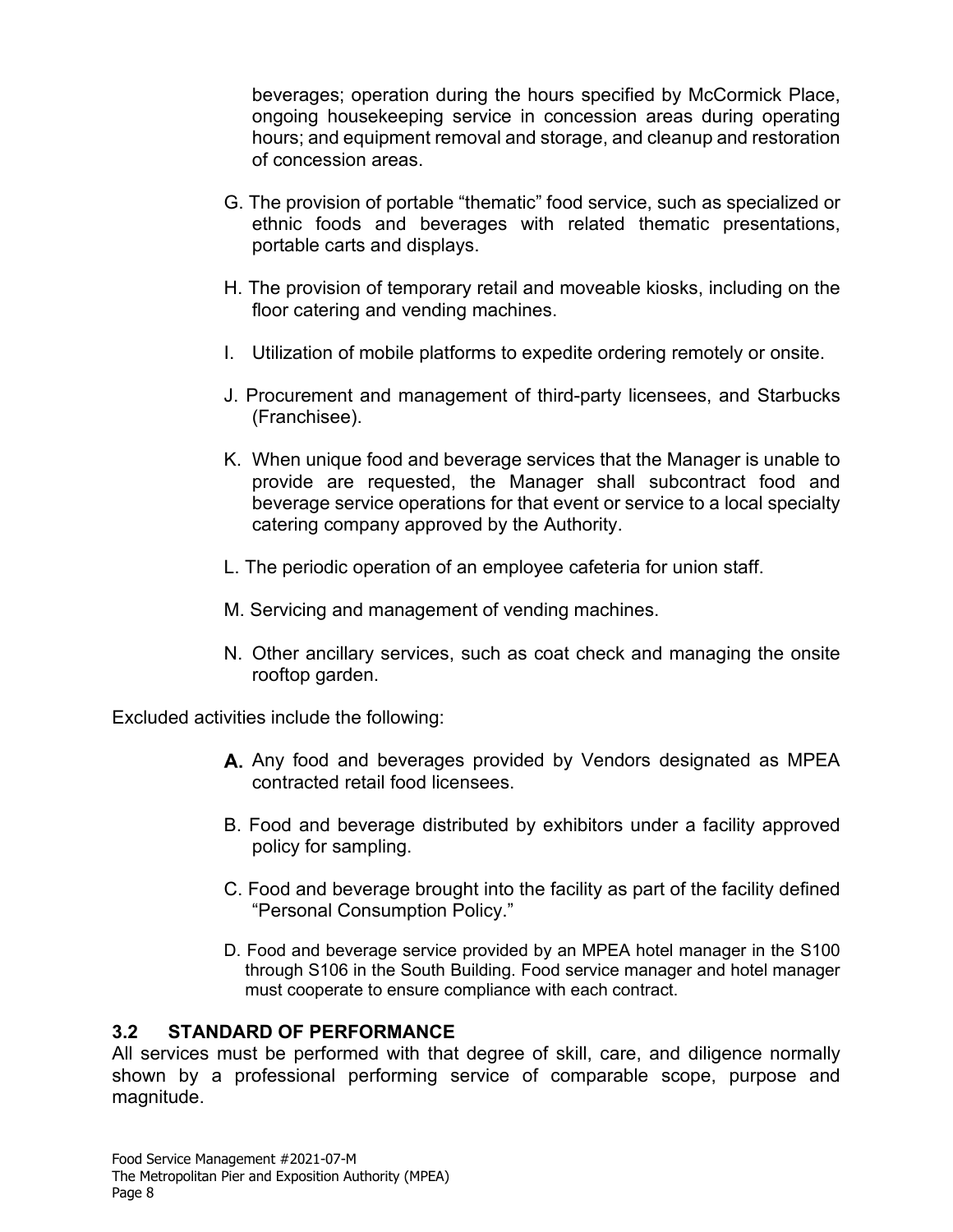### **3.3 FOOD AND BEVERAGE SERVICES**

The sale of all products and the performance of all services will be subject to the approval of the Authority. All services must be performed in a first-class manner demonstrating the highest level of customer service and product quality. In connection with the services, the Manager shall be responsible for the following, without limitation:

- A. Ordering, receiving, cataloging and storing all food and beverage products, supplies and equipment; maintaining all such supplies and equipment in good working order; replacing equipment according to a schedule proposed by Manager and approved by the Authority;
- B. Moving food and beverage products, supplies and equipment to the storage and preparation areas or to the designated event or other McCormick Place location;
- C. Preparing and serving all food and beverage for guests;
- D. Cleaning all areas used in preparing, storing, transporting and serving food and beverage;
- E. Managing and overseeing all food and beverage outlets, whether operated by the Manager or an Authority Contracted Retail Food Licensee;
- F. Conducting operations in a manner consistent with federal, state, and local regulations and industry best practices with regard to safe food handling and mitigation of risk of food borne illness; and
- G. Adhere to public health protocols in response to mitigating the spread of any infectious diseases and to help the facility maintain GBAC STAR accreditation.

The Manager must provide the services in the form of banquet operations and concession operations of the nature and in the locations set forth herein. If the Authority adds facilities to McCormick Place not contemplated herein, the Authority reserves the right to renegotiate with the Manager a contract for services in the new facilities.

# **3.3.1 Banquet Operations**

The Manager shall manage and operate a catering program that successfully markets and operates full food and beverage services for meetings, receptions, VIP functions, show floor booths, banquets and related functions. Manager must be able to execute events ranging in size from very small to several thousand attendees. The Manager must be able to execute a broad array of culinary options for the Authority's clients, from local Chicago favorites such as Chicago dogs, hot Italian beef sandwiches and deep-dish pizza, to high end fine dining from a variety of cultural backgrounds.

While the Authority generally intends for the Manager to have exclusive rights at McCormick Place to provide all food and beverage products and services, including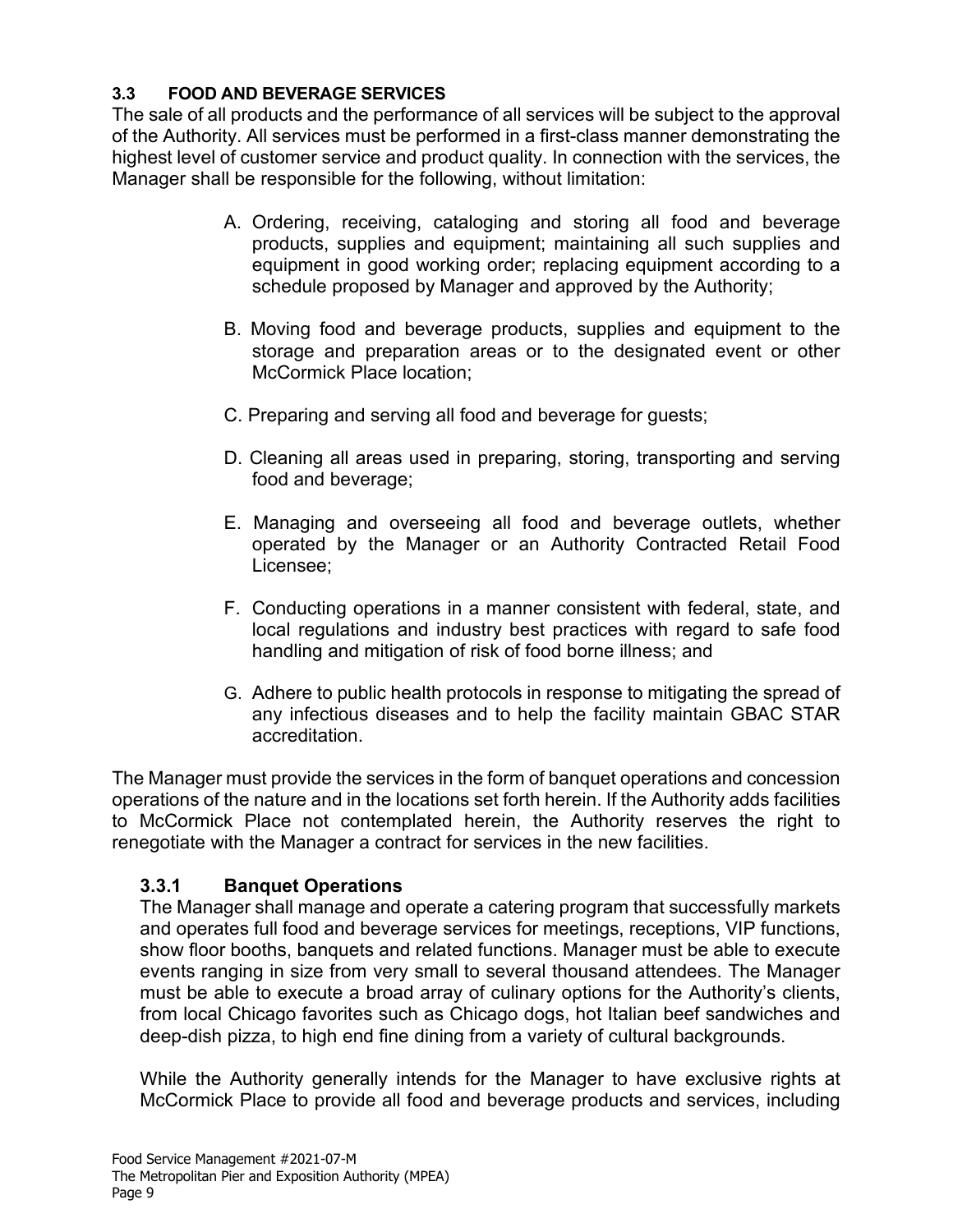alcoholic beverages, the Authority reserves the right to engage or contract for outside banquet services for certain events. The Authority shall possess the ability to designate an alternate food and beverage provider. This outside banquet service shall not sell alcoholic beverages or use Authority owned equipment. The Authority agrees to limit the use of this option to no more than six (6) times per year.

Banquet operations requires constant and timely attention to ensure product quality and customer service to the Clients of the Authority. Except as otherwise provided herein, the Manager has the limited exclusive right to provide the banquet operations at McCormick Place in locations that are outlined below in "Required Locations" and in any other space not listed below but which, during the term of the Agreement, may be designated by the Authority as an additional location for banquet operations.

### **A. Required Locations**

Banquet operations will be required in the following locations: ballrooms, show floors, meeting rooms, exhibit booths, permissible outdoor spaces and any other space designated by the Authority and as further detailed in Exhibit 1. Banquet operations in exhibitor booths on the show floor include food and beverage being delivered, setup and served based on a "Booth Service Menu" which will be developed by the Manager and subject to the approval of the Authority. This service may range from an elaborate meal to a simple coffee service and is available for all Events. Banquet operations must also be provided in the following specific locations, each of which is used for public trade shows. Banquet operations are not limited to these locations.

### **(i) The South Building**

- a. Ballrooms: The Grand Ballroom (S100) is 33,740 square feet and seats 2,249 people for banquets. The Vista Ballroom (S406) is 21,365 square feet and seats 1,424 people for banquets.
- b. Meeting Rooms: The South Building contains 39 meeting rooms on three different levels of the building.
- c. Show Floor: The South Building show floor features 840,000 square feet of exhibit space. As a point of references, the largest banquet served on the show floor in this building was for 12,000 people.

### **(ii) The North Building**

- a. Ballrooms: None located in the North Building.
- b. Meeting Rooms: The North Building contains 29 meeting rooms on three different levels of the building.
- c. Show Floor: The North Building features over 700,000 square feet of exhibition space with show floors on two levels.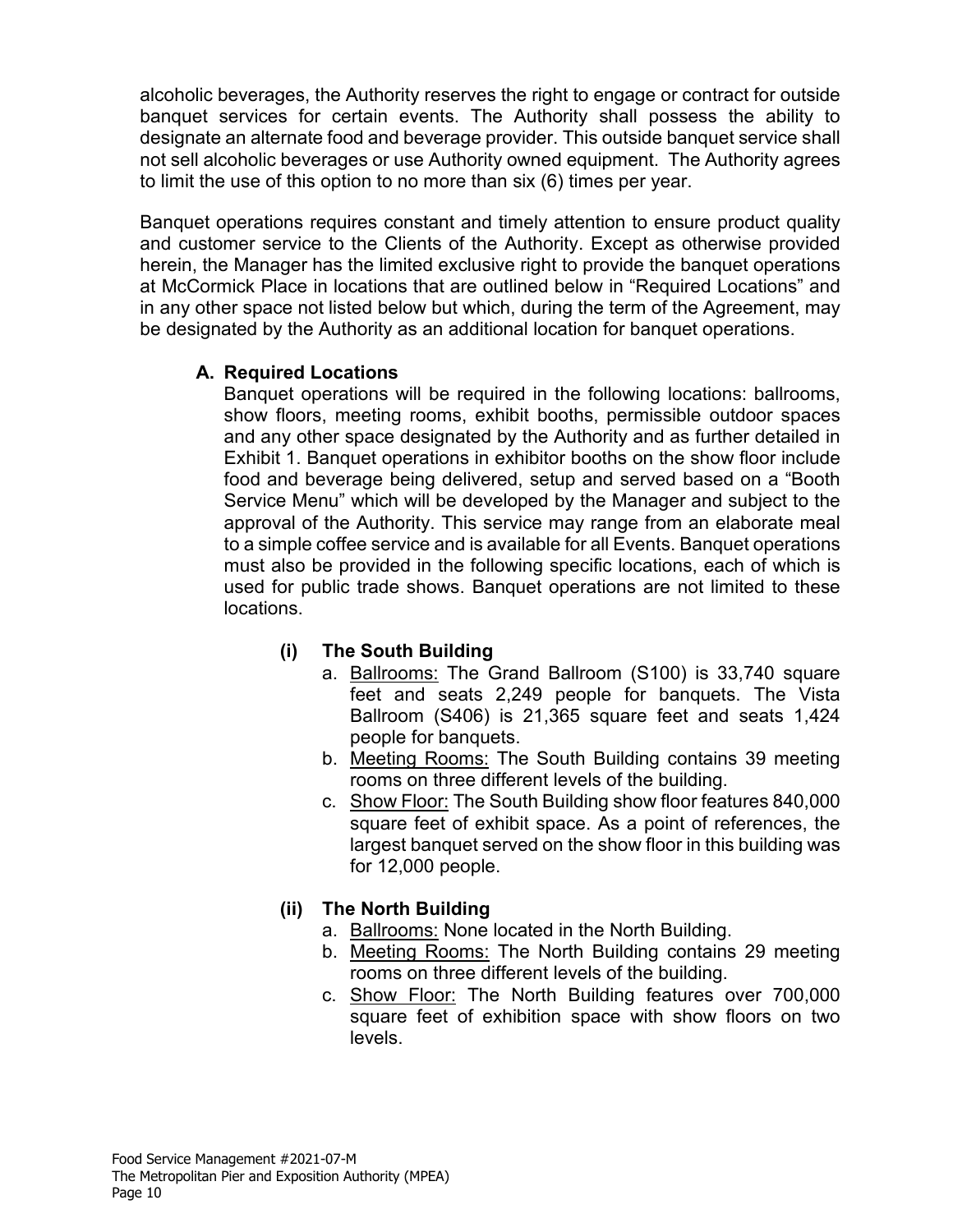### **(iii) The Lakeside Center**

- a. Ballrooms: The Lakeside Ballroom (E364) is 44,715 square feet and seats 2,981 people for banquets.
- b. Meeting Rooms: The Lakeside Center contains 40 meeting rooms on three different levels of the building.
- c. Show Floor: The Lakeside Center features over 583,000 square feet of exhibition space with show floors on two levels. As a point of reference, the largest reception served on the show floor in this building was for 13,000 people.
- d. Outdoor Space: The Lakeside Center Outdoor Terrace is used for receptions and outdoor concessions on the Level 3 terrace facing Lake Michigan. As a point of reference, the largest outdoor reception was for 3,000 people.

# **(iv) The West Building**

- a. Ballrooms: The West Building Ballroom (W375) is 103,760 square feet and can be divided into five separate sections varying in size from 16,859 to 29,387 square feet.
- b. Meeting Rooms: The West Building contains 62 meeting rooms on two different levels of the building.
- c. Show Floor: The West Building features 470,000 square feet of exhibition space with the show floor on one level.
- d. Outdoor Space: The West Building Rooftop Garden is approximately 11,000 square feet and is utilized for receptions for up to approximately 600 people.

# **(v) Wintrust Arena**

a. 22 Suites and other locations as depicted in the referenced map:

<https://wintrustarena.com/wp-content/uploads/2018/05/Wintrust-Arena.pdf>

b. The arena floor can be converted to accommodate various events:<https://wintrustarena.com/arena-info/>

# **3.3.2 Concession Operations**

The Manager shall also successfully maximize the integration of concessions sales outlets and services for all convention center events, including fixed and mobile concession stands; cafés and food courts; lounges; and mobile and themed concepts and carts. Subject to the limitations stated herein, the Manager has the limited exclusive right to provide the concession operations at McCormick Place in the manner set forth below. The concession operations require constant and timely attention to ensure product quality and customer service to the clients and guests of the Authority. The concession operations include the following: selling food and beverage at restaurants, bars, cafes, fast food outlets, permanent concession areas, portable concession, and in any other spaces not listed below but which, during the term of the agreement, may be designated by the Authority as an additional location for concession operations. The Authority desires unique, branded (local, regional, and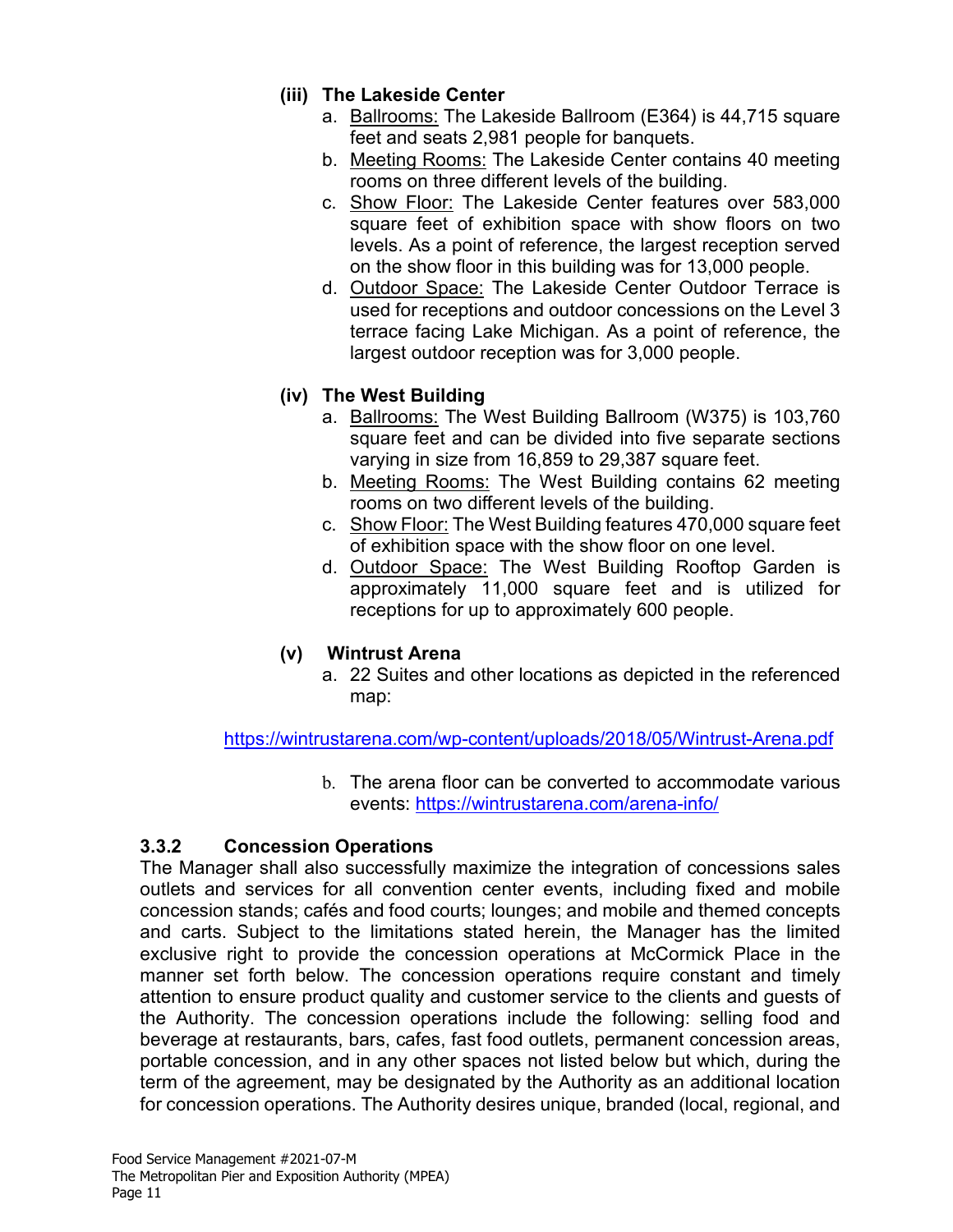national), and diverse concession facilities to be operated throughout the McCormick Place campus, with a focus on Chicago area owned and operated concepts that reflect the local culinary landscape. These will include, but will not be limited to, mobilethematic, semi-fixed kiosks or other apparatus, fixed kiosks, and fixed foodservice operations. In addition to self-operated concessions operations, the Manager will have the opportunity to operate franchised outlets and will be required to manage all MPEA Contracted Retail Food Licenses and integrate their operations into a seamless package of concession offerings to customers, vendors, and employees of McCormick Place.

### **A. Franchises**

In order to provide greater variety and customer satisfaction and comfort, the Manager may choose to utilize franchise agreements with locally, regionally, or nationally recognized branded food-service operations for the delivery of concession services.

- (i) A franchise will be operated by employees of the Manager.
- (ii) The Authority will have final approval over the selection of potential franchises and all terms of any agreement between the Manager and the grantor of the franchise.
- (iii) The Manager will be required to provide any products or services in a manner which is clearly identifiable with the standards established by the grantor of the franchise.
- (iv) Any new franchise or licensed outlet must adhere to rules set forth in the collective bargaining agreement, or new terms must otherwise be negotiated between the Manager and the labor union.

### **B. MPEA Contracted Retail Food Licensees**

The Authority currently has and may in the future enter into direct license agreements with third parties which provide a variety of food services including vending, national branded fast-food operations, and portable food services at McCormick Place. The Manager shall oversee operations of these Authority contracted retail food licensees. The Manager will manage these agreements and will be responsible for ensuring that all terms of the retail food licenses are adhered to fully, manage the daily opening and closing of these vendors to coordinate with the Manager's offerings, collect required payments from the MPEA Contracted retail food licensees, remit these payments to the Authority, and at the request of the Authority will assist with the soliciting of additional retail food licenses. In consideration, the Authority will compensate the Manager a bid percentage of the retail food license revenue. The current MPEA Contracted retail food licensees include the following:

- (i) McDonald's;
- (ii) Connie's pizza restaurant; and
- (iii) Miscellaneous portable food vendors.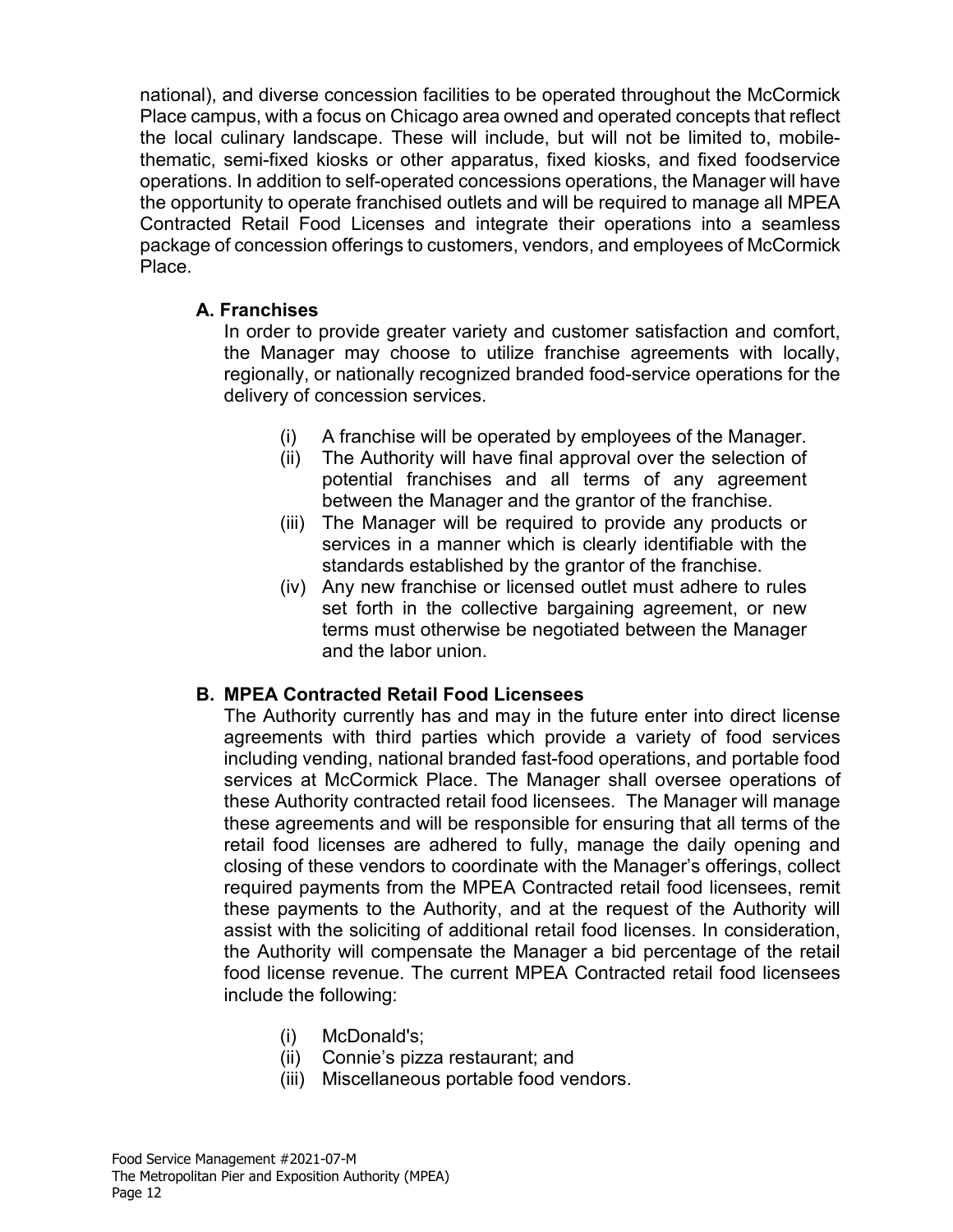### **C. Required Locations**

Concession Operations must be provided on the show floors of each building in McCormick Place in permanent and temporary locations designated by the Authority. The designations are based on show schedules, locations, and constraints imposed by the Authority or by show management of an Event. Concession Operations must be provided in the following specific locations of McCormick Place and must be open during show hours, some move-in and move-out periods, and during other events designated by the Authority. The Authority will work with the Manager to ensure adequate coverage of concession operations for each Event. The Authority will have final authority in determining which concession locations must be open and operational for each event. The Authority shall have the right to determine which concession area(s) must be open and the hours of operation.

### **(i) The South Building**

- a. Permanent and Portable Concessions on the show floor. Concession operations are required on the show floor during show activity and may be provided at Café A1 and A1 located on raised platforms within the South Building and from two concession stands located on the south end of the show floor and a grab and go outlet on the north end of the show floor. The halls must also be served by portable concession operations upon request by the Authority or a Client.
- b. A permanent coffee stand located on Level 2.5 of the Grand **Concourse**
- c. The Fine Print Restaurant Employee Cafeteria
- d. Bar South and Café South (located in the S100 level)
- e. The Plate Room Food Court multi-cuisine food court

### **(ii) The North Building**

- a. Permanent and Portable Concessions on the show floor. Concession operations are required in the Grand Concourse Lobby, on the show floor and in permanent locations in Halls B1, B2, C1 and C2 during show activity. The halls must also be served by portable concession operations upon request by the Authority or a Client.
- b. Starbucks (Franchisee)
- c. McDonald's (Retail Food Licensee)
- d. Café North ("grab and go" dining)
- e. 23rd Street Café
- f. Jamba Juice
- g. A semi-permanent grab and go location on Level 2. Used as a portable cart staging area on an as needed basis.
- h. Connie's Pizza restaurant (Retail Food Licensee)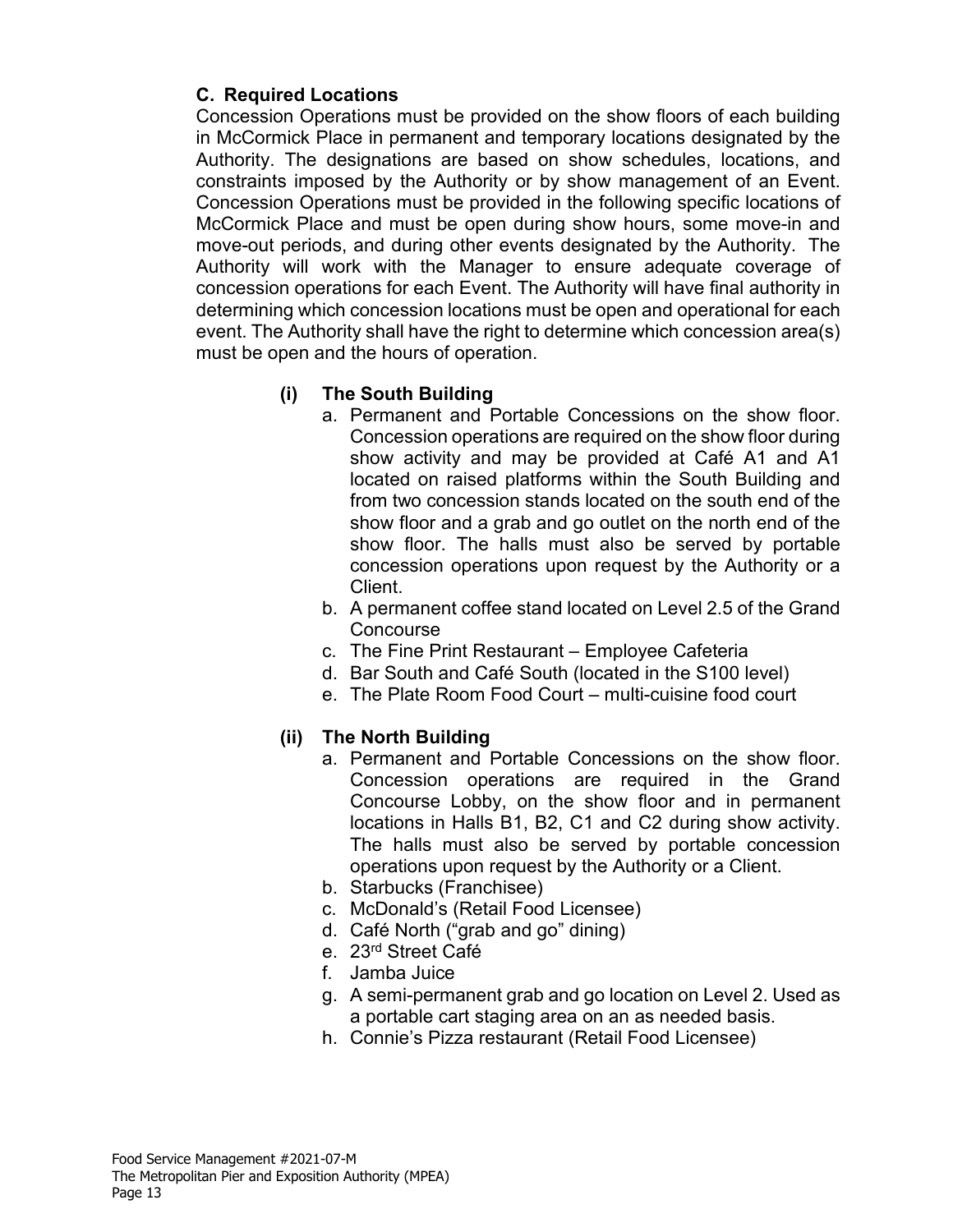### **(iii) The Lakeside Center**

- a. Permanent and Portable Concessions on the show floor. There are no permanent concession locations on the show floor in Halls D1, D2 and E of Lakeside Center, and they are serviced entirely by portable concession operations. Concession operations are also required on the Level 2 Lobby in front of the Arie Crown Theater to service patrons of the theater before shows and during intermission. Concession operations must also be offered on Level 3 East Outdoor Terrace during certain summer Events when weather permits and upon request of the Authority or a Client.
- b. Bistro 23 (panini and other sandwiches)
- c. Lake Side Café (pizza, sandwiches, and salads)

# **(iv) The West Building**

- a. Permanent and Portable Concessions. Concession operations are required within Hall F, which may be served by portable concession operations, and from the Overlook Café located on raised platforms and from other permanent concession stands located at each end of the show floor. Hall F must also be served by portable concession operations upon request by the Authority or a Client.
- b. La Brea Sandwiches and Soup
- c. Starbucks Coffee House (Franchisee)
- d. West Building Food Court (multi-cuisine food court)
- e. Coffee café station (Level 1)
- f. "270 degrees" (used for VIP functions and Event Client catering and meetings)
- **(v) The Wintrust Arena**
	- a. Six Permanent concession stands: Three on Level 2, Three on Level 3
	- b. Coors Bar: Large Level 2; Small Level 2
	- c. DIBS Club: Level 2
	- d. Courtside Club: Level 1
	- e. 22 Suites: 10 on Level 3; 12 on Level 4
	- f. Hot Dog Portable

# **3.3.3 Portable Foodservice**

The Manager shall be required to provide portable food outlets for McCormick Place events. The Manager may use a combination of self-operated internal and franchise brands as well as Authority contracted retail food licensees to provide specialty items, which can be sold on a case-by-case basis on the show floor or other approved locations. Portable concession operations will take the form of both mobile thematic carts and portable kiosks. All such pieces of equipment will be new and custom designed to fit the needs of McCormick Place. Equipment shall be fully outfitted with millwork, special lighting and graphics program, shall be UL and NSF approved, and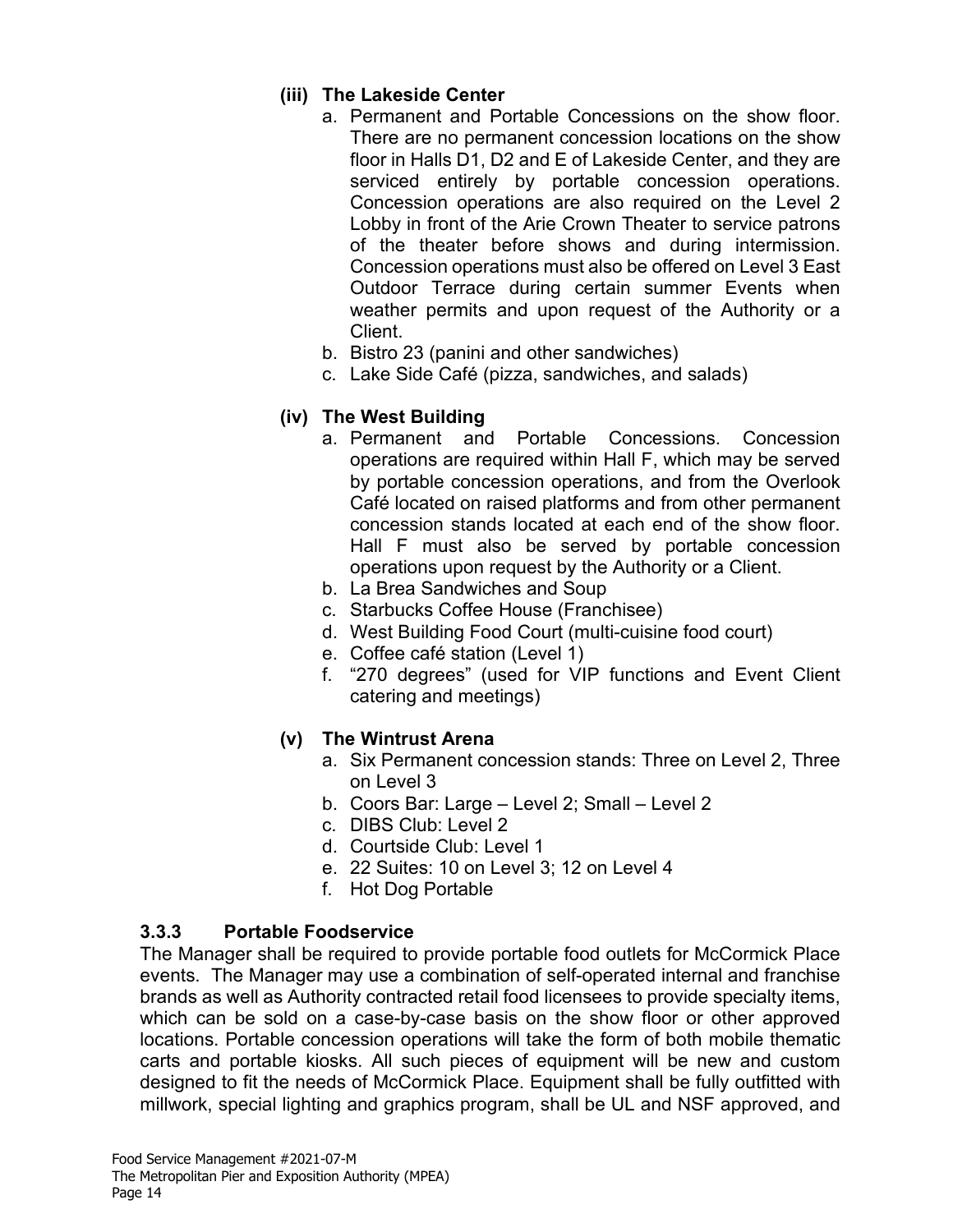shall highly merchandise the products being sold to clients and guests. Examples of various types of foodservices to be served in this equipment are identified below. However, the types of vendors represented are *examples only* and are not required for the Proposal.

### **Authority Owned Portable Kiosks**

- 2 Market carts
- 2 Third Coast Roast
- 2 Heartland Burger
- 1 Midwest Melt
- 1 Italian Beef
- 1 Grinder Cart
- 1 Walking Taco Cart
- 1 Luzita's Taco Cart
- 1 Hot Dog (Large)2 Hot Dog (Small)
- **B. Subcontractors:** The extent of the current subcontracting and use of approved vendors allowed under the CBA is as follows:
	- **(i) Robinsons Ribs**: Rib, Chicken Breast, Pulled Pork, Chopped Steak, and Pulled Turkey Sandwiches. Rib Tips, Hot Links, Catfish and Chicken Fingers, Water, Soda, Chips, and Deserts from Mobile Cart Locations.
	- **(ii) Butch's Lemonade:** Lemonade, Soft Pretzels, Water, Soda and Chips from Mobile Cart Locations.
	- **(iii) Ryba's:** lce Cream, Water, Soda, Fudge and Candy from Mobile Cart Locations and one built in location on Level 2.5 of the North Building.
	- **(iv) Liquid Concessions**: Coffee, Soda, Water, Pastries, Popcorn, Nuts and Smoothies from Mobile Locations for Retail Sale (non-banquets).
	- **(v) Connie's Pizza**: Pizza, Sub Sandwiches, Salads, Water, Soda, Chips, Cookies, Coffee from Mobile Carts and one pennant location on Level 2 of the North Building.
	- **(vi) McDonalds**: McDonalds Products from a single permanent location on Level 2 of the North Building.
	- **(vii) Unnamed Kosher Concession Company**: The employer will select a single Kosher Concession Company to sell kosher specific food, for concession sales, at the request of clients. This subcontractor will not be used in place of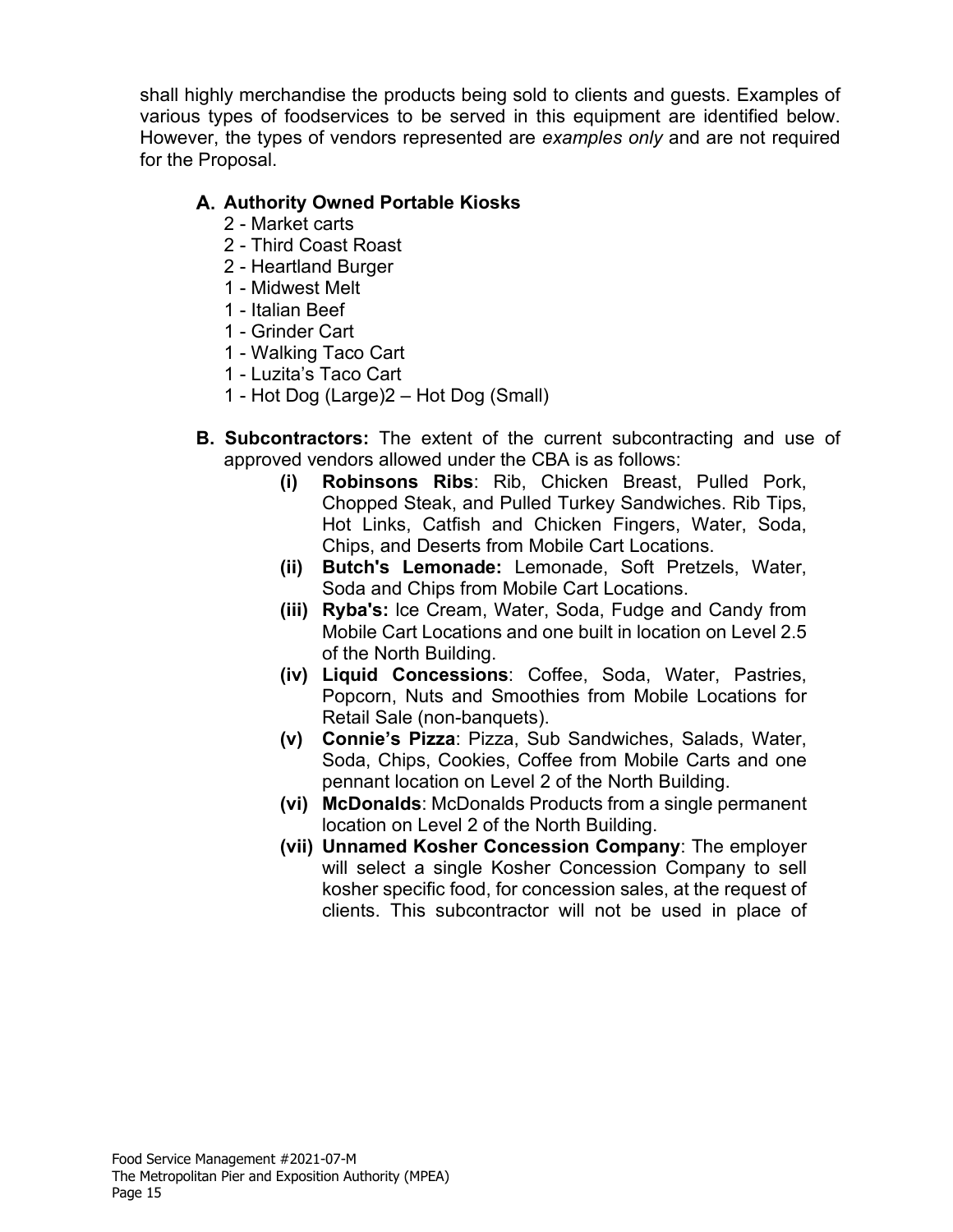bargaining unit employees in work that they could or would otherwise perform under this agreement.

- **(viii) Ambrosia**: Organic Sandwiches, Organic Salads, Organic Snacks and Organic Beverage from Mobile Cart Locations.
- **(ix) Cappuccino Catering**: Exhibitor Coffee and Specialty Coffee Services, Berry Chill Retail, Assorted Nuts, Trail Mix and Dried Fruit from Mobile Cart Locations.
- **(x) Crepes-a-Latte**: Exhibitor Coffee and Specialty Coffee Services from Mobile locations**.**
- **(xi) Quality Catering**: Dock Mobile Food Truck.
- **(xii) Mimi's Churros**: Churros, Popcorn, Soda, Water, and Cotton Candy from Mobile Cart Locations.

The Authority reserves the right to replace Connie's Pizza, McDonald's, Robinson's Ribs or Ambrosia with subcontractors offering similar products. For example, if the Authority severed its subcontracting relationship with McDonald's, the Authority may subcontract the location on Level 2 of the North Building to a Burger King. If any of the other subcontractors has ceased or ceases business during the term of this agreement, 1) if the Authority does not replace the subcontractor, the Authority will conduct any operations in the spaces they formerly occupied exclusively with bargaining unit employees; 2) if the Authority decides to replace the subcontractor, the Authority will require that the subcontractor enter into a card check/neutrality agreement. All work not listed above shall be performed exclusively by bargaining unit members.

# **3.3.4 Vending Services**

The Manager will be responsible for maintaining a food, snack, and hot beverage vending program at McCormick Place in locations to be designated by the Authority. All revenue from the program will be reported as part of other income and part of gross receipts on the financial statement. All soft drink beverage machines under the exclusive beverage sponsorship agreement with the Authority's soft drink sponsor are excluded. These beverage machines are under the direct control of McCormick Place. All revenues from these machines are paid directly to McCormick Place and shall not be counted as gross receipts. The Manager may not install any vending machines or devices of any type or kind without the prior written consent of the Authority.

# **3.3.5 Non-Event Related Concession Operations**

The Manager will be required to operate some concession operations on a daily basis, even when there is no event-related activity at McCormick Place. Currently, McDonald's and Connie's remain open daily, regardless of convention center activity. The location shall provide complete meal service (e.g., sandwich, snack and beverage service) and shall be operated without a minimum sales requirement. The decision as to which concession location will be open will be a result of communications between the Authority and the Manager but will be determined by the Authority alone.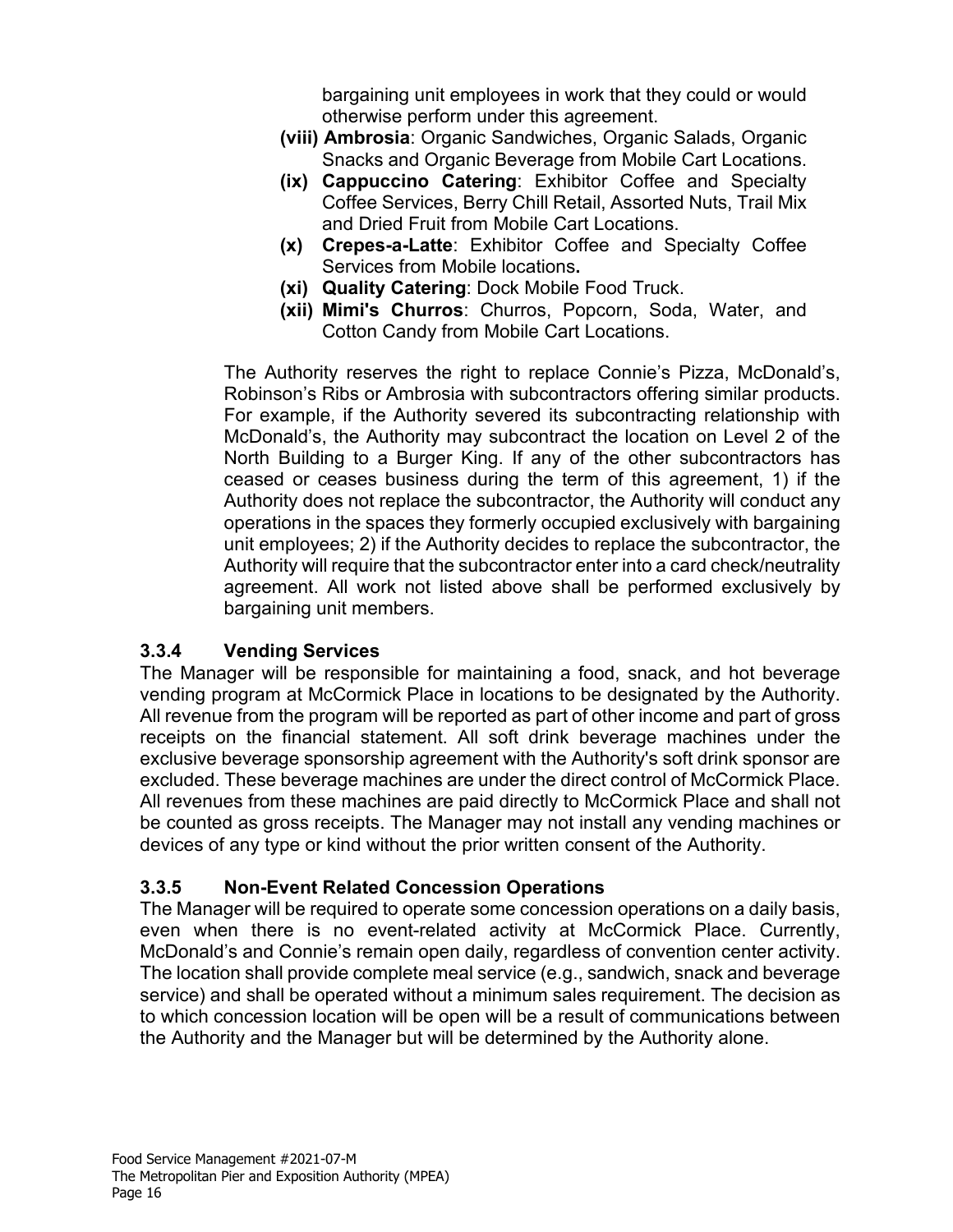# **3.3.6 Concessions Pricing**

The Manager shall present every year for the Authority's review and approval its written proposal for concessions pricing for the upcoming Fiscal Year.

# **3.3.7 Catering Pricing**

The Manager shall present every year, for the Authority's review and approval, its written proposal for catering pricing for the upcoming fiscal year.

# **3.3.8 Existing Contracts**

The Manager shall honor the guaranteed pricing of the incumbent food and beverage services Vendor for all Fiscal Year 2023 and Fiscal Year 2024 events that have executed food and beverage proposals and/or contracts, as applicable.

### **3.3.9 Employee Cafeteria**

The Manager shall provide an employee cafeteria when union employee staffing levels surpass thresholds determined jointly by the Manager and the Authority. Specific operating hours will be determined on a case-by-case basis.

### **3.3.10 Hours of Operation**

The Authority, after consultation with the Manager, will have final approval of hours of operation for concessions operations.

### **3.3.11 Alcoholic Beverage Service**

The Manager shall offer alcoholic beverages for sale to the extent permitted by, and in accordance with, local law. Such sales are to be confined to on-premises consumption in the convention center. Alcoholic beverages may not be sold or dispensed in unbroken packages for the purpose of permitting the unbroken packages to be carried off the premises.

The final approval of the sale of alcoholic beverages at any event or in any designated area of the convention center shall be at the discretion of the Authority. The Manager shall have the sole responsibility for the decision to serve or refuse service of alcoholic beverages to any individual.

All Manager employees involved in the sale and service of alcoholic beverages shall be trained by a vendor in effective Alcoholic Beverage service and awareness. This training may include, without limitation, policies and procedures developed by the Manager dealing with alcohol management and a nationally-recognized program such as "Techniques for Effective Alcohol Management" ("TEAM") or "Techniques for Intervention Procedures By Servers of Alcohol ("TIPS"). In addition, City's event staff shall cooperate reasonably with Manager in enforcing Manager's policies and practices for the lawful and safe service and sale of alcoholic beverages, including the prevention of sale to minors of alcoholic beverages, and City shall cause its event staff to undergo appropriate training in managing alcoholic beverage issues at public event venues.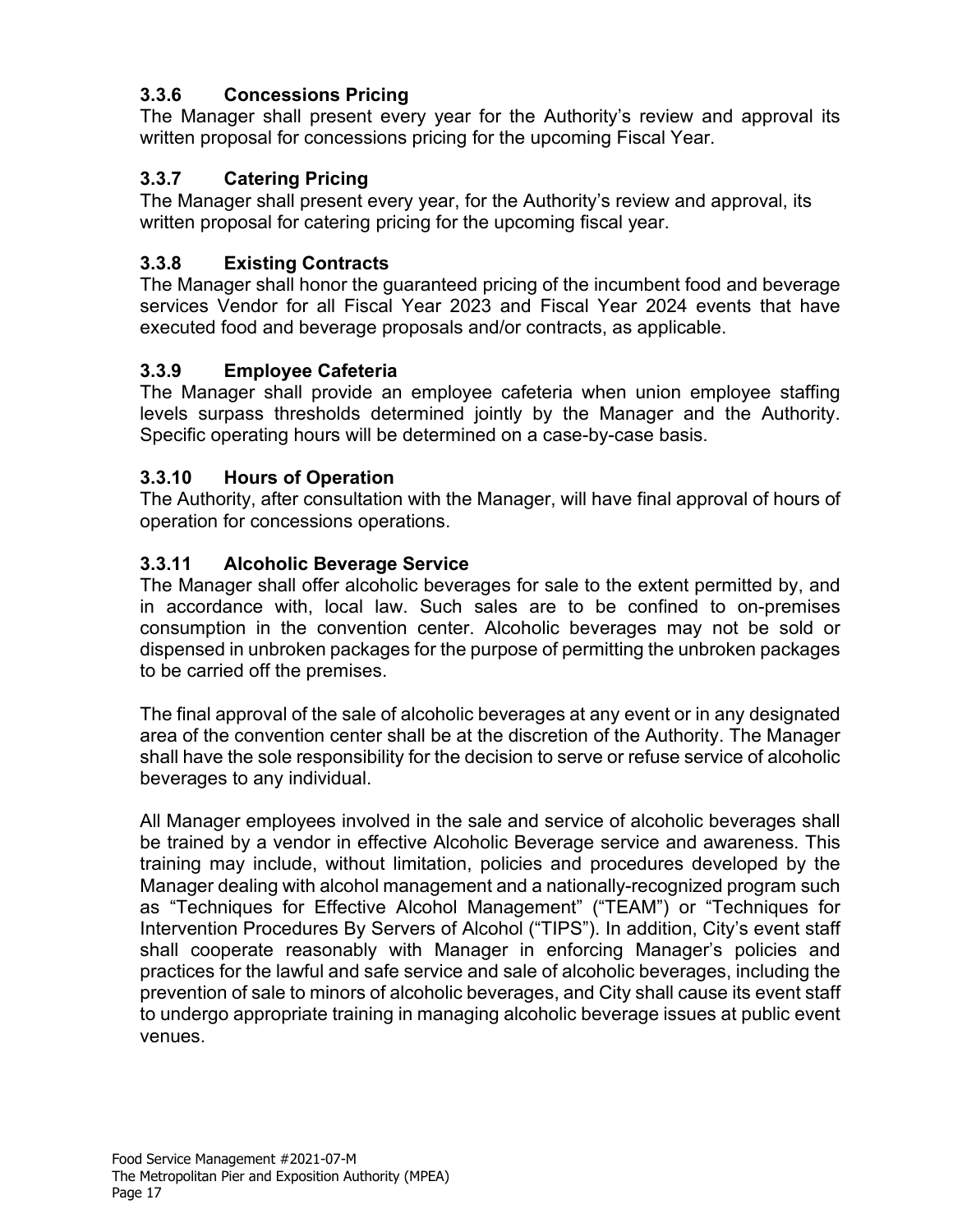# **3.3.12 Americans with Disabilities Act**

Manager will provide all services in a manner consistent with the requirements of the Americans with Disabilities Act (ADA) as amended. Included in this requirement is consideration for persons with hearing, vision, communication, cognitive and physical impairments to a major life function.

# **3.4 SPECIALIZED OFFERINGS**

Manager shall provide a diverse range of offerings to meet ever-changing customer requests. The Vendor must be able to directly provide at a minimum the following types of specialized food and beverage services:

- A. Organic
- B. Locally grown and raised
- C. Free of Ingredients Containing Gluten
- D. Healthy Options in both the banquet and concessions operations.
- E. Vegetarian
- F. Vegan

Additionally, the Manager must either be able to provide directly or engage a sublicense which can provide kosher options or full kosher catering for requesting events. As dietary recommendations, requirements and preferences change over time, Manager will be required to add offerings to meet these evolving requests through the term of the agreement.

# **3.5 OTHER SERVICES**

The Manager will operate a coat and luggage check similar in quality and service to that of a first-class hotel in the Chicago area. Coat and luggage check may be operated in a permanent location or in an area designated by the Authority and/or show management. The hours of operation will vary based on the Event schedule.

# **3.6 LABOR / STAFFING**

The Manager shall employ, train and supervise the necessary personnel to provide all services contemplated by this RFP, including the key personnel set forth below. The provision of key personnel is a material inducement for the Authority to award a contract. Accordingly, all key personnel, including any replacement for any individual in the positions identified below, are subject to approval of the Authority. All food and beverage services employees shall be employees of the Manager, and not of the Authority. The Manager shall be an independent contractor, and the contract shall not in any way create or form a partnership or joint venture with the Authority.

# **3.6.1 Key Personnel**

**A. Manager's General Manager.** The Manager must have a General Manager, a chief on-site operating administrator, who will be responsible for McCormick Place. This candidate must have a minimum of five (5) years' experience in an executive position in a major market US convention center, convention hotel or business hotel rated 4-stars or above. The Manager's General Manager will have no other assignments and will work on a full-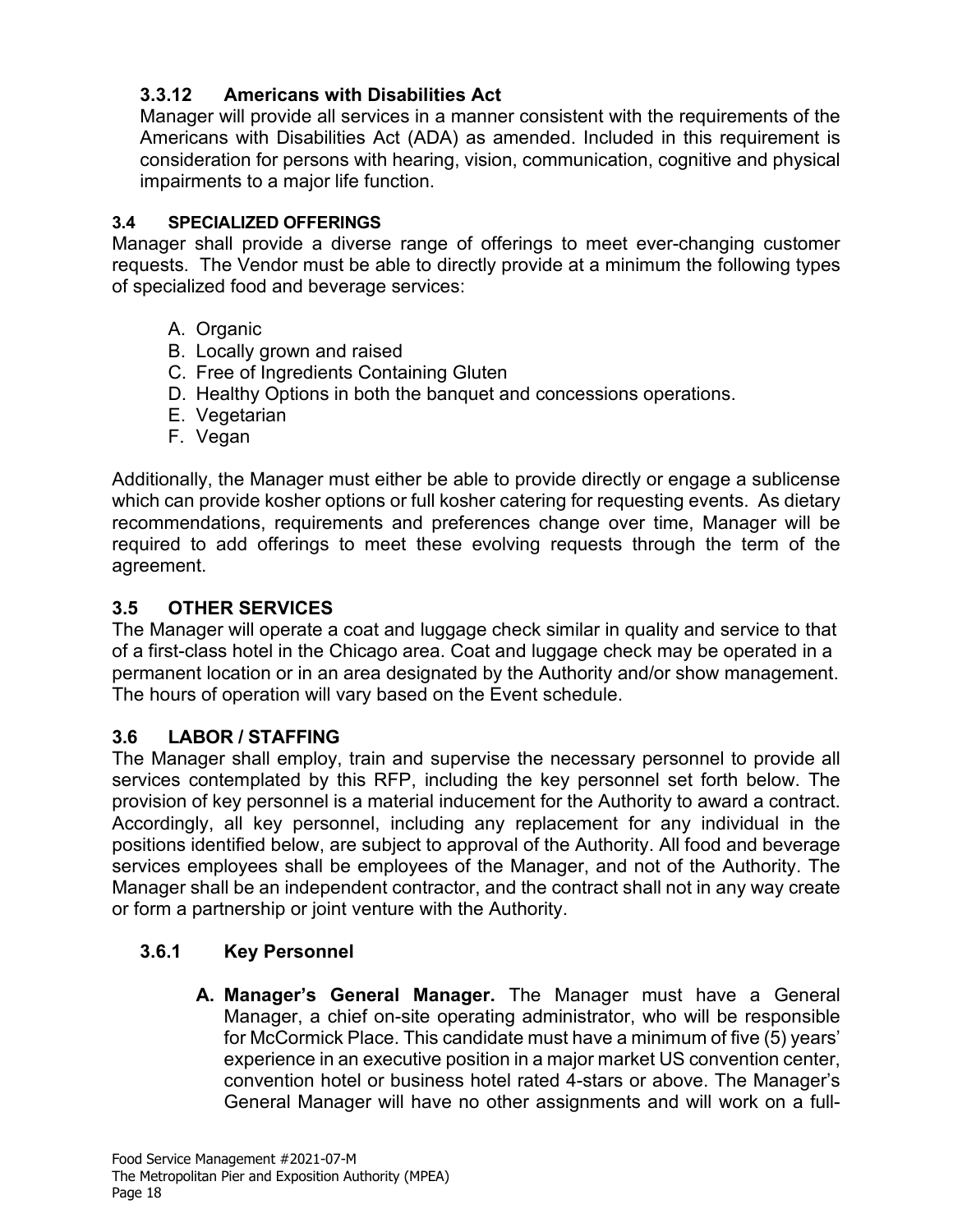time basis. The Manager's General Manager requires the approval of the Authority.

- **B. Manager's Assistant General Manager.** The Manager must have an Assistant General Manager, the "second-in-command" position, who will work on a full-time basis and will be responsible for the Manager's day-today staff supervision and operations as required for the performance of the Services.
- **C. Director of Banquet Operations.** The Manager must have a Director of Banquet Operations whose duties will be the management and overview of all hosted catering and pre-ordered foodservices throughout the McCormick Place campus. This candidate must have a minimum of three (3) years' experience in a management position in a major market US convention center, convention hotel or business hotel rated 4-stars or above. Special emphasis on quality, speed of service, and employee training will be key components of this position.
- **D. Director of Concession Operations.** The Manager must have a Director of Concession Operations with experience and knowledge in the concessions, and branded product business to head up all elements of this critically important service. Such individual should possess at least five (5) years' of continuous experience as the senior manager of a major entertainment venue whose primary service is food/beverage and entertainment.
- **E. Executive Chef.** The Manager must have an Executive Chef who will be chief chef at McCormick Place. The Executive Chef will have no other assignments and will work on a full-time basis throughout the term of the agreement. This candidate must have a minimum of five (5) years' experience in an executive position in a major market US convention center, convention hotel or business hotel rated 4-stars or above. The qualifications of such individual, including selection or replacement, shall be subject to the review of, and acceptable to, the Authority. Such Executive Chef shall be immediately available whenever any of the concession operations are open for business and, unless otherwise expressly authorized in writing by the Authority, whenever the Authority is providing banquet operations to an event at McCormick Place. The Executive Chef shall spend substantially all of his or her working hours at McCormick Place.
- **F. Corporate Executive.** The Manager will assign one (1) Corporate Executive as the direct contact between McCormick Place and the Manager's corporate office and will notify the MPEA of any name changes during the course of the term, including any extension periods.
- **G. Director of Finance**. The Manager must have a Director of Finance position that will be responsible for all financial obligations relating to McCormick Place. This candidate must have five (5) years' experience in a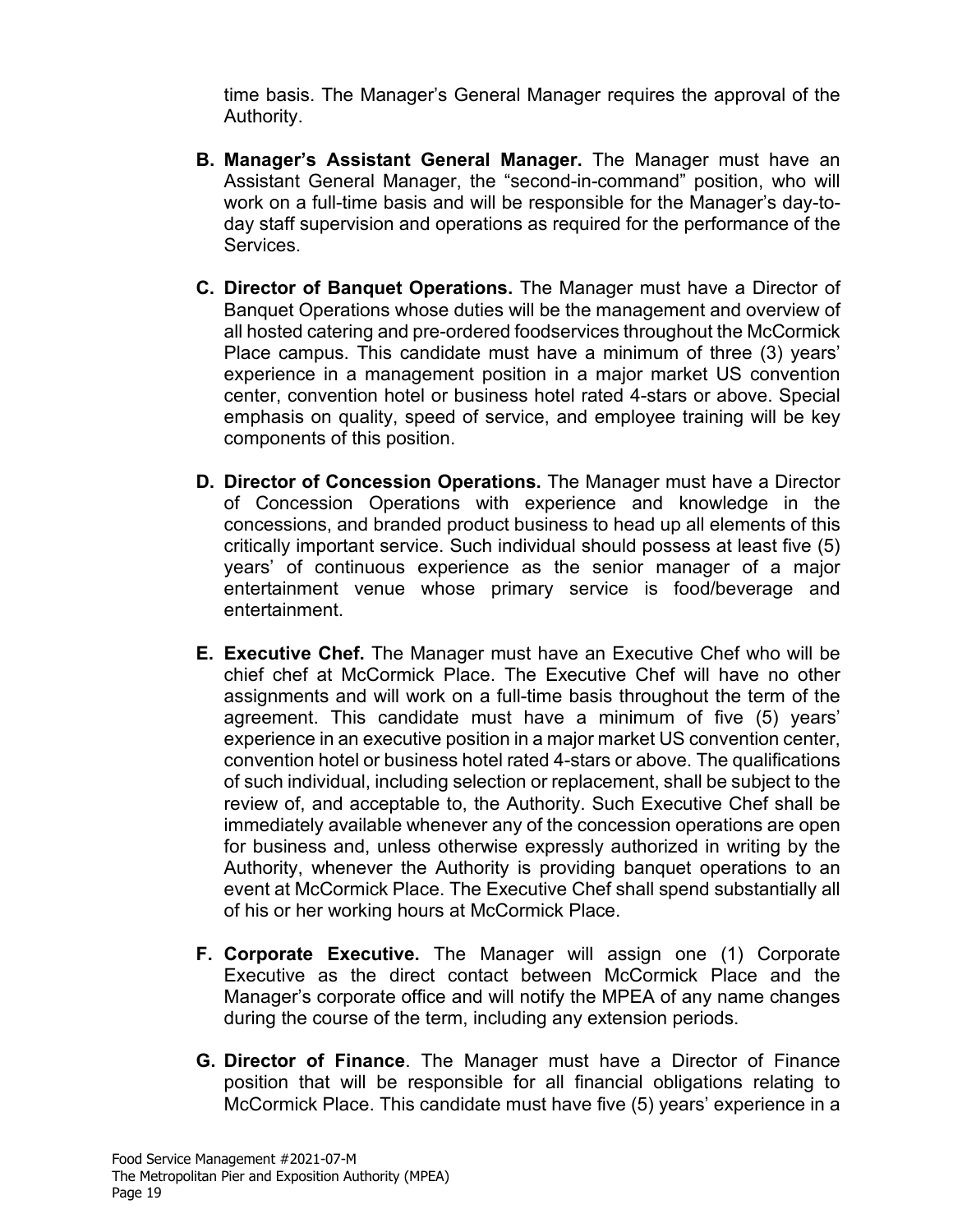management position in a major US convention center, convention hotel or business hotel.

**H. Human Resources Director / Manager.** The Manager must have a Human Resources Manager specifically for the McCormick Place Campus. The candidate must have experience with a union labor force and collective bargaining agreements.

# **3.6.2 Management Proposal**

On a yearly basis, the Manager shall present a management plan, including every foodservice management position proposed, for review and approval by the Authority. This list shall include all permanent managers, directors, and supervisors with salary and bonus recommendations for the year. Once approved by the Authority, no portion of the plan may be changed, amended or deleted without the approval of the Authority. Due to the changing volume of business, the Authority may permit the Vendor to adjust the labor schedule upon written notification.

# **3.6.3 Collective Bargaining Agreement**

The current food service manager has entered into a collective bargaining agreement with Unite Here Local 1.

# **3.6.4 Cost of Labor Negotiations**

The Authority must approve, in advance, the cost of labor negotiations for labor contracts for McCormick Place. If the cost is in direct relation to a negotiation that is specific to McCormick Place, then the Authority will consider this fact prior to determining whether the cost is a direct operating cost or a corporate expense to be paid by the Manager. The cost of general negotiations that are not specific to McCormick Place operations will not be considered a direct operating cost and must be paid by the Manager.

# **3.6.5 Training**

- A. All Manager employees working at the facilities shall complete a mandatory orientation program specific to the facilities, to include the required customer service standards of the facilities, prior to starting work at McCormick Place.
- B. The Manager shall train and closely supervise each employee so that each employee knows, understands and complies always with the high standards of cleanliness, courtesy and service required by the Authority.
- C. The Manager shall ensure that its employees are trained and maintain current certifications (if required) in customer service, alcohol serving and awareness, cashiering, food merchandising, banquet service, workplace safety, First Aid, substance abuse recognition, emergency response, and other disciplines generally required for the provision of food and beverage services.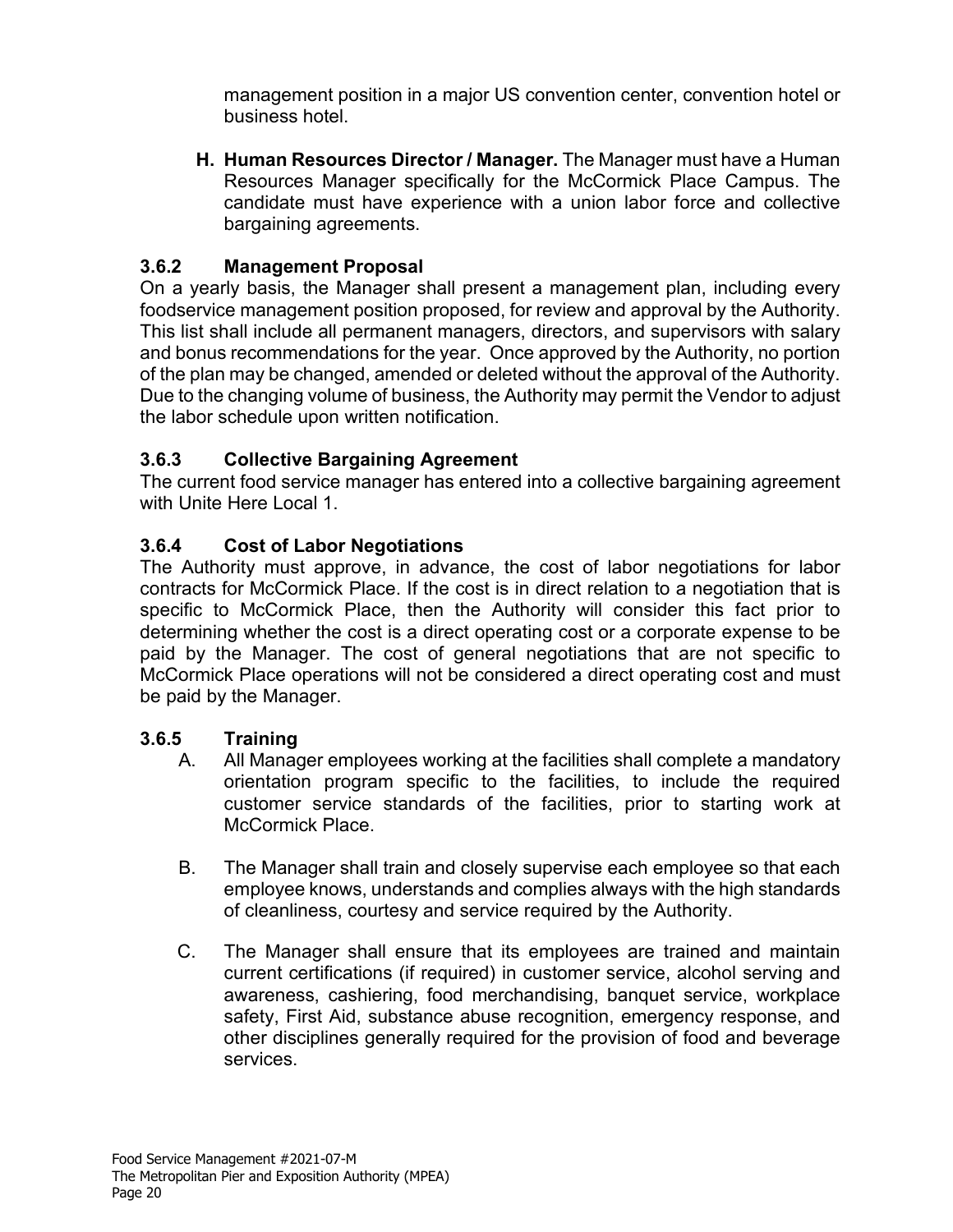### **3.7 SUSTAINABILITY**

McCormick Place benefits significantly from a reputation as an environmentally conscious facility. The Manager will be required to develop and maintain policies, practices, and procedures which are consistent with a sustainable, environmentally responsible operation. The Manager will be expected to minimize the impact of operations on the environment through programs aimed at limiting consumption of non-renewable resources and encouraging reuse and recycling of waste streams. At a minimum, the Manager will ensure the following:

- Certification in compliance with the current Event Industry Council Sustainable Events Standard, Bronze level.
- Achievement of Silver level standards by year three of the contract and maintenance of at least Silver level standards for the terms of the contract.
- Development and implementation of an innovative, actionable sustainability plan specific to MPC.
- Consistent support of sustainability efforts and achievement of, at minimum, an annual diversion rate of 60%.
- Successful third party audited sustainability certification or recognition such as Green Seal, in addition to the EIC Sustainable Event Standards certification for Food and Beverage.

To achieve the maximum sustainability incentive goal, the Manager must create a positive green reputation and achieve the Event Industry Council Sustainable Event Standard Gold or Platinum certification levels.

The Manager must coordinate with the Convention Center Management as well as the Authority maintenance and operations team to create synergy as it relates to sustainability efforts. To ensure achievement of the Authority goals and objectives, the Manager will contribute to and participate in quarterly and annual reviews of the sustainability program. The program review will include revision of the sustainability plan and address performance metrics including innovation metrics.

### **3.7.1 Planning**

One month prior to the conclusion of the contract year, the Manager will present a final report summarizing all sustainability related activities in the previous year, including ongoing and event specific programs as well as initiatives undertaken during the reporting year. The report should provide detail on the environmental impact and any additional costs and/or savings related to each program or initiative. In the first 30 days of the initial year of the contract, the Manager will submit the sustainability plan for the first year of operations. This plan will include a chronology for implementing all portions of the plan, including sustainability, proposed metrics, and goals for the first year of operation. During the first year of operations, emphasis should be placed on the rapid implementation of all requirements, and the development of baseline measurements of effectiveness.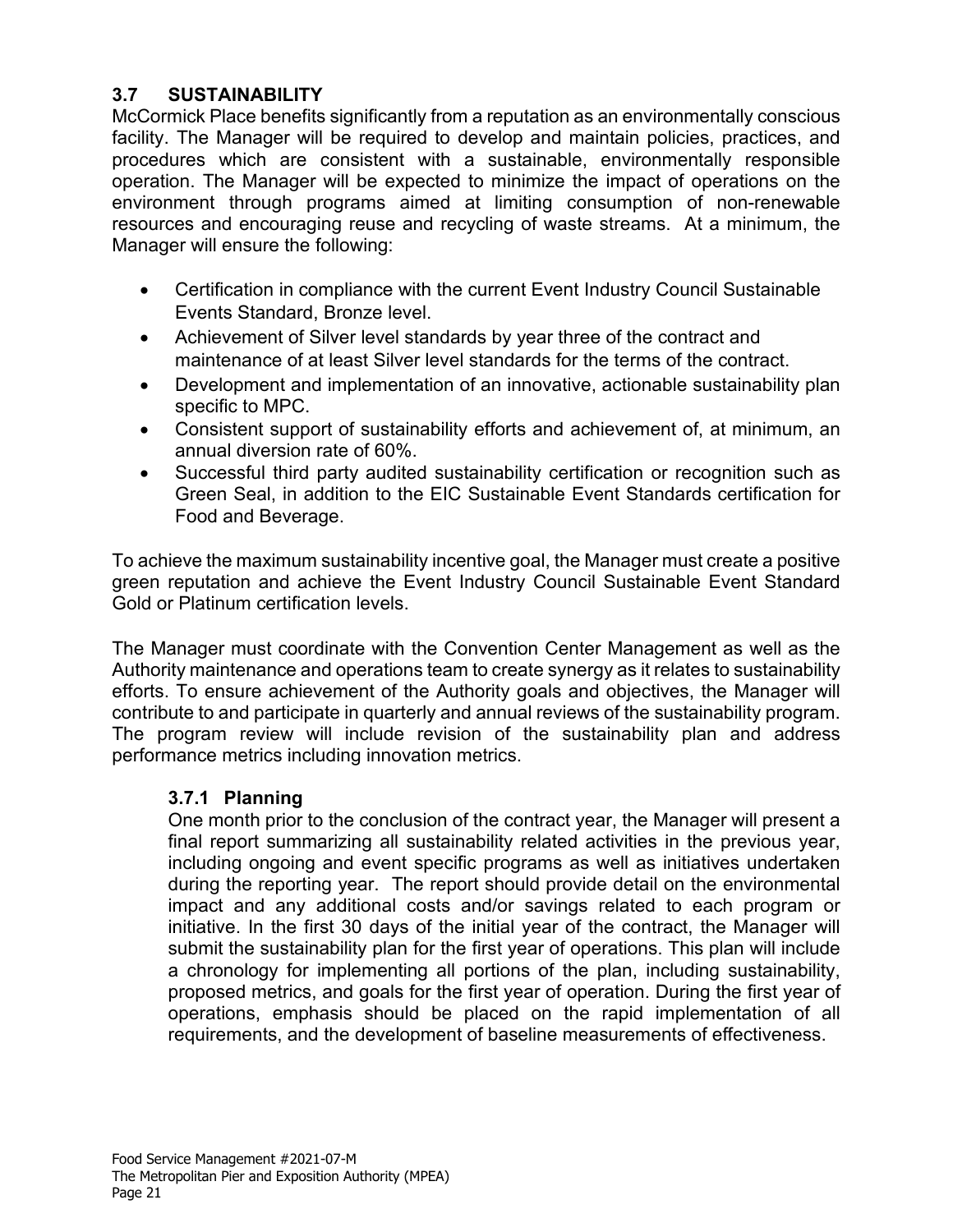### **3.7.2 Purchasing**

- A. The facility currently provides recycled/recyclable and compostable and/or biodegradable service ware including, serving containers, flatware, cups, straws, etc. in concession areas and when using disposable goods in banquet operations. The Manager shall review these offerings and ensure that all disposable service ware is selected based on cost, quality, and ease of sorting into a desirable diversion stream.
- B. The Manager shall consider the packaging of goods when making purchasing decisions. When selecting items of closely comparable price and quality, preference should be given to goods which are delivered in readily reusable or recyclable packaging and which minimize packaging.
- C. The Manager shall develop a purchasing network of organic and local growers and providers of locally raised meat and fish to meet customer requests for those items. Manager will actively market the availability of these options to customers and may charge a reasonable premium for additional cost in providing these options.
- D. Manager shall consider the efficient use of natural resources when evaluating equipment purchases. When evaluating items of closely comparable price, preference should be given to the equipment which uses resources most efficiently.

### **3.7.3 Diversion and Minimization**

The Manager shall participate in the facility-wide effort to divert waste from landfills through reduction, reuse, and recycling. At a minimum, the Manager shall:

- A. Separate and divert the following streams from landfill waste for back of house areas including all kitchens, warehouse, preparation, and storage areas or other non-public areas utilized by the Manager and for all banquet functions.
	- 1) Cardboard
	- 2) Paper
	- 3) Recyclable Plastic
	- 4) Tin and Aluminum
	- 5) Wood Pallets
	- 6) Grease
	- 7) Compostable food product
	- B. Divert the following streams from landfill waste for all public concession areas at all times:
		- 1) Cardboard
		- 2) Paper
		- 3) Recyclable Plastic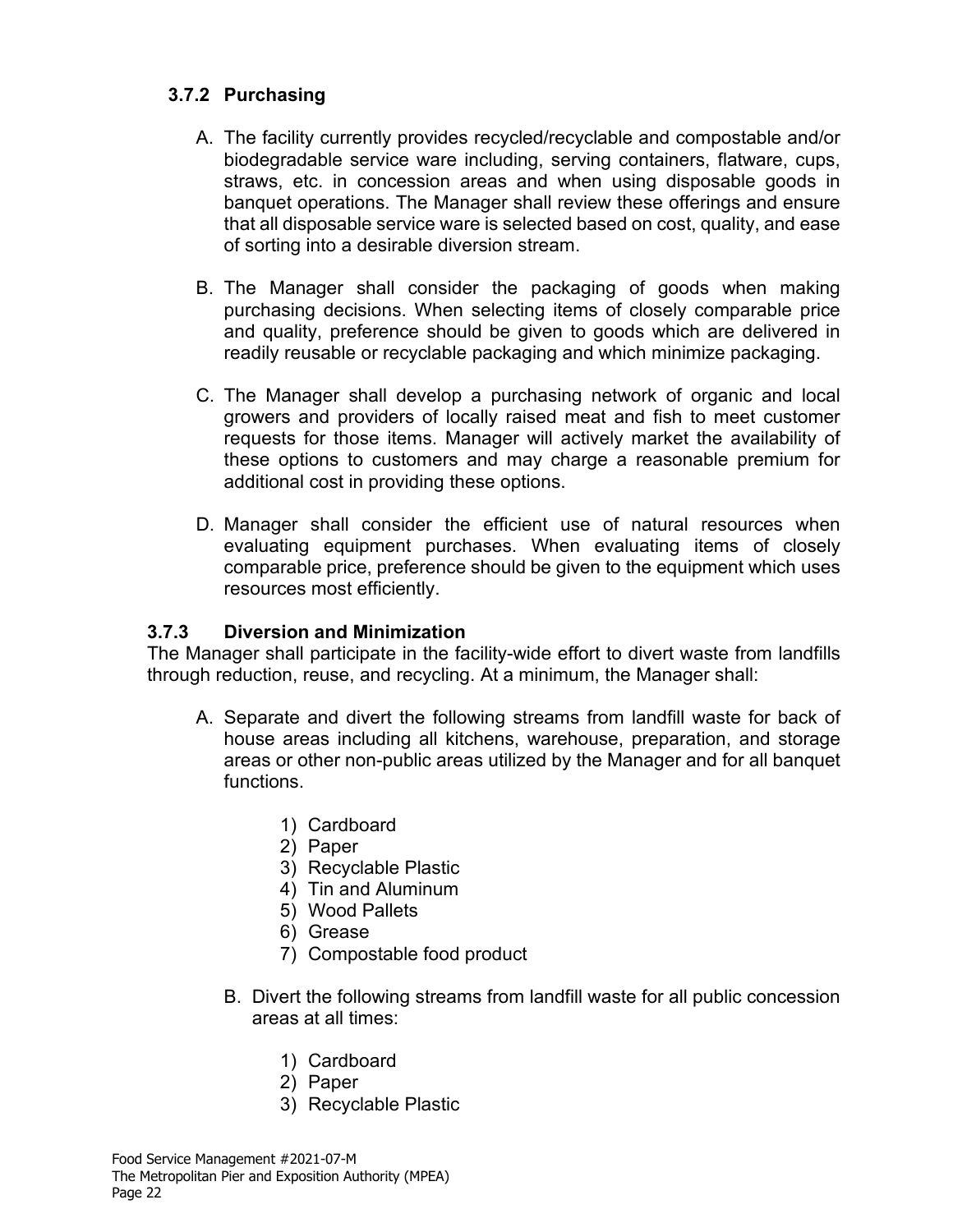- C. Upon request from a facility-contracted show manager, the Manager shall provide a separate diversion stream for composting of food product and compostable service ware in public concession areas. In the absence of a practical method to ensure a separate composting stream can be maintained without attendants, Manager will not be required to set-up separate composing streams in public areas unless the requesting show or facility provides attendants or compensates the Manager to provide attendants for this service. Manager may provide a separate composting stream in public areas at any time but will not be required to do so.
- D. Manager shall not use or allow subcontractors to use any serving container, service ware, or other utensils composed of polystyrene (#6) plastics in the absence of a viable, recycling or reuse program for those materials.
- E. Manager will utilize bulk dispensing over individual serving packets when available, appropriate to the function or at the request of a customer, and when consistent with public safety protocols.
- F. The Manager shall operate and offer to show managers a donation program which matches charitable organizations with excess un-served food which has been purchased by events, but not consumed. The Manager will be required to report to the facility and the show manager on an individual event basis the name of the charitable organization(s) receiving donations through the program and the quantity by weight of product donated and any other agreed upon statistics. Additionally, the Manager will be required to report a summary of the same information on a monthly and annual basis.
- G. The Manager will utilize prudent energy management practices and procedures to minimize its utility consumption.

#### **3.7.4 Chemicals**

Manager must use non-toxic environmentally friendly cleaning products where available. Any use of cleaning materials which do not obtain Green Seal Certification must be approved in writing by the Authority.

#### **3.7.5 Training**

The Manager must provide a defined and documented sustainability training program for all employees working on site. This program must contain information on the green practices enacted on site, the impact of these programs on the environment, and the commitment of the organization to maintain and improve these practices over time.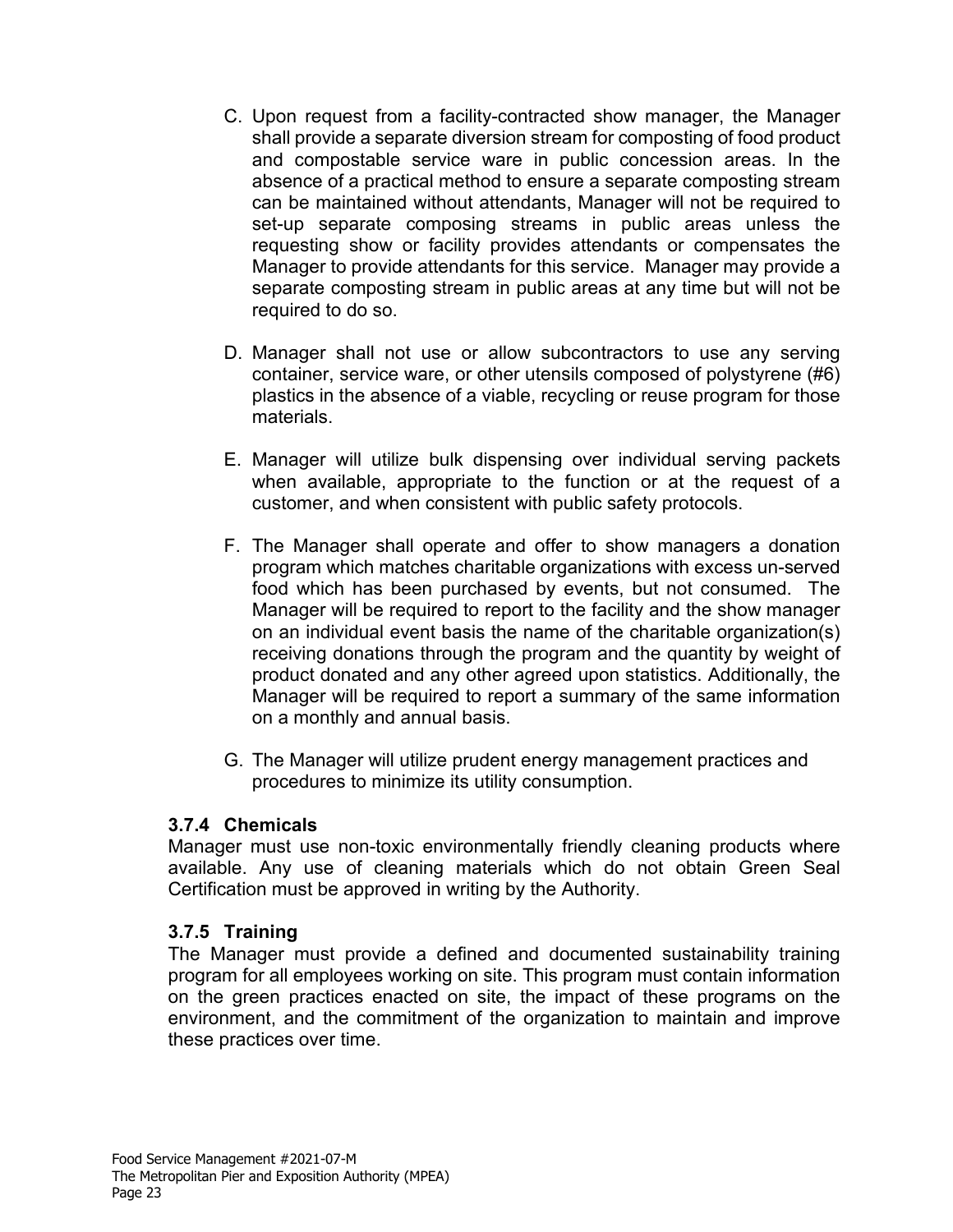### **3.7.6 Resource Conservation**

The Manager will continuously review and evaluate solutions which reduce reliance on non-renewable resources and limit impact on all-natural resources. At a minimum, Manager will offer the following unless otherwise requested by the customer:

- A. Beverage services which utilize reusable containers and bulk dispensers as an option to individual personal size servings in disposable containers.
- B. Beverage service for banquet operations based on customer request rather than placement of pre-poured beverage services.
- C. Utilization and encouragement of customer use of china, and nondisposable flatware over disposable service ware wherever practical.

### **3.7.7 Marketing**

Manager will develop and integrate marketing of sustainability programs into all published materials to encourage customer understanding of Managers sustainability programs and encourage utilization of those offerings and services.

**3.7.8 West Roof Top Garden** Manager shall be responsible for planting, maintaining, and utilizing the produce from a designated food garden space provided by the Authority on the roof of the West Building. The cost of using the plot will be considered a direct operating cost. Currently, the garden produces approximately 8000 lbs. of food per year and 50 lbs. of honey (3 beehives). The current manager has partnered with Windy City Harvest to use the garden for training. The selected Manager is encouraged to look at innovative use and marketing of the garden space and to address potential uses within the sustainability plan required as part of their Proposal and within the required annual sustainability plan.

# **3.8 MINORITY AND WOMEN BUSINESS ENTERPRISE PROGRAM**

The Authority has adopted and maintains an affirmative action program that pertains to all of the Authority's contracts. The purpose of the Authority's affirmative action program is to ensure that Minority Business Enterprises ("MBE") and Women Business Enterprises ("WBE") have the maximum possible opportunity to participate in the Authority's contracts. The Manager must carefully review its expenditures and include MBE and WBE special conditions in each of its contracts for goods and services where appropriate. Manager will work with the Authority in determining applicability of goals. Manager will designate one or more persons to review contracting opportunities, ensure contractor compliance, and report MBE/WBE payments on a monthly basis to the Authority. It is the Authority's goal that 25% of the costs incurred by the Manager for the performance of services shall be payable to MBE firms, and 5% of the costs incurred by the Manager for the performance of such services shall be payable to WBE firms.

### **3.9 MARKETING PLAN**

On an annual basis, the Manager shall provide a plan for marketing and promoting McCormick Place's banquet, concession and restaurant operations in order maximize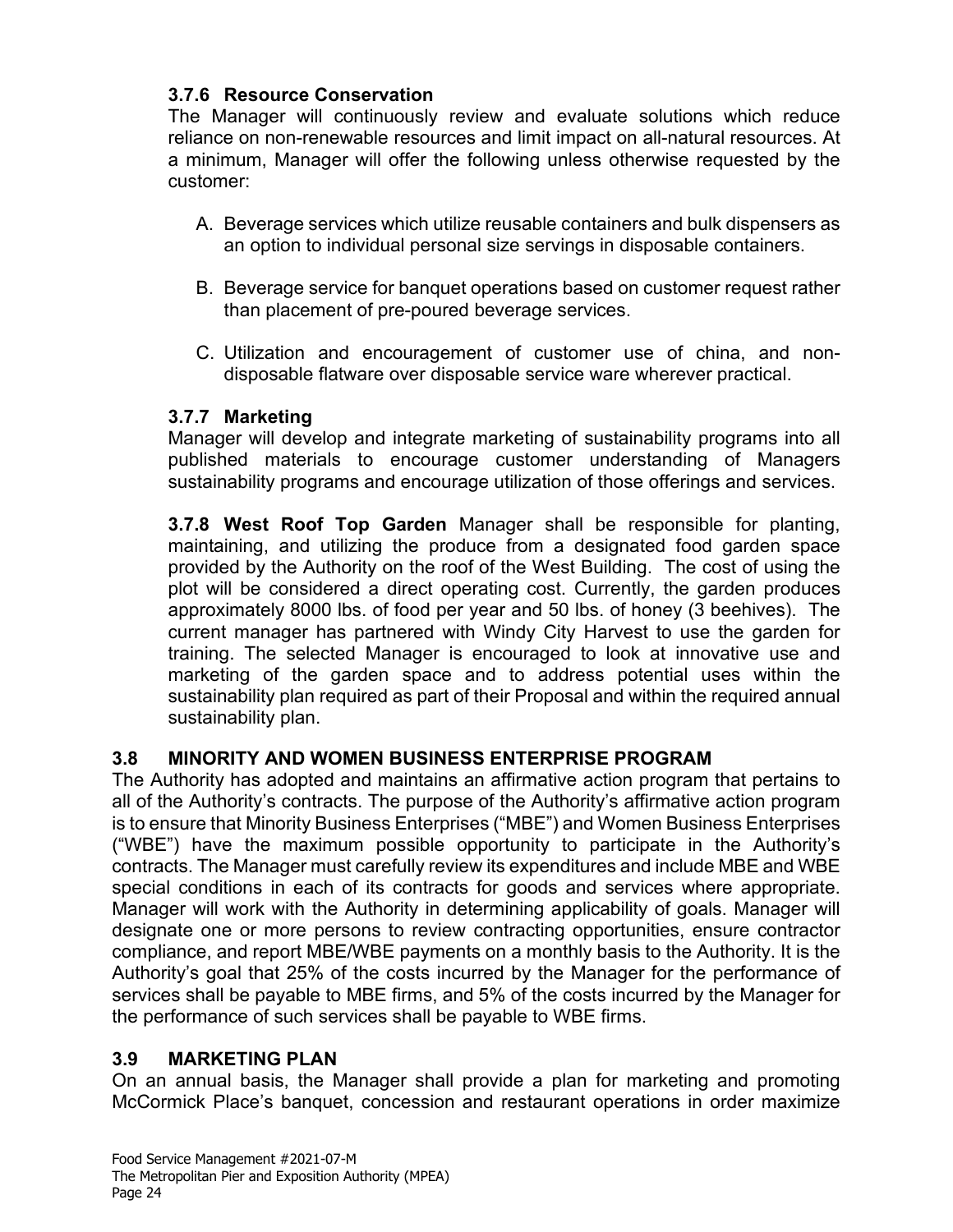revenue. Marketing efforts may include, but not be limited to, the following: public relations, targeting audiences, specialty concession promotions, client surveys, banquet and concessions websites, and restaurant and banquet promotions. All marketing is subject to the prior written approval of the Authority. The Authority and the Manager shall meet, prior to the commencement of the contract year to develop a marketing plan for the new contractual year.

# **3.10 EQUIPMENT AND INVENTORY**

### **3.10.1 Equipment Provided**

The Authority will provide the Manager with certain equipment for food and beverage services. The Authority owns all kitchen equipment, smallwares, banquet equipment, concession equipment and supplies, restaurant equipment, bar equipment (fixed and portable), office equipment and furniture, cash register systems (Quest) and portable, computer hardware and computer software.

### **3.10.2 Inventory**

The Manager shall ensure that there is an inventory of equipment and smallwares adequate to provide the Services to the clients and guests of McCormick Place at all times. The Manager must conduct a complete inventory of all equipment and smallwares and provide that inventory to the Authority no later than December 31<sup>st</sup> of each year. Copies of the inventory shall be subject to the approval of the Director as to the type and similarity to that replaced.

- A. The Authority is providing an inventory of smallwares, banquet equipment and fixed kitchen equipment and supplies to meet the present needs of McCormick Place. The Manager is responsible for maintaining the inventory at the accepted par level.
- B. Replacements and additions are paid for from the Reserve Fund, as defined in Section 3.16 below, if adequate funds are available. If adequate funds are not available, the replacement or addition of inventory shall be paid as a direct operating cost. The Vendor will make recommendations on a yearly basis as to the expected cost of maintaining the inventory at par level.
- C. Manager shall develop an inventory system and submit a long-term plan for asset management, including preventative maintenance/repair and replacement of capital equipment. Costs to count and manage the inventory and repair and replace equipment will be paid from the Reserve Fund.

### **3.10.3 Equipment Cleanliness and Appearance**

The Manager must keep all equipment, furniture, kitchen locations and other supplies in pristine, clean condition. The Manager will train staff to treat all Authority owned equipment and facilities as though they were owned by the Manager.

# **3.10.4 Equipment Maintenance and Safety**

The Manager will be responsible for maintaining the equipment in safe operating condition. Any equipment that is damaged or is not functioning properly must be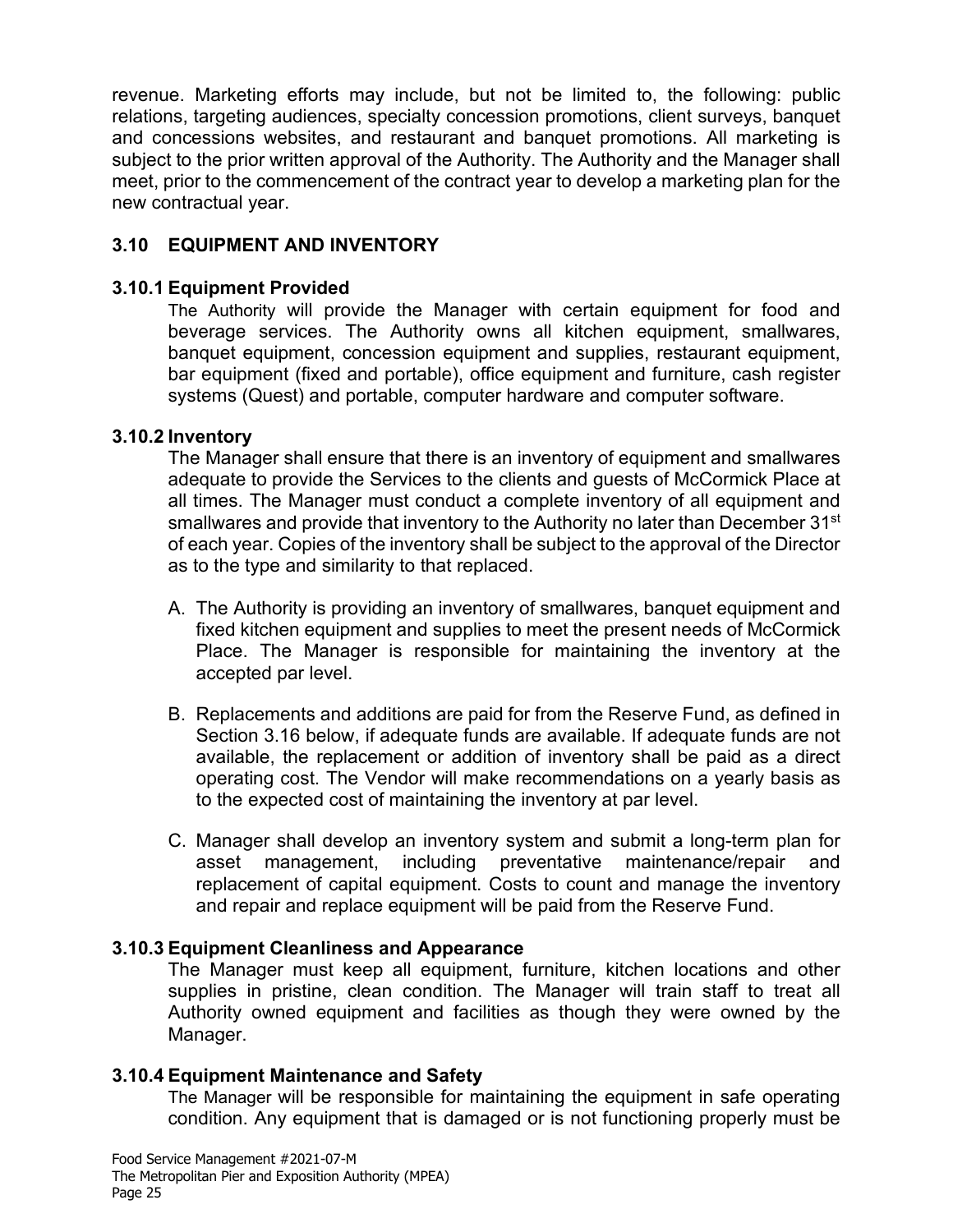repaired or replaced as soon as possible with Authority approval. No equipment shall be disposed of without the prior consent of the Authority.

# **3.11 INSURANCE**

The Manager must maintain the types of insurance coverage described in Required Form H Insurance Requirements of the Request for Qualifications.

### **3.12 LIQUOR COMPLIANCE**

Throughout the term of the agreement the Manager, at its own expense, will be required to secure and maintain all liquor licenses necessary for the required services. This will include, but not be limited to, licenses for catering, concessions, mobile carts, and restaurant locations. There are presently eleven (11) liquor licenses at McCormick Place and three (3) at the Wintrust Arena. All personnel involved in dispensing or serving liquor must be fully trained and certified through an educational alcohol selling and servicing program such as the "TIPS Program" or another similar alcohol dispensing program.

All licenses and permits required for the sale of alcoholic beverages at the combined venues shall be obtained by and held in the name of, the Manager. The Manager shall keep the permits in full force and effect, and neither party shall take any action which would impair the Manager's ability to hold the permits. The Manager shall prepare, file, and process all applications for renewals of the permits. At the termination of the agreement, Manager shall surrender to the city all licenses and permits related to alcoholic beverages for the combined venues.

### **3.13 FOOD SAFETY AND SANITATION REQUIREMENTS**

A. The Manager shall be responsible for ensuring that the services and all facilities under the operational jurisdiction of the Manager satisfy all public health and sanitation standards and requirements as established by the Authority, City, State, and/or Federal Laws. All management personnel must be certified in sanitation and food handling and satisfy all City, State and Federal Laws.

Manager must develop and implement a hazard analysis critical control point (HACCP) program. All employees shall be trained on the program and Manager shall maintain appropriate logs and report to evidence its implementation of such as program.

- B. The Manager shall be responsible and shall set aside sufficient funds for cleaning and sanitation of all areas utilized for the banquet and concession operations.
- C. To the extent that the Manager does not have the requisite expertise to perform the cleaning services, the Manager may, and the Authority strongly encourages the Manager to, contract with an outside cleaning company of its own choosing to provide such services. The cost of such services shall be a direct operating cost.
- D. The Manager shall provide to the Authority a weekly, detailed cleaning plan and maintenance schedule.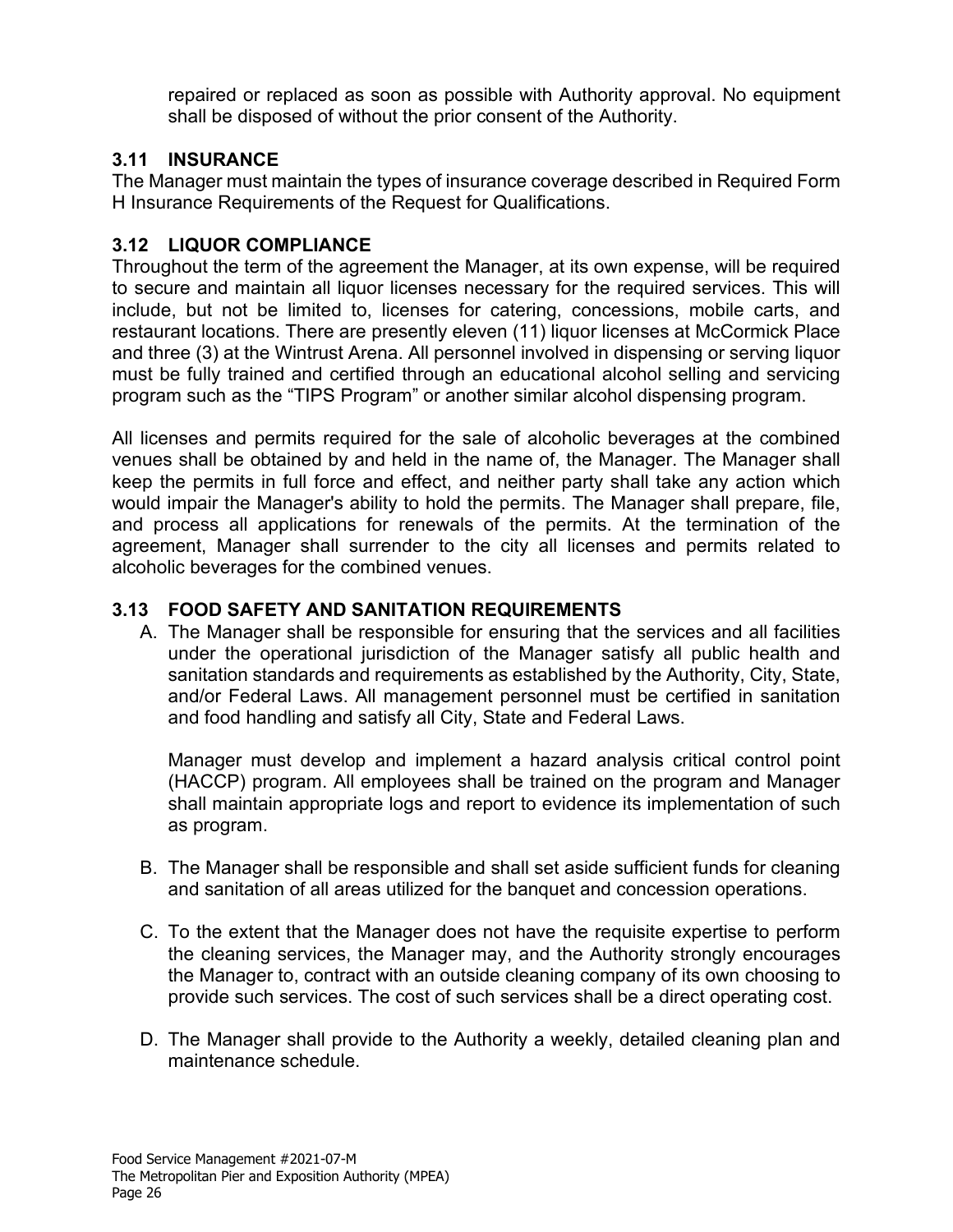- E. The Manager shall be responsible for and consider all cleaning and sanitation costs and expenses for the following:
	- (i) All food pods / seating areas / kitchens / freezers and refrigerators and coolers
	- (ii) All restaurant outlets / food courts / seating areas / back of house areas
	- (iii) All kitchens / storage spaces / equipment
	- (iv) All docks / trash compactors / receiving areas
	- (v) All banquet spaces / corridors / staging areas for foodservice
	- (vi) Any space 100 feet from banquet operations or concession operations
	- (vii) All service elevators used in transporting food and beverage
- F. Manager is responsible for promptly removing and transporting all refuse, compost and waste materials created by its operation after each event to the Authority designated receptacles and for depositing such material in the proper receptacle. The removal of the waste from the Authority Facilities will be paid for by the Manager. Waste food will be kept in closed containers until removed from the facilities.
- G. The Authority will have the right to object to the appearance and condition of the receiving docks, storage facilities, kitchens, preparation areas, and serving areas, and the Manager will be expected to remedy the appearance and condition immediately.
- H. The Manager agrees to undergo quarterly inspections by a  $3<sup>rd</sup>$  party food and safety auditor such as Everclean. The Manager will provide a chef or manager to accompany the inspector on their inspection, regardless of current business levels. Audits will be scheduled by the Authority operations department and the Manager will have no advance knowledge of impending audits. Audit results shall be shared with the Authority upon receipt. The Manager shall develop and submit a plan to address deficiencies within forty-eight (48) business hours.

# **3.14 MISCELLANEOUS**

- A. **"D/B/A" Designation.** The Authority reserves the right to designate the name under which the Manager will provide services to McCormick Place. The approved name shall remain the property of the Authority.
- B. **Parking.** The Authority will provide to certain employees of the Manager parking spaces (subject to availability) at McCormick Place at a discount off of the published rates in effect at the time of such usage. The Authority reserves the right to modify at any time the rate, including charging full value for the parking spaces, and it reserves the right to limit at any time the number of spaces available to the Manager.
- C. **Facilities, Premises and Computers.** The Authority will provide the Manager with office space, office furniture, office equipment, computer hardware, booking/scheduling software, and the standard office software at the Authority's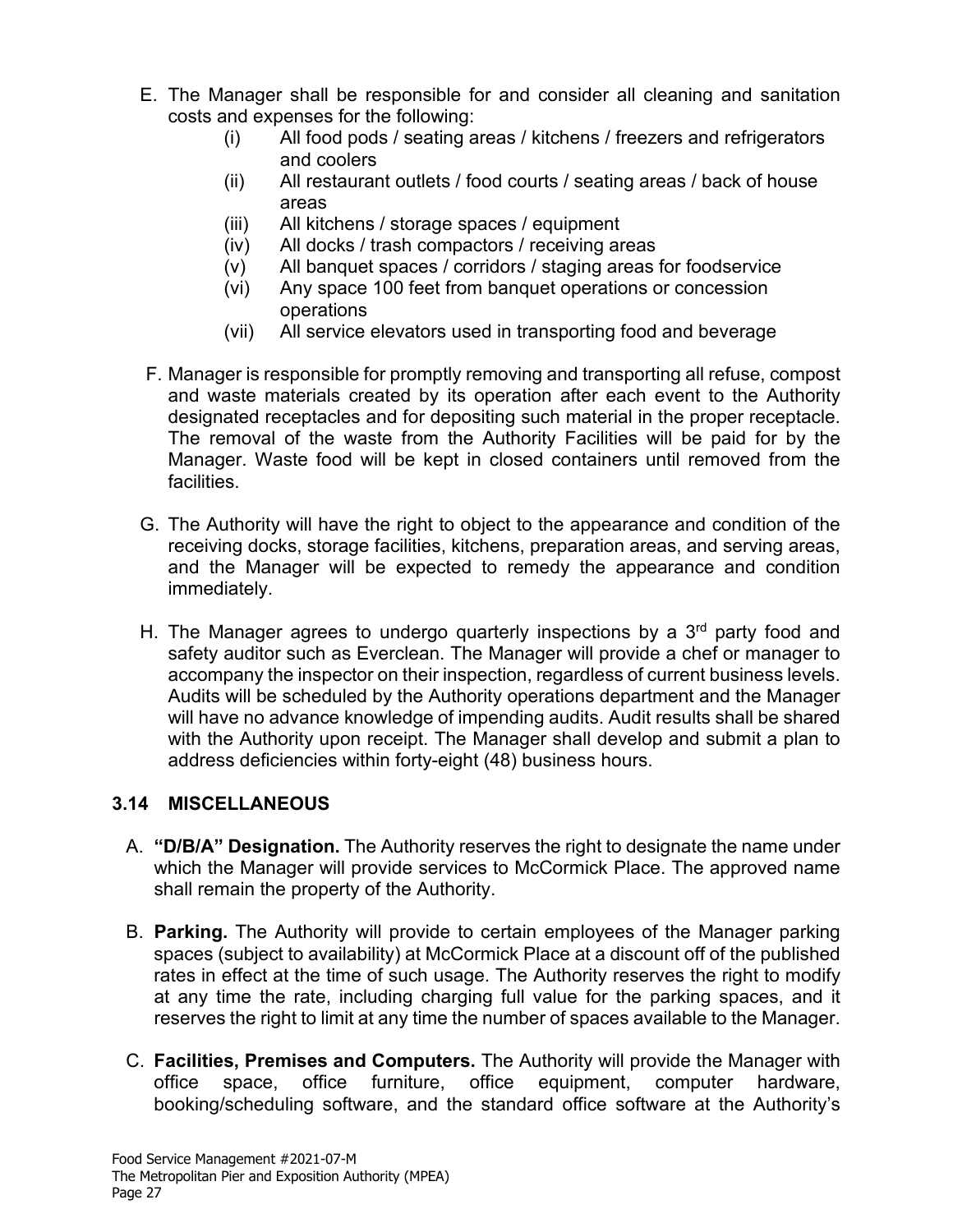cost. The Manager must use the booking/scheduling software and the Quest Point of Sales (POS) system used by the Authority. If requested by the Authority, the Vendor will be responsible for migrating their banquet event order process from a stand-alone database to the facility's event management software. While the Manager will be responsible for the cost of all software required to perform its services, the Authority has the exclusive right, but not the obligation, to approve, install, and configure all software loaded on or hardware attached to the Authority's computers. Subject to any restrictions stated in this RFP or in the agreement, the Manager will have use of various facilities designated by the Authority including, but not limited to, receiving docks, the main kitchens, the warming kitchens, the permanent concession stands, and other premises to be identified by the Authority.

#### D. **Energy Management**

The Manager will be expected to practice sound energy management and cooperate with the Authority Energy Management Program.

#### E. **Authority Provided Services**

- **(i) Pest Control**. The Authority provides a complex-wide pest control program. The Manager will participate and assist in the maintenance of the program through excellent sanitation practices in accordance with applicable laws and at minimum, the Health and Sanitation goals. There may be occasions when the Manager may elect to provide additional measures for controlling rodents, birds, and other pests in the foodservice designated areas. Manager will cooperate with the Authority and its pest control vendor by instituting standard operating procedures and protocols designed to minimize pest incursion. Manger shall develop and implement training on standard operating procedures and protocols for back of house labor related to pest control efforts. Manager shall provide copies of all training materials to the Authority upon request. Expenses related to Manager provided pest control are Direct Operating costs. The Authority reserves the right to invoice the Manager for Pest Control related services.
- **(ii) Utilities**. The Authority shall furnish pursuant to the grant of rights under the Agreement, to Manager all existing utility lines and plumbing fixtures, including hot and cold water lines and electric lines, stubbed in to the food service areas, and all necessary heat, ventilation, air conditioning, hot and cold water, gas and electricity, exterior window washing and re-lamping services adequate to enable the Manager to operate and utilize all fixtures and equipment used in performing the food services. Manager will be responsible for paying for electrical usage and the cost of installing and removing temporary electrical services as follows:
	- a. \$360,000 for gas, water and electricity payable at \$30,000 per period
	- b. 1% of gross revenue, per month, for utility installation expenses which are defined as all temporary electrical services provided by the facility for food and beverage operations.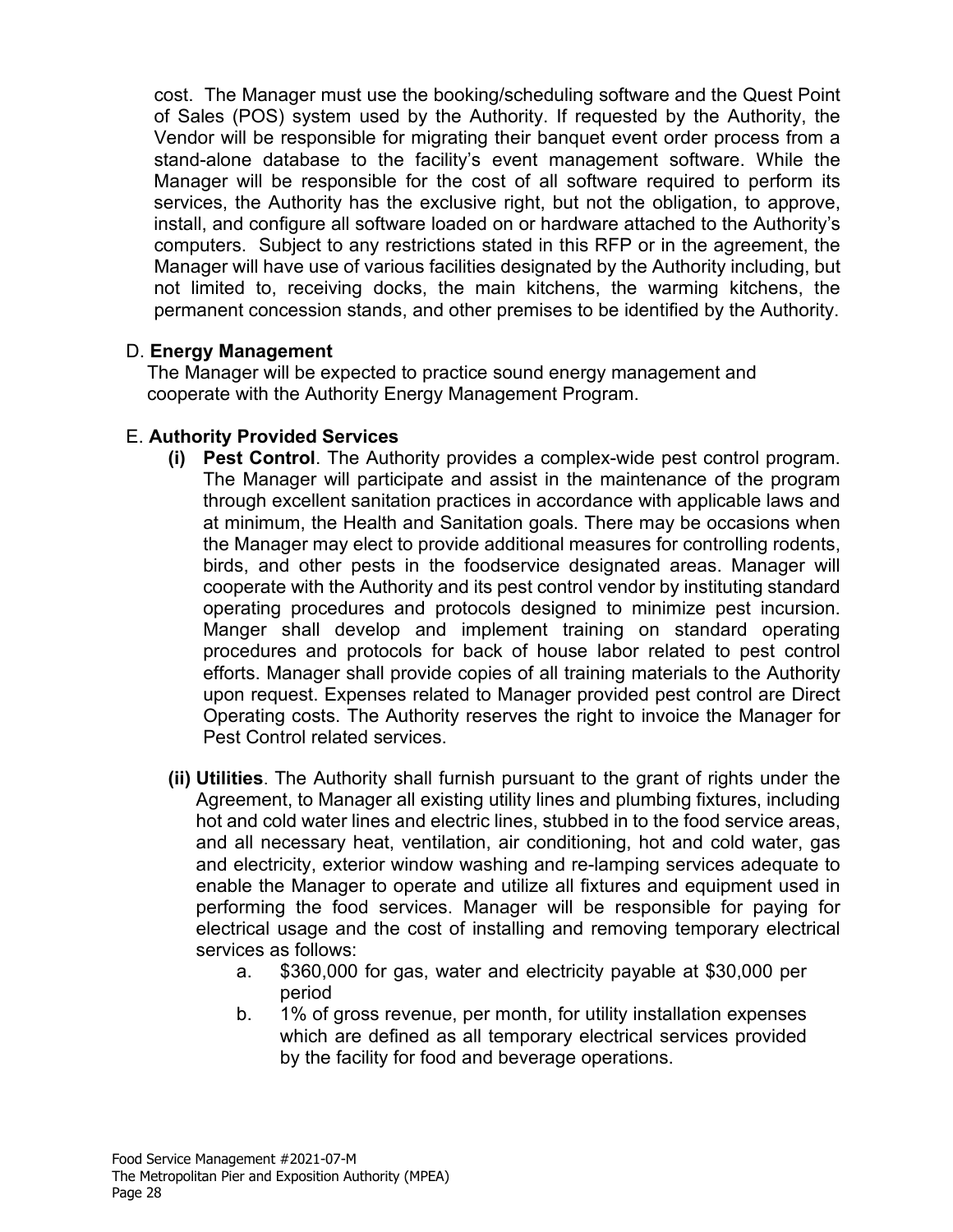**(iii)Labor.** The Authority will provide various labor and services to the Manager during the term such as, but not necessarily limited to, telecommunication, electrical, plumbing and other services in relation to banquet and concession operations. The actual costs for these services shall be invoiced by the Authority and paid by the Manager as direct operating costs.

#### **3.15 FOOD SERVICE OPERATING FUND AND OTHER ACCOUNTS**

One or more bank accounts shall be established and maintained in one or more depositories designated in writing by the Authority in the name of the Authority to be used in connection with the Manager's performance of the Services. One of these accounts shall be known as the "Operating Fund". The Authority shall be responsible for funding the Operating Fund and the Manager shall be authorized to draw upon the Operating Fund to pay for the direct operating costs incurred by the Manager in the performance of the food services and all other sums due and payable to the Authority and the Manager under this agreement. All gross receipts shall be initially deposited in one or more separately created depository accounts. All gross receipts shall be deposited with the Authority until transfers to the Operating Fund are required.

#### **3.16 RESERVE FUND**

- A. Upon commencement of the agreement, the Authority will provide to the Manager a fully equipped facility for the performance of the services. The Authority has established within its main operating account a sub-account known as the "Reserve Fund". The Reserve Fund is intended to be used to provide for costs relating to smallwares, equipment replacement, repair and maintenance, supplies; marketing and sales promotions; funding for other foodservice related activities; and structural modifications or capital purchases that the Authority, through consultation with the Manager, deems necessary.
- B. The Manager may, subject to the prior written approval of the Authority, authorize disbursements from the Reserve Fund for purposes described above and in accordance with the agreed upon annual reserve plan. Provided, the Reserve Fund shall not be used for the aforementioned items if such costs are incurred as a result of the negligence or willful misconduct of the Manager, or any of its subcontractors, or any others under the control of the Manager, relating to the performance of any part of the food services.
- C. The Authority may adjust funding levels in, or authorize additional payments from, the Reserve Fund to cover extraordinary expenses for the foodservice equipment or facilities.
- D. As permitted by law, the Authority shall have the right to withdraw any funds in the Reserve Fund in excess of that determined by the Authority to be reasonably needed to meet Reserve Fund needs.

**3.16.1 Reserve Plan** On an annual basis, the Manager shall provide a Reserve Fund plan for the following fiscal year which includes a projection of total expected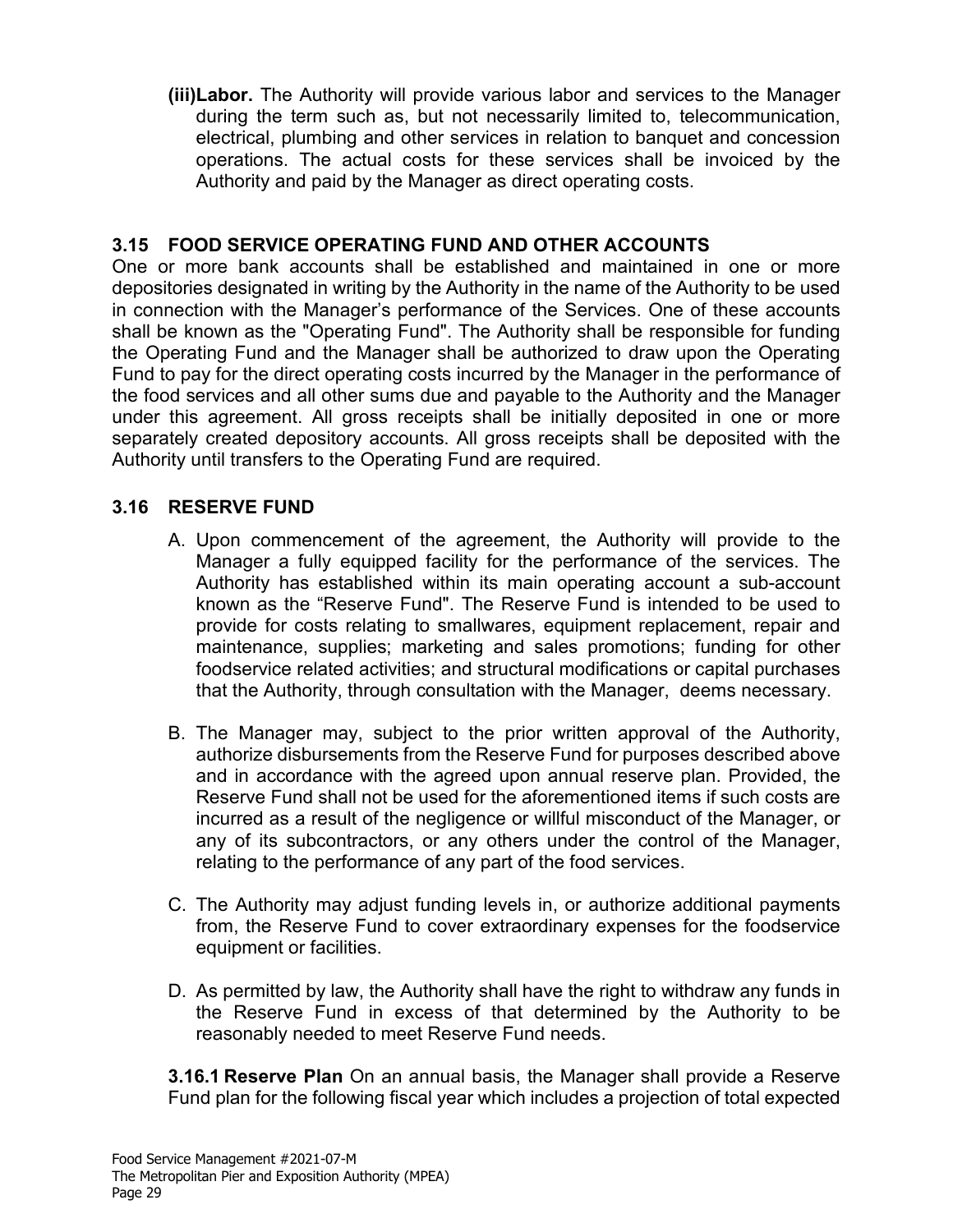contributions, and planned expenditures with descriptions of use for the categories below:

- Smallwares
- Equipment replacement
- Repair and Maintenance
- Structural modifications
- Funding for other foodservice related activities

Additionally, the Manager will include a five-year projection of major projects with individual values of more than twenty-five thousand dollars (\$25,000) with a focus on potential equipment replacement, improvements in equipment and facilities, and service enhancements.

All reserve fund spending must be approved by the Authority. All structural modifications must be reviewed and approved by the Authority. The Authority reserves the right to manage the design, procurement and construction of any renovations.

# **3.17 FACILITY OPERATIONAL EXPENSES**

The Manager will be responsible for reimbursing the Authority or the Authority's representative for certain operational expenses related to food service operations. The following items will be considered direct operating expenses and will be paid as such. Payment and reporting will be separate from the monthly Reserve Fund payment. Payments will be due by fifteenth of each month for services incurred in the previous month.

A. **Room Conversion Fee.** The Manager will reimburse the Authority for the published meeting room set change rate for any meeting room or ballroom which is set for a function with the sole purpose of hosting a food and beverage function such as a seated banquet or reception. The fee will not be charged for functions where the room is used primarily used for other purposes and includes food and beverage service such as an in a show office or when accompanying a meeting. This fee is currently calculated at .5% of gross revenues.

B**. Food and Beverage for MPEA Staff and Employees.** The Manager shall provide the Authority's staff and employees with food and beverage services at the actual cost of the food and labor at designated on-site facilities. Revenue for this element of service is not subject to base Reserve Fund contributions. This pricing may be presented as a discount rate from the public price. The current discount offered is 50% off of list price.

# **3.18 Other Revenue**

A. **Franchise Revenue.** Franchise operations will be subject to the same financial terms as other Manager provided self-operated concessions operations. The franchise fee will be considered to be a direct operating cost. Revenue from franchise operations will be considered part of the gross receipts.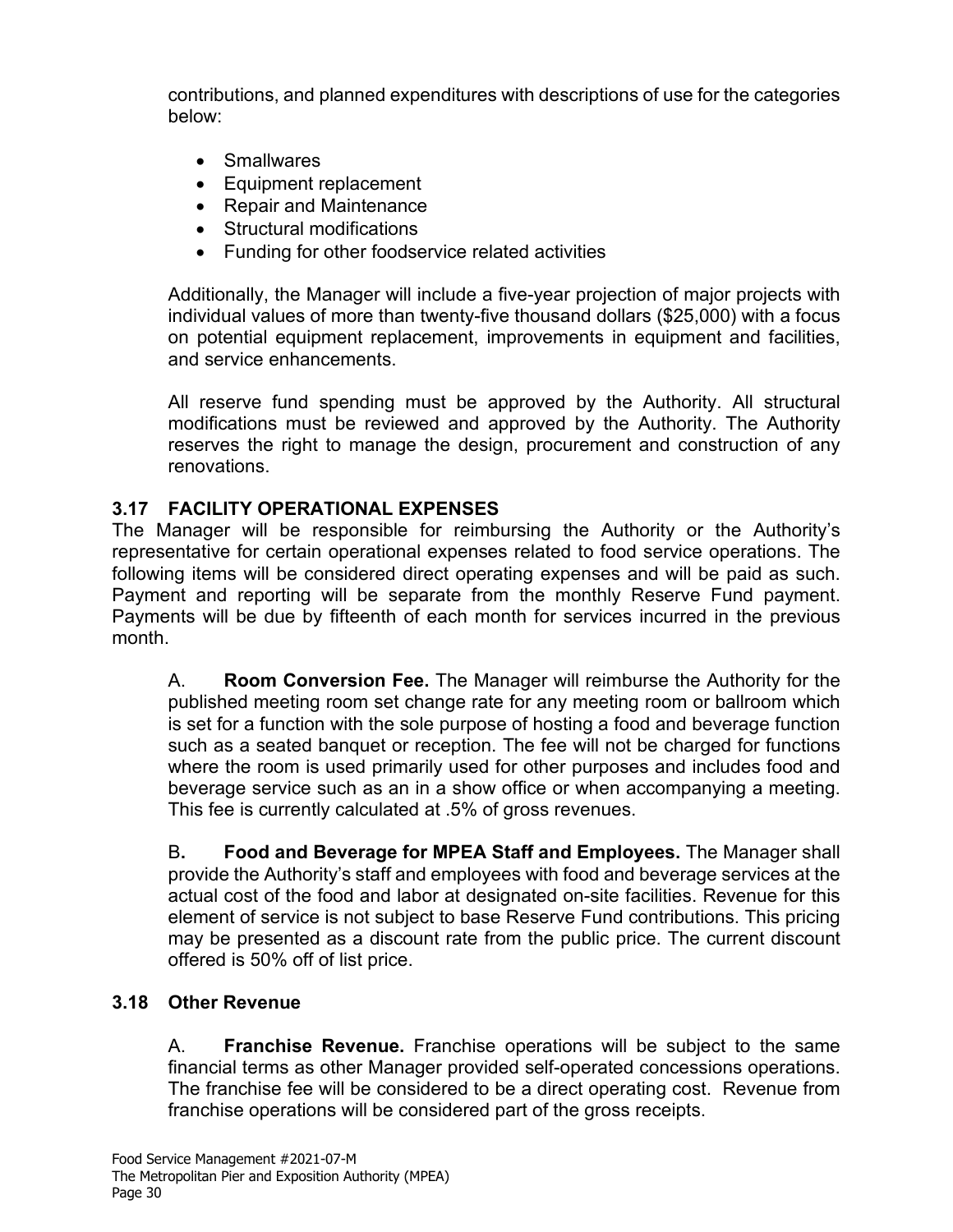B. **Retail Food Licensee Revenue.** All income and/or commissions received by the Manager from retail food licensees shall be reported separately on the financial statement and will be entered as retail food licensee revenue. The Manager will remit an agreed upon percentage of the proceeds from the licensees to the Authority or the Authority's representative. Revenue from retail food licenses will not be counted as a gross receipt.

C. **Advertising Revenue.** The Authority reserves all rights of advertising in McCormick Place. All revenue generated through advertising, such as cup logos, banner table tents, or any other means in McCormick Place is the property of the Authority and must be turned over to the Authority in its entirety without any deductions. This income shall not be counted as a gross receipt.

# **3.19 REPORTING**

The Authority requires regular and timely reports related to the financial performance of the food and beverage operation on a daily, weekly, monthly and annual basis. The list of reports below is not exhaustive, and the Authority may require other reports from the Manager:

- A. Manager shall prepare and submit an annual budget for each upcoming contract year for approval by the Authority. On a monthly basis, the Manager shall update the budget to reflect the prior month's actual results as well as any other changes expected for the remaining months of the contract year.
- B. Manager shall report monthly to the Authority on the progress of the food and beverage operations towards the goals agreed to in the annual plan. This report must be presented in writing and include monthly and cumulative information on an agreed upon set of metrics as defined in the annual plan.
- C. Manager shall report monthly to the Authority on contributions made to the Reserve Fund and on expenditures paid from the Reserve Fund.
- D. Upon request by the Authority, the Manager must provide a projected profit and loss analysis in advance of an event and an actual profit and loss statement after the event comparing the actual results to the projected results.
- E. In addition, the Manager must comply with all other reporting requirements as directed by the Authority.
- F. A Quarterly Business Review shall be presented by the Manager to key Authority personnel no later than 30 days after the close of each quarter. This report will contain in-depth analysis as agreed upon by the Manager and the Authority. Manger senior level regional or corporate representation will be present for all QBRs.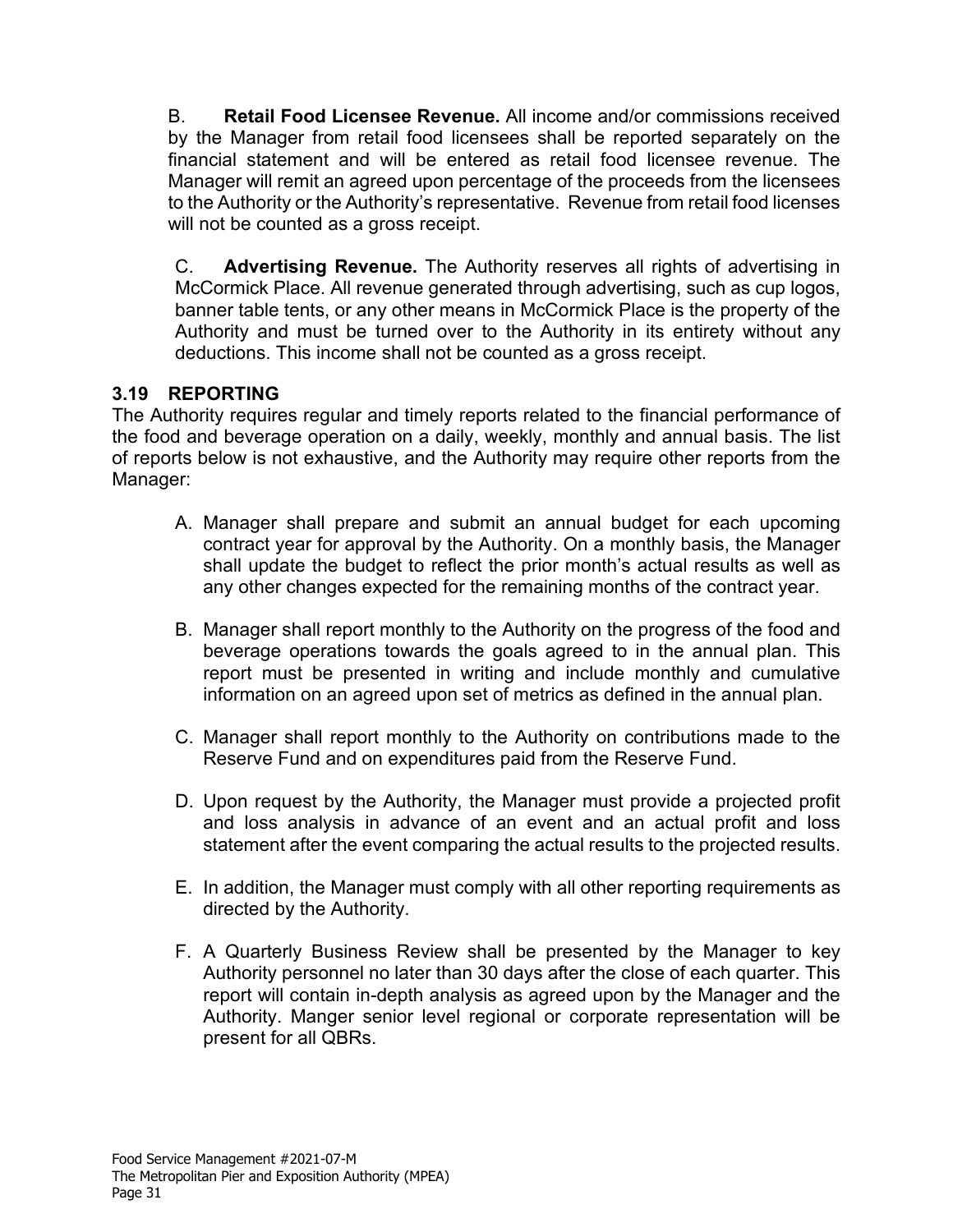### **3.20 CASH HANDLING**

A. **Loss Prevention.** The Manager will be responsible for developing and implementing a plan to minimize the risk of loss from theft in all its cash handling operations, which plan shall be subject to the prior review and approval of the Authority. The Manager shall provide any security staff or the services of an armored car company necessary for transporting cash between its various locations. The Manager shall be bonded for loss of cash and shall be responsible for the payment of all cash shortages, regardless of the cause.

B. **Audit.** The Authority may, upon providing 24 hours' prior written notice, inspect the books and records of Vendor. Further, in the Authority's sole discretion, the Authority may, upon no less than ten (10) Days' prior written notice, cause a complete audit to be made of Manager's books and records. If any such audit discloses that Manager's statement of gross receipts for the period under examination is understated by three percent (3%) or more, Manager shall promptly pay to the Authority the cost of the audit in addition to the deficiency, plus interest, which deficiency and interest shall be payable in any event. If any such audit discloses that Manager's statement of gross receipts for the period under examination is understated by five percent (5%) or more, the Authority may terminate this agreement immediately upon giving notice thereof, without any opportunity for Manager to cure. In addition to the foregoing and in addition to all other remedies available to the Authority at law, in equity or otherwise, in the event that Manager or the Authority's auditor schedules a date for an audit of Manager's books and records, and Manager fails to be available or otherwise fails to comply with the reasonable requirements for such audit, Manager shall pay all reasonable costs and expenses associated with the scheduled audit.

C. **Financial Management Services** For all services provided, the Manager will be responsible for financial management including, but not limited to, the following:

(i) Collecting gross receipts for and on behalf of the Authority

(ii) Purchasing of all inventory, products and services

(iii) Promptly paying all costs and expenses for the performance of the services

(iv)Preparing and completing all reports required, as outlined herein

(v) Implementing a cash handling system

(vi)Completing all financial reports contemplated by the agreement or as otherwise reasonably requested by the Authority

# **3.21 VALUE PRICING**

The Manager shall follow a policy of value pricing for all concession operations at McCormick Place. The policy generally prohibits the and its MPEA contracted retail food licensees from charging more for a product or service than for the same product or service at a similar store or restaurant in the Chicago Metropolitan Statistical Area ("Chicago MSA"). To monitor the Manager's adherence to this pricing policy, the Authority reserves the right to conduct price comparison surveys of various products and services offered by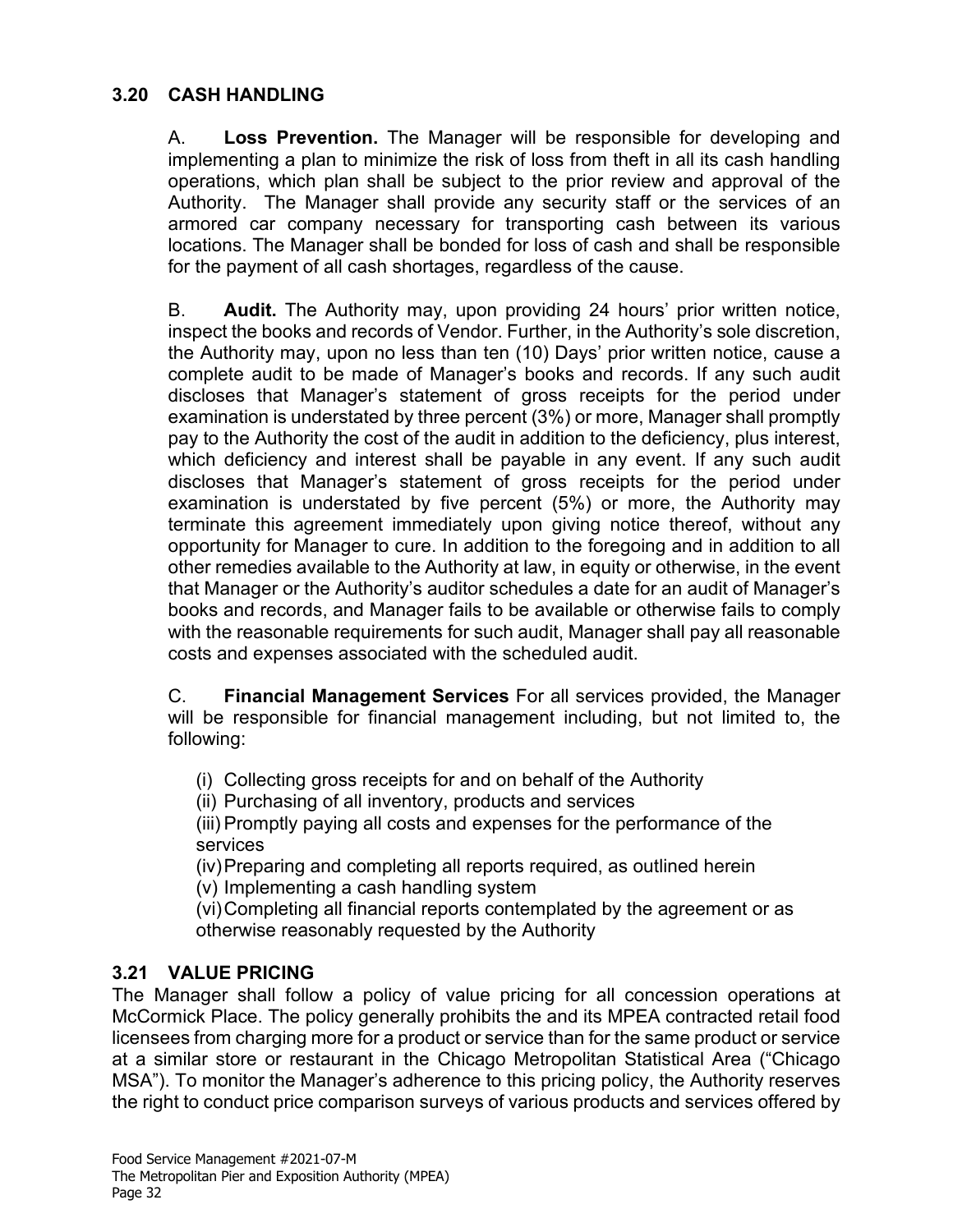the Manager and its MPEA contracted retail food licensees. The items will be compared with similar items in three benchmark stores (to be proposed by the Manager). Benchmark stores, which should be located within the Chicago MSA, are stores that are comparable to the proposed concept, but exclude stores at hotels, airports, or within enclosed shopping centers if other locations are available. If the Manager currently operates other similar stores in the Chicago MSA, then these locations will be designated benchmark stores and the Vendor will be required to charge the same prices at both McCormick Place and non-McCormick Place locations.

A. **Approval Required.** All vendor franchise agreements and concession agreements *must* be approved by the Authority prior to working at McCormick Place. All financial terms and conditions to be entered into between the Vendor and its respective subcontractors must be approved by the Authority. The Authority reserves the final decision on any prices, portions, menus, and/or concepts. The Manager will not initiate contact with potential retail licensees unless authorized by the Authority or the Authority's representative.

B. **MPEA Sponsored Events.** For MPEA sponsored Events, the Manager will charge the Authority the Manager's actual costs of servicing the event. The costs incurred by the Manager for MPEA sponsored Events shall not be included in the calculation of gross receipts. Events and functions to be charged in this manner shall be invoiced to either the Authority or to a third party at the direction of the Authority.

C. **Sponsorships.** The Manager shall use its best efforts to enlist its major vendors as corporate sponsors of McCormick Place. Such sponsorships may take place in the form of cash donations, long-term interior and exterior building signage, graphic sponsorship programs, rebates, or donations as gifts to the Authority. All such revenues derived from sponsorships, either directly or indirectly received, shall become the sole property of the Authority and shall not be included gross receipts.

The Authority has established an exclusive sponsorship agreement with a soft drink company. The Authority has also established a sponsorship agreement with Miller Coors, for the Wintrust Arena only. To the extent permitted by law, and unless otherwise agreed to by the Authority, the Manager is required to exclusively utilize and sell the existing and future McCormick Place sponsor's product and brands. The Authority reserves the right to identify and utilize additional sponsors, and the Manager agrees to utilize these sponsors for any applicable food and beverage services.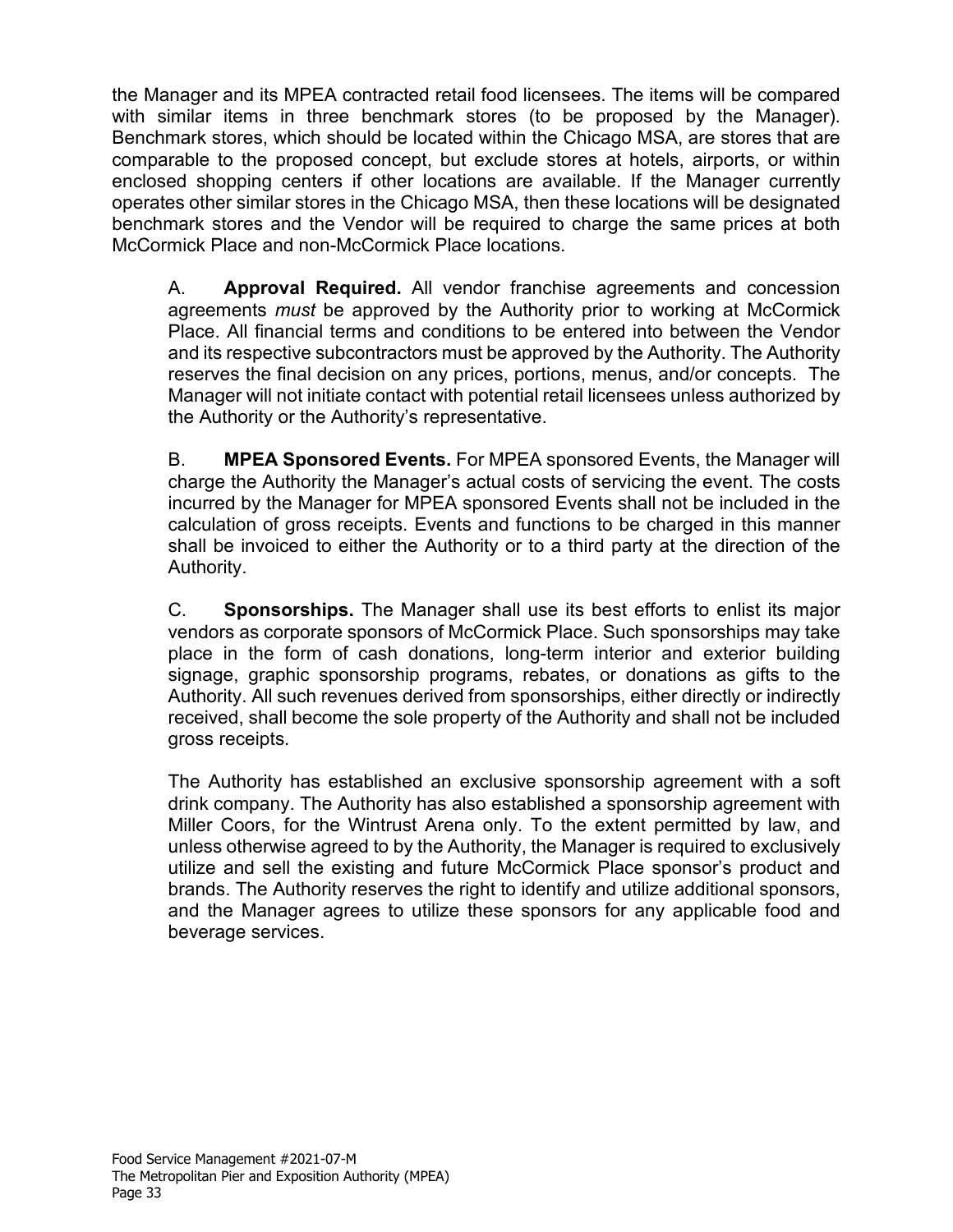# SECTION IV. – RFP PROCESS AND SUBMISSION REQUIREMENTS

#### **RFP PROCESS**

The Proposer's written response including all mandatory submission requirements and information for "**Food Service Management"** is due no later than **Wednesday, October 13, 2021 at Noon (CST).** 

Requirements and procedures for providing submittals in response to this RFP are described herein. RFP documents will be available for downloading at the MPEA website at [www.mpea.com](http://www.mpea.com/) under the link "Doing Business" beginning on **Wednesday, September 1, 2021.**

If it becomes necessary to revise or amend any part of this RFP, including the due dates, the Authority will publish a revision by written addendum on its website and notify all shortlisted Proposers. It will be the responsibility of the Proposer to obtain all such addenda and to acknowledge receipt of any addenda that have been issued. (If none are issued, indicate "NONE" on REQUIRED FORM A, Form of Transmittal Letter.)

Proposers are to contact ONLY the MPEA Procurement Department at [mpeaprocurement@mpea.com](mailto:mpeaprocurement@mpea.com) concerning this RFP and should not rely on representations, statements, or explanations other than those made in this RFP or in any written addendum to this RFP.

The Authority will accept questions, in writing via e-mail, until 12:00 noon Central Time, on **Friday, September 24, 2021**. Questions should be submitted in writing to [mpeaprocurement@mpea.com.](mailto:mpeaprocurement@mpea.com) A summary of questions received, noted without source, and answers will be issued as an addendum on the MPEA procurement website.

RFP submittals are due no later than **12:00 Noon Central Time, Wednesday, October 13, 2021.** Interested parties must submit an electronic version (PDF and/or Word) of its proposal via email to [mpeaprocurement@mpea.com,](mailto:mpeaprocurement@mpea.com) or via a secure file sharing platform such as Dropbox or similar, before the deadline. The email must reference the RFP #2021-07-M.

At this time MPEA is suspending receipt of hardcopies.

Individual site visits for the Proposers will be held during the week of **September 20, 2021** at the McCormick Place Complex, 2301 South Lake Shore Drive, Chicago, IL 60616. An Authority representative will be in contact with each of the Proposers by Friday, September 3, 2021 to schedule individual visits. During the individual site visits, each Proposer will be given approximately one day to visit all pre-identified areas or operations of the MPC and have a unique opportunity to pose questions specific to its submittal that will not be shared with other Proposers.

All Proposals must be submitted with a table of contents identifying page numbers with section dividers for each item under the Proposal Submission requirements.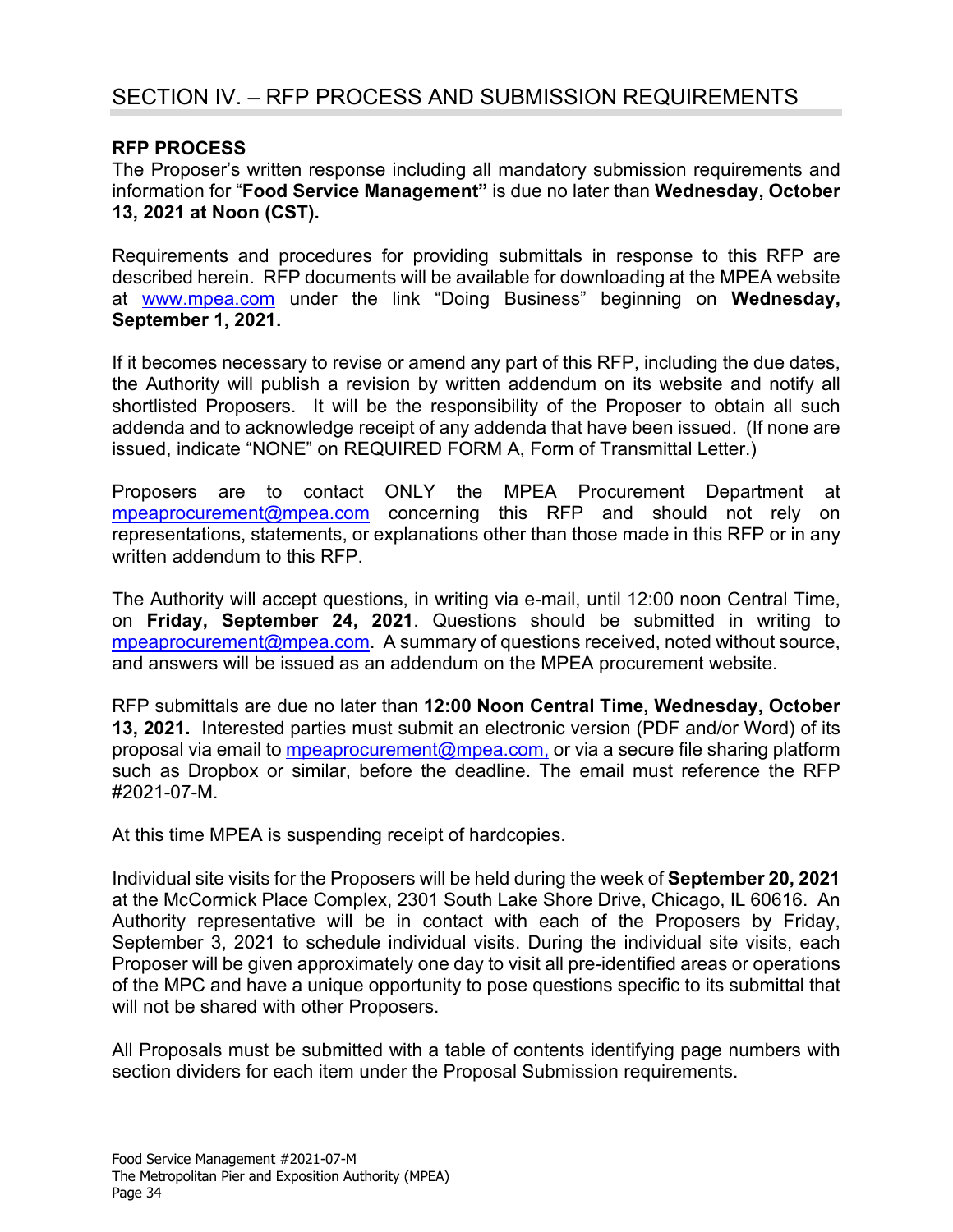The responsibility for submitting a response to this RFP on or before the stated time and date will be solely and strictly that of the Proposer. The Authority will in no way be responsible for delays caused by the U.S. Post Office or caused by any other entity or by any occurrence. Proposals received after **12:00 Noon Central Time, Wednesday, October 13, 2021** may be deemed non-responsive and ineligible for consideration.

By submitting a Proposal, Proposer agrees to accept and abide by the terms of this RFP. The Authority reserves the right to reject any or all submittals, to waive any informality or irregularity, and to accept any responsive submittals which it may deem to be in the best interest of the Authority. Only submittals from responsible Proposers complying with the provisions of this RFP will be considered.

Submittals will be considered incomplete if they do not bear the signature of an agent of the Proposer who is in a position to contractually bind the Proposer. The submittals can be withdrawn at any time, if requested in writing, until the deadline date at which time it will be considered final.

# **RFP SUBMISSION REQUIREMENTS**

Interested Proposers are to provide a thorough submittal using the guidelines presented herein. Emphasis should be on conforming to the RFP instructions, responding to the RFP requirements/scope of services, and the completeness and clarity of content. The Proposer is expected to expand on the scope in the submitted Proposal, incorporating their expertise and proposed method or approach.

### **Proposal Submission**

The following provides an outline of the information to be included in the proposal submission to demonstrate, verify and confirm the Proposer's competence and ability to provide services similar in size and scope to the Services under the Agreement. This outline is not all-inclusive and Proposers can add information as deemed appropriate.

# **1. Operations Plan**

The Proposer shall provide a thoroughly developed plan which demonstrates its ability to meet or exceed all requirements and concepts presented in Section III Scope of Services. Within the operations plan the proposer should include a thorough description of the resources which will be applied to this project, major policies, practices, and procedures which will be utilized and any other information which demonstrates the ability of the proposer to meet the operation requirements of the RFP. Proposer should be able to demonstrate proven methods for creating customer focused teams, ensuring high standards and expectations, controlling costs, and managing to a defined budget target. Additionally, the operations plan should include a description of training to include audience, topics and cycles which will be implemented to drive desired results.

# **2. Management and Staffing Proposal**

The Proposer shall provide a labor plan to include every proposed foodservice management position. This plan must identify, without limitation, all permanent manager, director, and supervisor positions and all salary and bonus recommendations for each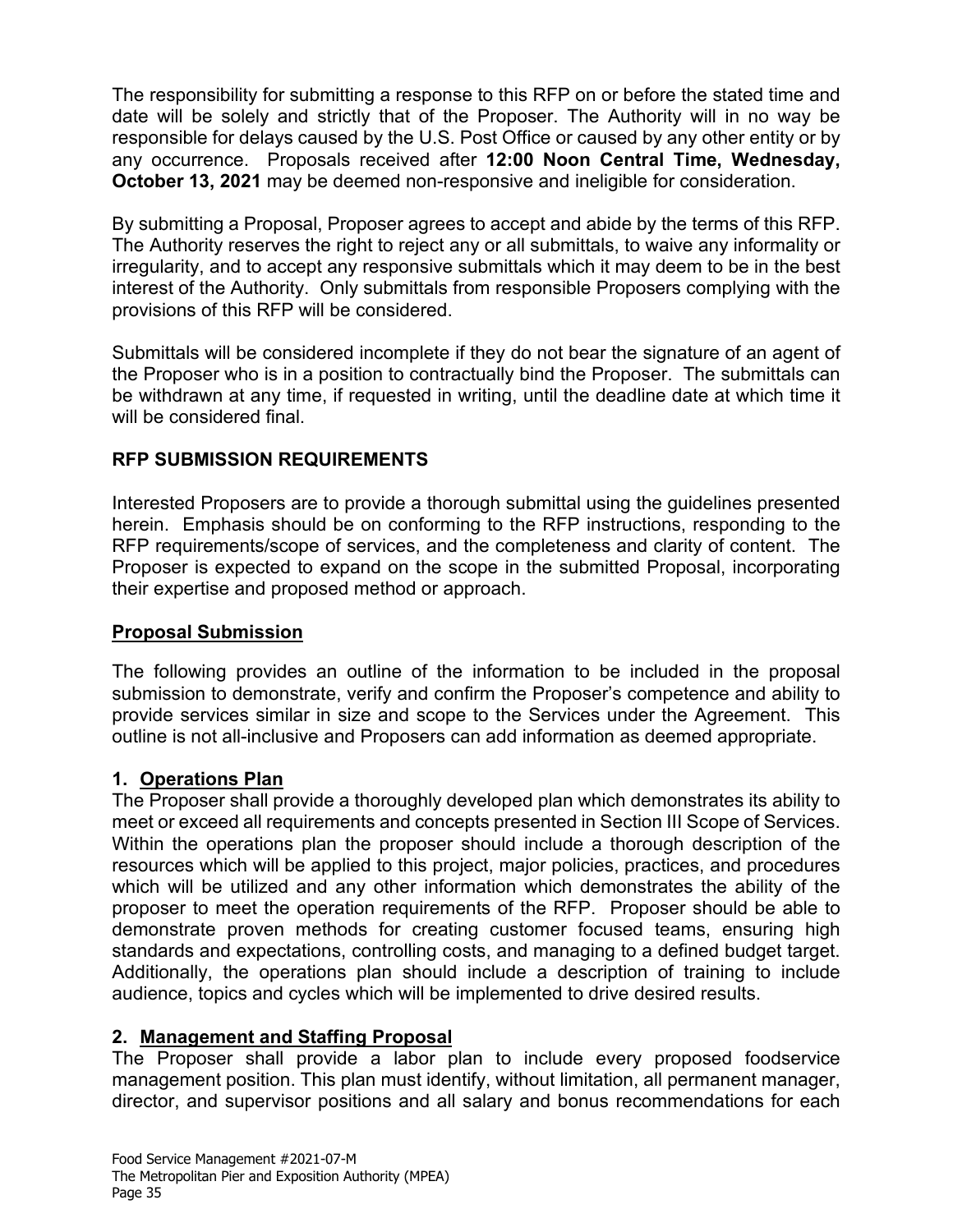position for each year of the term. This plan must also set forth how temporary labor will be utilized and how the Proposer will determine how and when to propose to the Authority staffing reductions during slow times in the McCormick Place calendar. The Proposer must also present a staffing plan and organization chart.

The Successful Proposer must give every person currently employed by the Food Service Manager in a non-supervisory capacity at the time of transition an opportunity to continue employment, including those on leave with a right to return.

Proposer must provide a hiring plan to ensure a seamless transition and operational readiness by July 1, 2022.

Provide details regarding any major disputes, including any labor strikes. Describe the nature of the dispute, duration of the strike/dispute, impact on operations, financial impact and resolution.

Provide details regarding your approach to managing labor relations, including but not limited to, titles and job description of management staff responsible for scheduling and managing staff and process for resolving grievances.

# **3. Sustainability Plan**

The Proposer shall indicate its willingness to provide services in a sustainable environmentally conscious manner and to meet the minimum requirements as described in Section 3.7. Additionally, the Proposer shall provide a sustainability plan which provides the specifics of how they will meet the requirements in Section 3.7 and any additional innovative solutions they will commit to implementing if selected.

# **4. Marketing Plan**

The Proposer will submit a plan which thoroughly describes marketing resources available for this project including those which will be provided within the on-site staff and through corporate or centralized resources. The plan should provide examples of successful program in like facilities and demonstrate the proposer's creativity and ability to drive results with targeted marketing programs.

# **5. Proposed Banquet Event Order (BEO)**

The Selected Proposer must provide a BEO to each Client for that Client's food and beverage related activities. The Client must approve and sign off on the BEO. The BEO should contain the selected menu, pricing for that menu, Event details such as location and time of the Event, and the number of people to be served. Each Proposer shall submit its proposed BEO as part of this submittal process.

# **6. Purchasing Program**

The Proposer shall describe its "Purchasing Program" in detail and shall name the companies that will be providing supplies for this account and the type of supplies that each company will provide.

### **7. Product Specification**

The Proposer shall describe in detail its specification of the following products: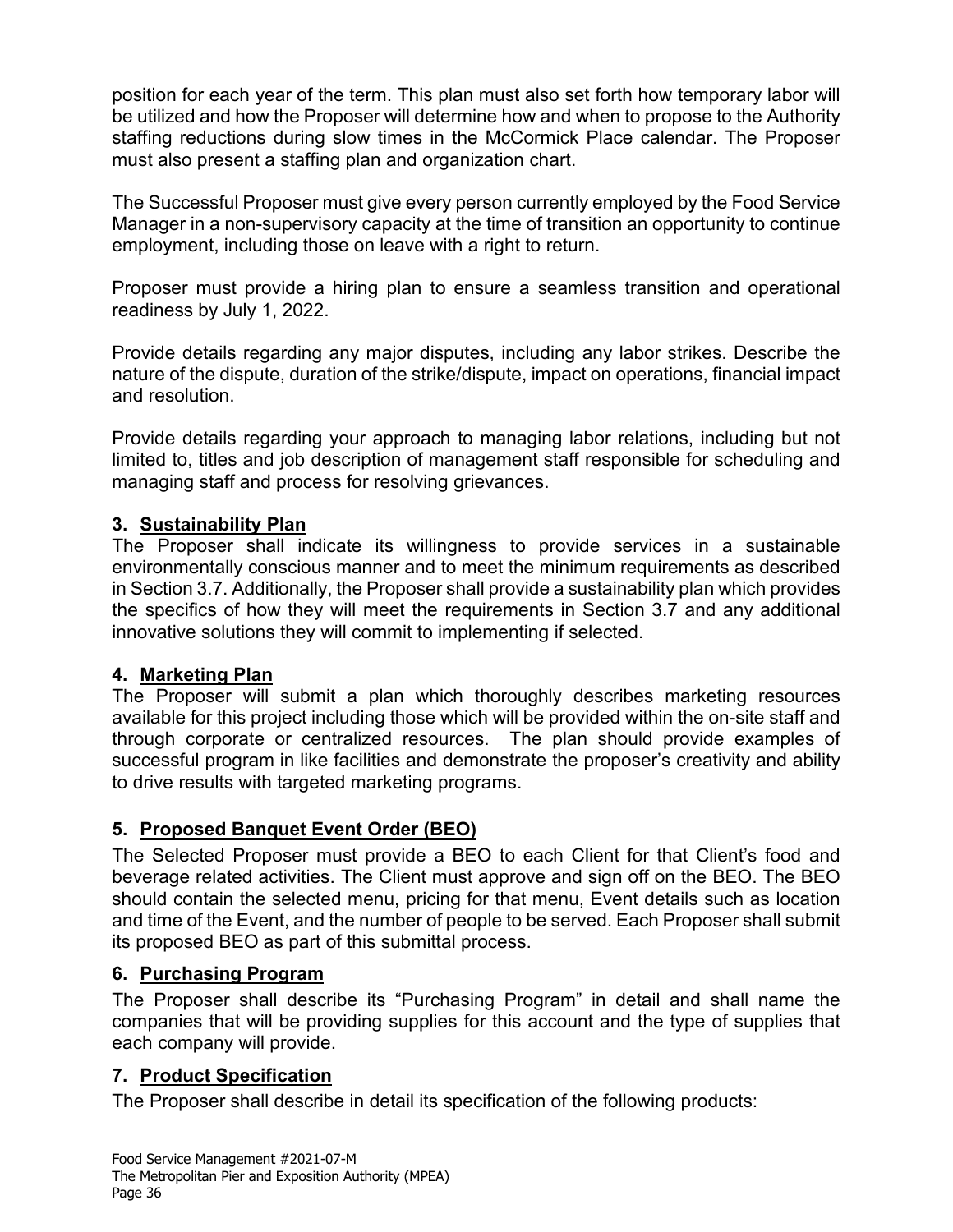- A. Beef (general)
- B. Ground beef
- C. Pork
- D. Lamb
- E. Veal
- F. Poultry
- G. Fish and Seafood
- H. Eggs and Dairy Products
- I. Fruits and Vegetables
- J. Coffee and Tea
- K. House Wine
- L. House brand liquor

The Proposer shall also provide the following:

- A. Samples of the specification sheets for each category of product
- B. Samples of the unit ordering procedures
- C. Examples of its quality assurance program
- D. A description of the rebate programs and their application in this unit

# **8. Menus and Pricing**

- A. Each Proposer must provide a complete set of proposed menus and prices for the Services with respect to each of the following, without limitation:
	- (i) Banquets;
	- (ii) Restaurants;
	- (iii) Concessions;
	- (iv)Booth service; and
	- (v) Public show and specialty/buffet services.
- B. Each Proposer must include samples of all other proposed menus that it will use at McCormick Place.
- C. McCormick Place must offer a variety of foods and beverages at affordable prices for guests of Public Events. Each Proposer must provide its proposed menus and pricing strategy for such public shows versus private trade shows.
- D. Each Proposer must submit a listing that states the amount of any discount on Concession Operations that the Selected Proposer will give to the following groups of people:
	- (i) McCormick Place Licensees;
	- (ii) Authority Employees; and
	- (iii) Labor (both McCormick Place Labor and Contracted Labor)

# **9. Computer Application Experience**

The Proposer shall indicate its willingness to coordinate its Information Technology (IT) support personnel with McCormick Place. The Proposer shall describe each of the following in detail:

- A. The Proposer's computer technology and software utilization for the following:
	- (i) Accounting Program
	- (ii) Purchasing Program
	- (iii) Inventory Management
	- (iv)Human Resource Department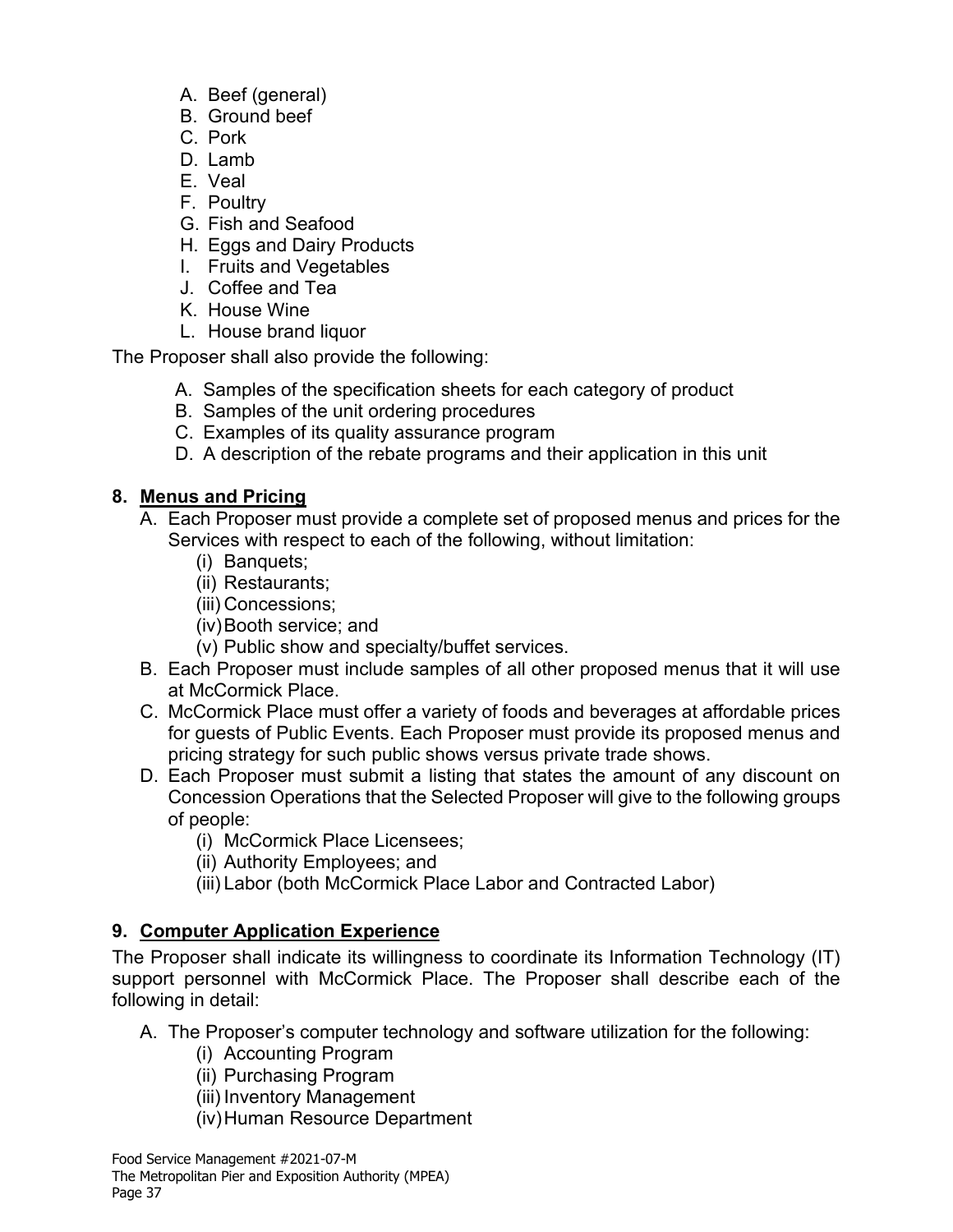- (v) BEO system
- (vi)Other Computer Applications
- B. Any proposed direct link between the Proposer's corporate office and McCormick Place's on-site operation.
- C. The Proposer's experience working with Quest Point of Sales system and the Proposer's proposed technical support for the system.
- D. The proposer's experience working with and willingness to implement Ungerboeck Software for BEO's, and banquet services invoicing.
- E. The Proposer's Information Technology (IT) support department.

# **10.Transition Plan and Pre-Opening**

The Proposer shall develop and prepare a transition plan that will minimize the interruption of quality service to the Authority's Clients and guests and that will be implemented if the Proposer is selected to provide the Services at McCormick Place.

# **11.Customer Satisfaction Surveys**

The Proposer shall provide examples of its customer satisfaction surveys and customer feedback program and shall indicate how these surveys are used to improve its operation.

# **12.Concessions Master Use Plan**

Although the current mix of facilities is listed above, the Authority desires each Proposer to carefully create and identify a master use plan for facility concession locations throughout the McCormick Place campus. Coordination of these services should include a wide mix of food offerings by type of product, style of service, and serving/processing speed. Such considerations should be graphically depicted on floor plans the Proposer shall provide to the Authority with careful delineation of queue lines to ensure quick and efficient service. The Proposer's graphic representations shall recognize the need to accommodate Events having an attendance of 10,000 to 30,000 people, while understanding that each Event population will have a unique impact on location, type of service/cashiering, and queue functions. These concepts should also outline the internal or franchise brand names, location, menu, suggested menu prices, and general depictions of each type of space via colored presentation drawings and master plan locations on major floor plan drawings. If the Proposer chooses to recommend externally operated, branded MPEA contracted retail food licensees in addition to those listed above for consideration by the Authority, they should clearly identify them as such. The Proposer must also provide an estimate for any MPEA funded capital improvements or modifications that are required for any concepts presented in the plan.

### **13.Minority and Women Owned Business Enterprises (MBE/WBE)**

In accordance with the Metropolitan Pier and Exposition Authority Act, 70 ILCS 210/23.1 (b) the Authority has adopted and maintains a minority and women owned business enterprise procurement program for any and all work undertaken by the Authority. Goals established pursuant to the adoption of this program include the award of not less than 25% of the annual dollar value of all contracts, purchase orders, or other agreements (collectively referred to as "contracts") to minority owned businesses (MBE) and 5% of the annual dollar value of all contracts to women owned business enterprises (WBE). The Selected Proposer will be required to honor existing contracts' MBE/WBE participation,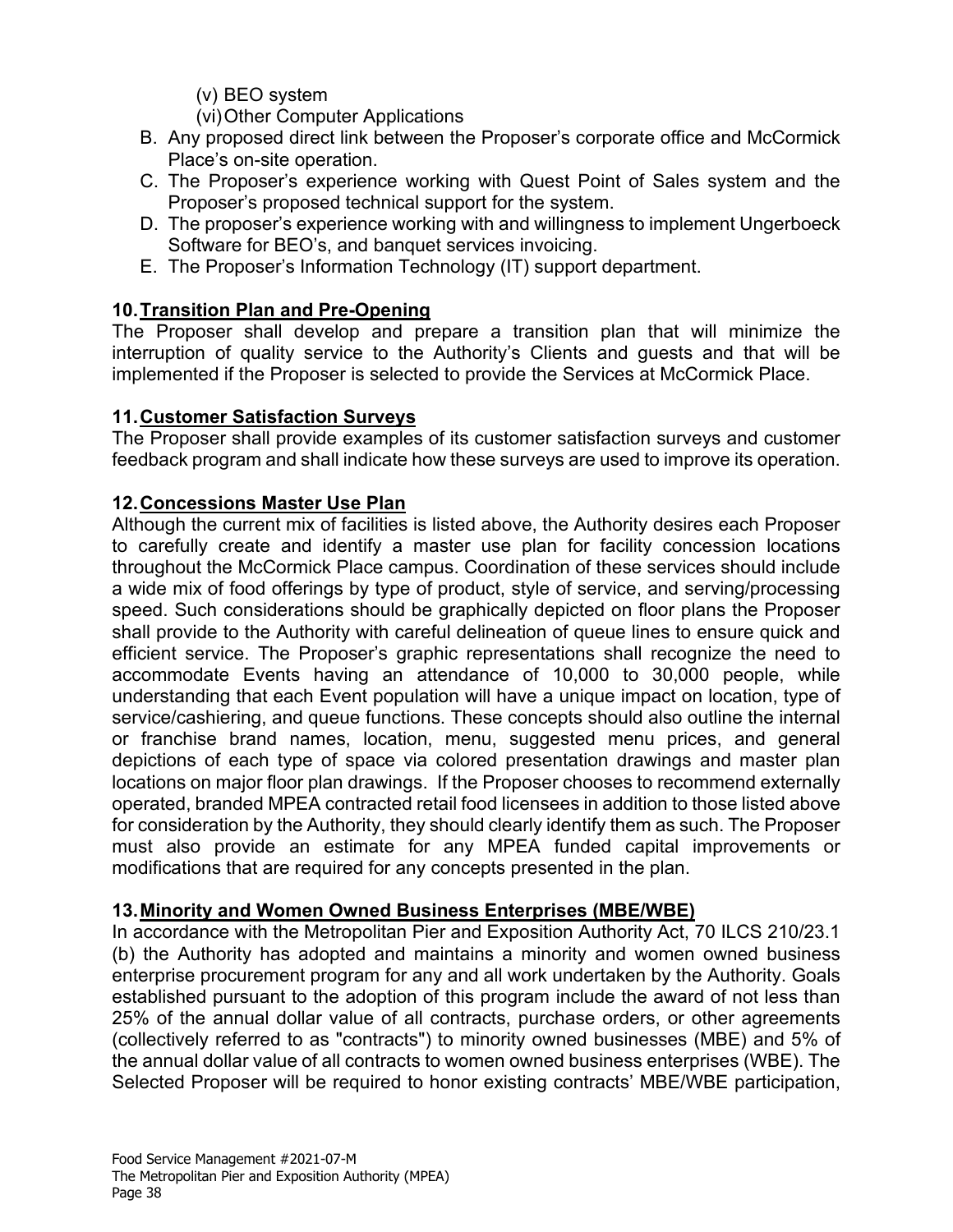and further apply the 25% MBE and 5% WBE goals on any future contracts awarded during its management tenure.

In addition to completing Required Form E – Special Conditions Regarding Minority and Women Business Enterprises, Proposer must submit a written MBE/WBE Plan will be required as part of the Proposal submission. The written plan must include, but not be limited to:

- 1. A detailed description of Proposer's commitment to diversity through the successful inclusion of MBE/WBEs in its current operations in other markets.
	- a. Proposer should identify any other projects which included diversity goals and specifically describe its plan/strategy to meet the goals, any issues incurred and provide its MBE/WBE participation results.
	- b. Proposer should list and describe any awards or recognitions received for its diversity efforts.
- 2. Proposer's detailed plan/strategy to utilize MBE/WBEs at MPC should it be selected.
	- a. Proposer should specifically identify additional possible opportunities for outsourcing functions at MPC to include MBE/WBE participation, beyond any existing contracts with MBE/WBE participation.
	- b. Proposer should identify and describe any outreach strategies it intends to utilize to attract potential MBE/WBEs.
- 3. Proposer's staffing plan, specifically identifying the individual that will be responsible for administering and managing the MBE/WBE utilization and program.

### **14.Equal Employment Opportunity – Diversity, Equity, and Inclusion Plan**

The Proposal shall include the Proposer's equal employment opportunity policy including, without limitation, Proposer's Strategic Diversity and Inclusion Plan for its workforce, and information describing any past experience of the Proposer that reflects an ongoing commitment to a diverse and inclusive workforce. The Plan must include, goals, objectives and progress measurements designed to affirmatively recruit, develop, retain and promote a diverse and inclusive workforce and to foster an inclusive workplace.

# **15.Financial Terms**

The agreement between the Authority and the Manager will be configured as a management fee arrangement with an annual incentive payment component for achieving certain defined performance criteria. The Proposer will submit for the Authority's consideration a management fee and an incentive fee using Required Form D. Neither the management fee nor the incentive fee may be calculated as a percentage of the gross receipts. The Authority's objective is for the management fee and incentive fees to be structured in a form that satisfies the private use requirements of Rev. Proc. 2017-13. The management fee shall be payable in monthly installments as provided herein for the immediately preceding month. The incentive fee will be paid annually following completion of the Manager's financial audit.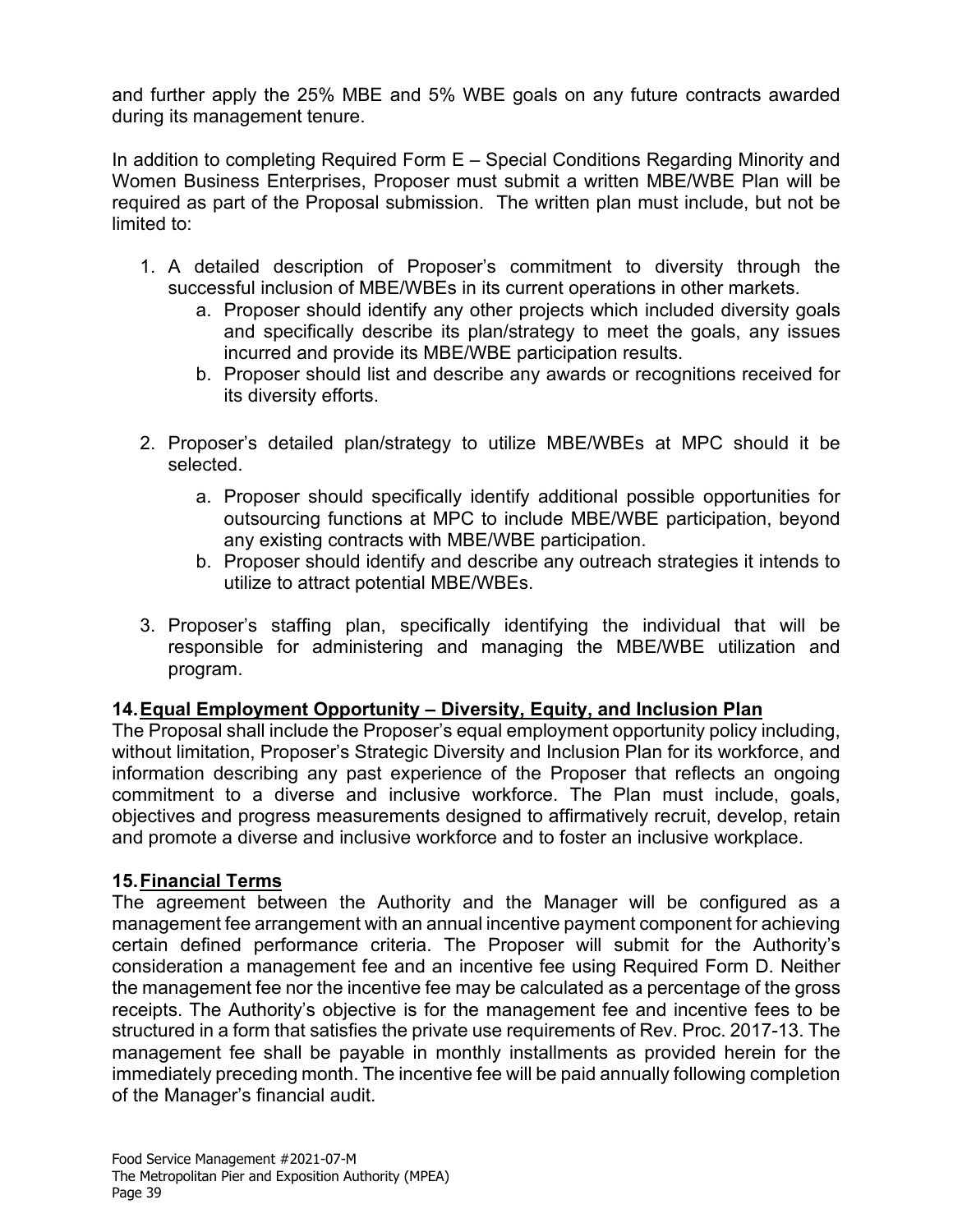### **Corporate Allocations and Rebates**

**A. Rebates** Proposer should clarify how purchase credits and volume allowances factor into their financial Proposals. Clarification should be given on whether credits will be shared with the Authority on an ongoing basis or whether the Authority's share has been factored into reducing the management fee proposed.

**B. Allocations** Proposers should outline any expenses that will be allocated by the Manager's corporate entity to the Authority operation such as employee benefits, insurance, technology and more. Please detail allocations in either dollar amounts or percentages as applicable and explain what benefits or services are being provided.

#### **16.Investment Proposal**

The Authority looks to Proposers to propose investments that will support the Proposer's concepts, improve service levels and/or increase revenues. Investments might support such initiatives as renovation of retail spaces, equipment purchasing, employee training and attendance incentives, or more. Any investment proposed shall be owned by the Authority.

A variety of investments might be considered for the Authority property including but not limited to:

- Addition of more digital signage
- Addition of kiosks for self-ordering
- Inclusion of other technology to speed service
- Investment in additional service ware to reduce transport requirements and labor costs
- Purchase of new catering equipment to revitalize and modernize catering operations
- Renovation or removal of Lakeside Center walk-in coolers
- Purchase of refrigerated trucks
- Investment in kitchen upgrades
- Refresh of outdated server areas
- Development of new staffing system to reduce need for calling every staff member
- Buy-out of any union staff or investment in incentives to improve service

#### **17.Required Forms**

In addition to the information required above, Proposals must contain the following completed forms:

- o Required Form A Form of Transmittal Letter
- o Required Form B Notification of Exceptions
- o Required Form C Bond Requirements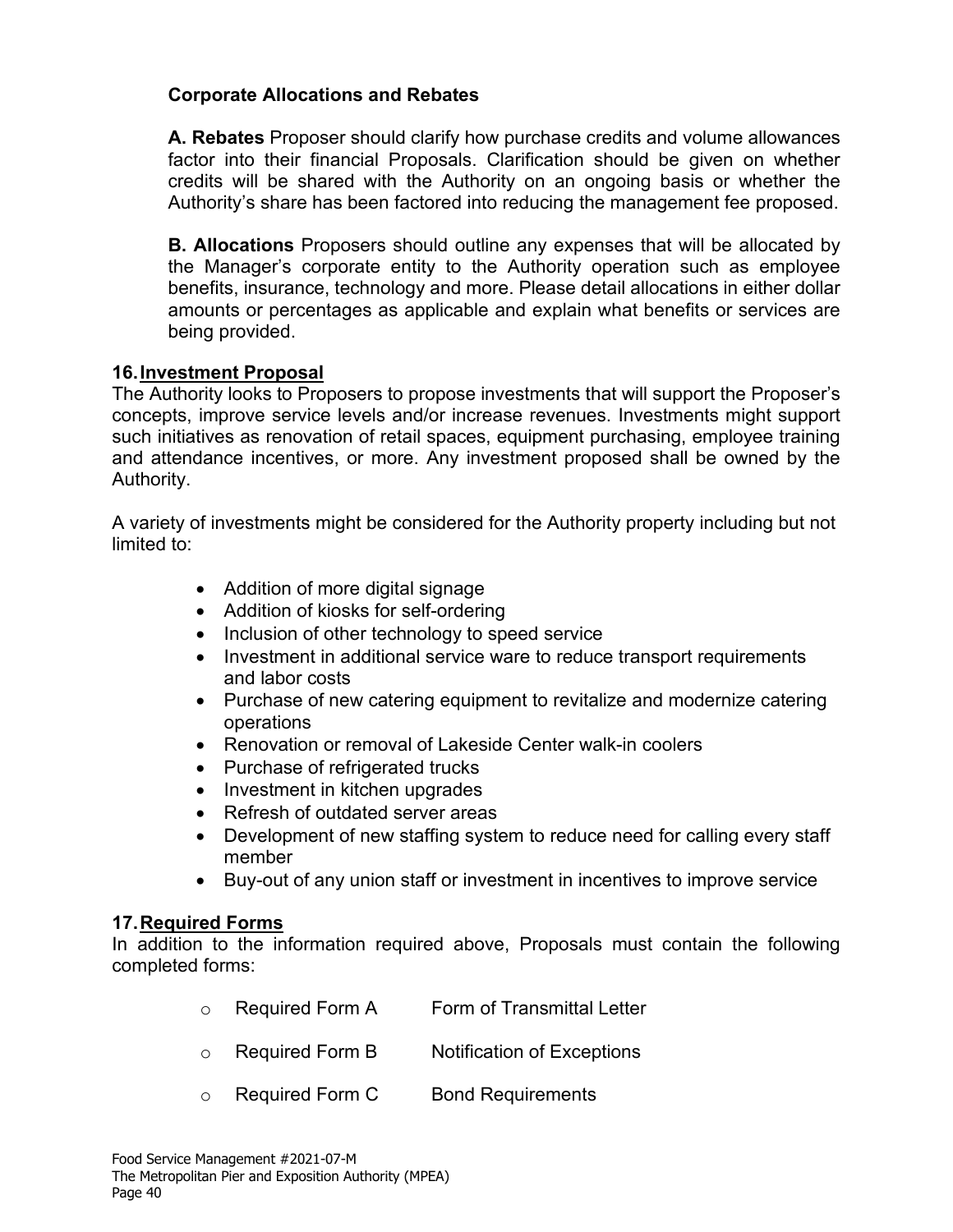| $\circ$ Required Form D | <b>Proposed Fee Structure</b> |  |
|-------------------------|-------------------------------|--|
|                         |                               |  |

 $\circ$  Required Form E  $\qquad$  Special Conditions Regarding Minority and Women Business Enterprises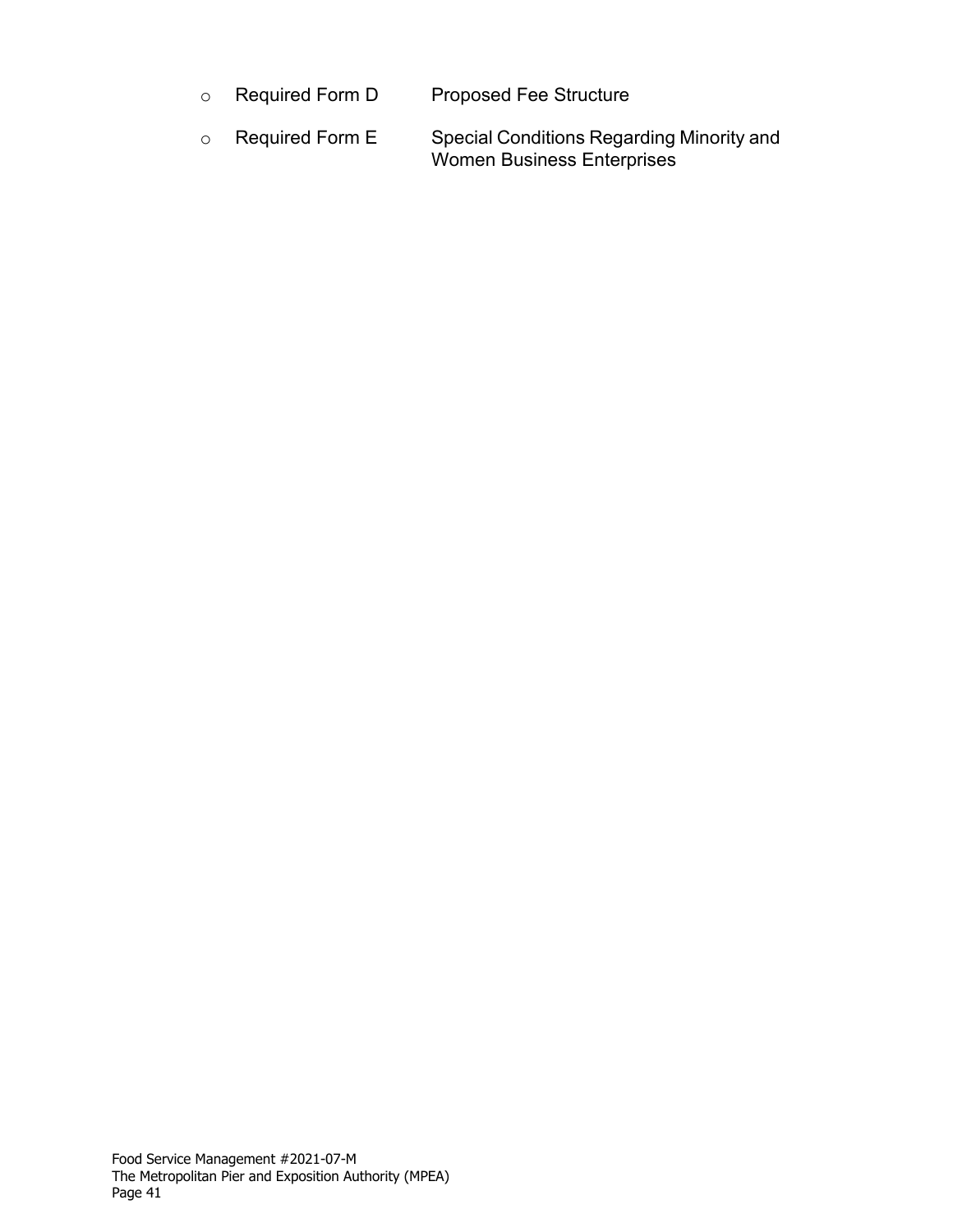#### **EVALUATION PROCESS**

The Authority intends to conduct a comprehensive, fair and impartial evaluation of proposals received in response to this RFP. The Authority will first review the proposals to assess Proposer's responsiveness and compliance with the administrative requirements of the RFP. The Authority will also determine whether the Proposer is one with whom the Authority can or should do business.

The Authority will then use an Evaluation Committee to review and evaluate the Proposals. All proposals will be evaluated using the same criteria, outlined herein. Throughout the evaluation and selection period, Proposer may be required to furnish additional information, make presentations and attend meetings as requested by the Authority. The Authority will accept the Proposal it deems most likely to meet the goals of the services outlined in this RFP.

#### **EVALUATION AND AWARD PROCESS**

The evaluation and award process is as follows:

- 1. Review of the qualifications to assess compliance with mandatory administrative requirements
- 2. Detailed evaluation by the Committee of Proposer's qualifications
- 3. Clarifications, discussions, and presentations (if determined necessary by the Evaluation Committee)
- 4. Issuance of RFP to Proposers from RFQ phase. On site tour.
- 5. Review of the Proposals to assess compliance with mandatory administrative requirements
- 6. Detailed evaluation by the Committee of Proposals
- 7. Clarifications, discussions, and presentations (if determined necessary by the Evaluation Committee)
- 8. Contract negotiations with one or more Proposers.
- 9. Evaluation Committee award recommendation to the MPEA's CEO and Board
- 10. Award decision by the Board
- 11. Final agreement(s) executed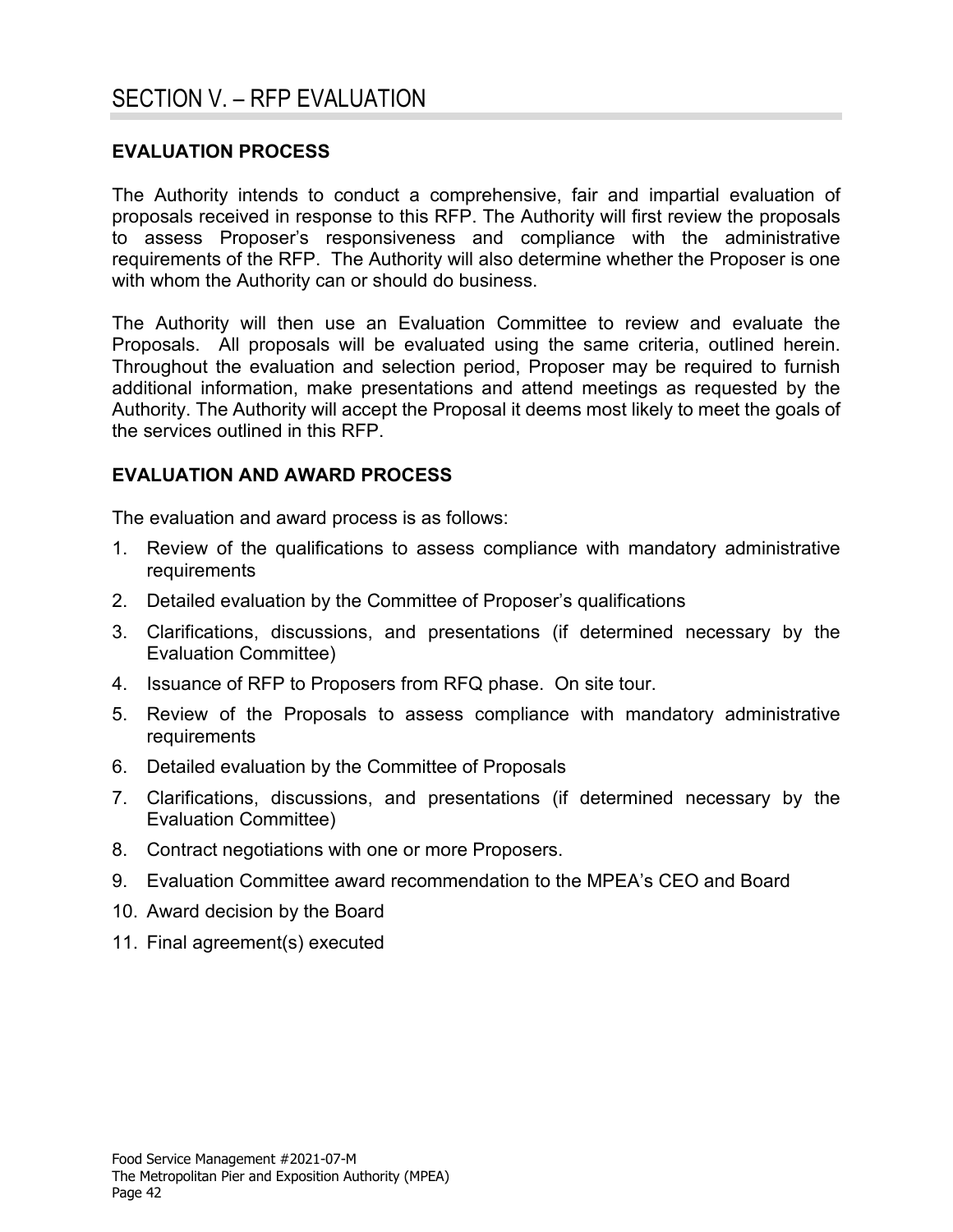This RFP does not represent a commitment or offer by the Authority to enter into an agreement with a Proposer or to pay any costs incurred in the preparation of a response to this RFP. The Authority reserves the right to reasonably request additional information or clarification of information provided in the response without changing the terms of the RFP, and also reserves the right to seek new submittals when such a request is in the best interest of the Authority. The Proposer assumes the responsibility for all costs incurred in responding to this RFP. It is understood and agreed that the Authority assumes no liability for the Proposer's costs incurred in responding to this RFP.

#### Signing Forms

Proposal forms must be properly completed and the FORM OF TRANSMITTAL LETTER (See Required Form A) must be in the required form and signed by persons with the authority to bind the Proposer(s). Special requirements apply depending on the nature of the Proposer's organization. The Proposal and Form of Transmittal Letter shall be signed as follows:

- o If the Proposer is a **corporation** or **limited liability company**, the Proposal and Form of Transmittal Letter shall be signed in the name and under the seal of the corporation by a duly authorized officer of the corporation or manager of the company, with the designation of his/her official capacity, and attested properly. The Response and Form of Transmittal Letter shall show the state in which the corporation is chartered. If it is a foreign corporation, the Response shall show whether or not the Proposer is licensed to transact business in the State of Illinois.
- o If the Proposer is a **firm** or **partnership**, the Proposal and Form of Transmittal Letter shall be signed in the name or style under which the organization is doing business and by the partner, proper officer, or officers whose official capacity shall be designated. The name and address of each member of the organization shall be shown on the Proposal and Form of Transmittal Letter.
- o If the Proposer is an **individual**, he/she shall sign the Proposal and Form of Transmittal Letter in person or by representative, stating the name or style, if any, under which he/she is doing business. If the signing is by representative, the representative's Power of Attorney or other authorization shall be stated and shall be proven if requested.
- o If the Proposer is a **joint venture**, the Proposal and Form of Transmittal Letter shall be signed by each of the persons or firms that are a party to the joint venture agreement. A certified copy of the joint venture agreement shall be attached to the Proposal and Form of Transmittal Letter. A joint venture will not be accepted unless the joint venture agreement or some other signed and legally binding instrument is certified and attached to the Proposal Form sheet and Form of Transmittal Letter and contains provisions for one of the parties to the joint venture to be in full direction of the services and to exercise this direction through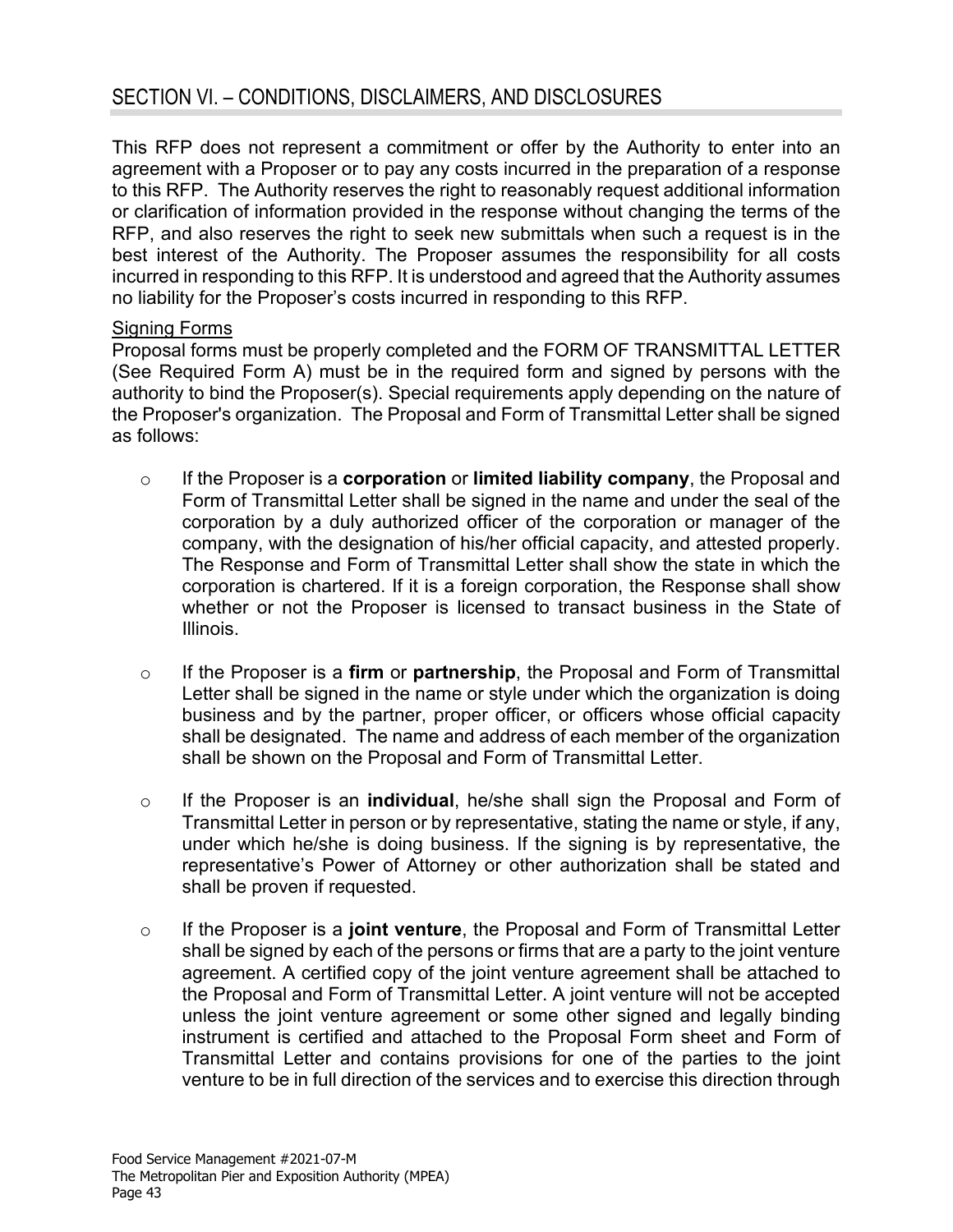a single individual to be appointed manager of operations with the consent of all parties to the joint venture agreement.

o Where the Proposal and Form of Transmittal Letter are signed by an **agent of the Proposer**, evidence of the agent's authority to sign must accompany the Proposal. If the Proposer is a corporation, such evidence shall be a certified copy of that section of corporate bylaws or other authorization such as a Resolution by the Board of Directors, which permits the person to sign the offer on behalf of the corporation. The name of each person signing the Proposal shall be typed or printed below his/her signature.

In every case, the Proposal and Form of Transmittal Letter shall show the present business address of the Proposer at which address communications shall be received and service of notices accepted.

#### Ownership of Proposals

Timely submittals and any information made a part of the Proposals will not be returned to the sender. The Authority reserves the right to retain all submittals and to retain any ideas in a submittal regardless of whether a Proposer is selected. Submittal of a response to this RFP indicates acceptance by the Proposer of the conditions contained within the RFP document.

#### Improper Practices

The Proposer shall be in compliance with the Illinois State Officials and Employees Ethics Act (5 ILCS 430/) and remain in compliance for the duration of the Agreement. Noncompliance constitutes grounds for immediate unilateral termination of the Agreement.

The Proposer shall not offer any gratuities, favors, or anything of monetary value to any official or employee of the Authority, the Authority's appointed evaluation committee, SMG (current McCormick Place® Manager), the City of Chicago, Choose Chicago, State of Illinois, or any other organization that may have a clear interest in the outcome of the selection process, for the purposes of influencing the outcome of the RFP response selection process.

The Proposer shall not collude in any manner or engage in any practices with any other Proposer(s), which may restrict or eliminate competition or otherwise restrain trade. Violation of this instruction will cause the Proposer(s) submittal(s) to be rejected by the Authority. The prohibition is not intended to preclude joint ventures or subcontracts.

#### Interpretation

Should any question arise as to the proper interpretation of the terms and conditions contained in this RFP, the Authority's decision shall be final.

#### Multiple Awards

It is the intent of the Authority to award to one Proposer as a result of this RFP. However, the Authority reserves the right to award a contract to one or more Proposers as it deems to be in its best interest.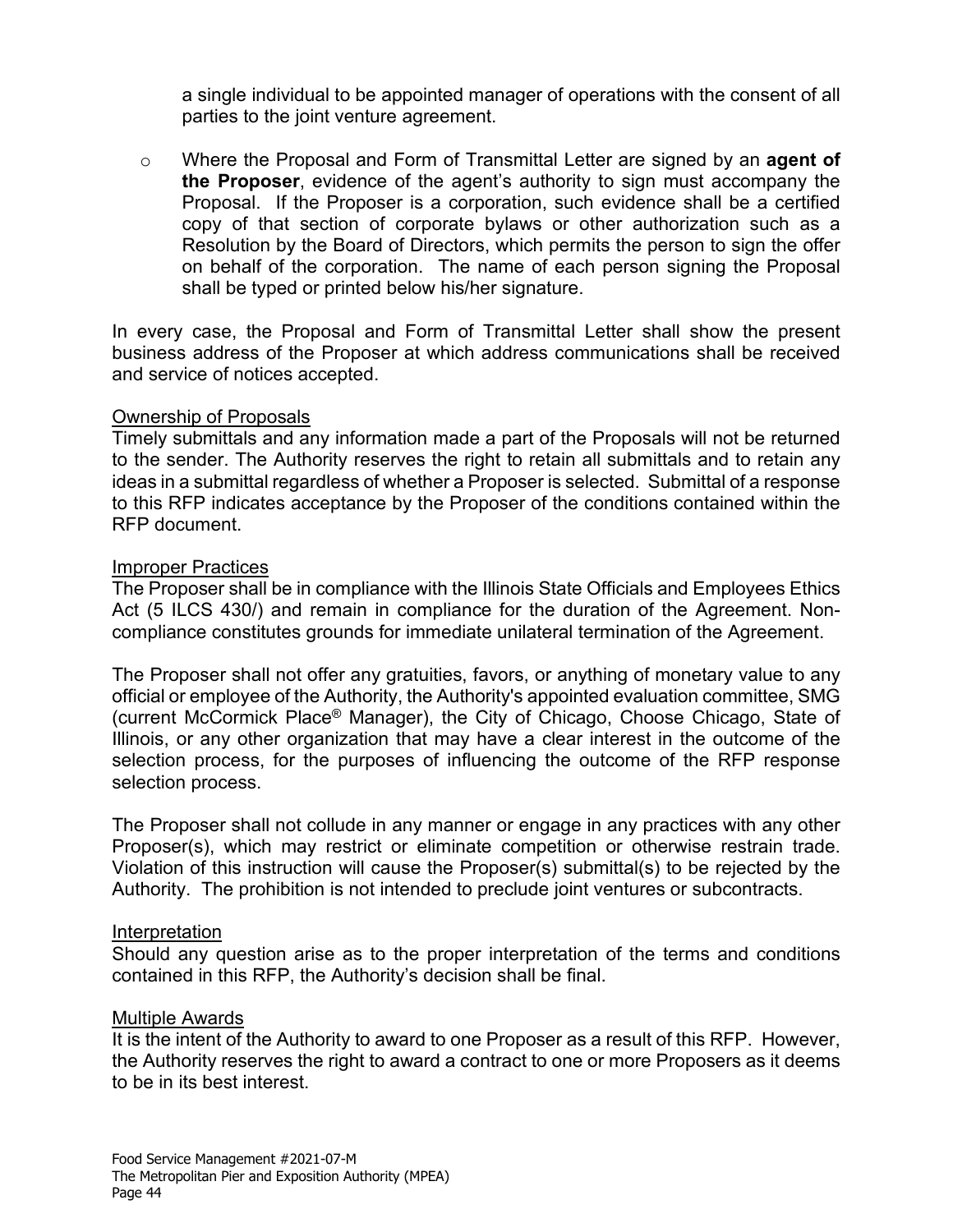#### No Criminal/Civil Liability

Submission of a proposal shall include a representation that neither the Proposer, nor any of its joint venture participants, partners, members, affiliates, subsidiaries, officers, directors, managerial employees, or any individual who, directly or indirectly, holds an ownership interest in the Proposer's organization has been convicted of or entered into a plea agreement for a criminal offense incident to the application for or performance of a contract or subcontract with a governmental or private entity in the State of Illinois, or has been convicted of a criminal offense, or held liable in a civil proceeding, that negatively reflects on the entity's or individual's business integrity, based on a finding of embezzlement, theft, forgery, bribery, falsification, or destruction of records, receiving stolen property, or violation of state or federal antitrust statutes or similar laws.

#### Vendor Ethics

The Authority is prohibited by law from contracting with certain persons and entities. Accordingly, ownership interests must be disclosed in Required Form B, STATEMENT OF BUSINESS ORGANIZATION. Proposers must also comply with the prohibitions on political contributions that are set forth in the MPEA Act, as amended.

Proposers who have done business or are seeking to do business with MPEA should review the prohibitions on political contributions to candidates and elected officials, set forth in the City of Chicago Municipal Code on Governmental Ethics, Section 2-156- 455.

#### Insurance Requirements

At all times during the term of the Agreement and during the time period following final completion if the Proposer is required to return and perform any additional work, Proposer is required to maintain the minimum insurance coverage and requirements specified in this RFP, insuring all operations related to the Agreement. The Authority reserves the right to modify insurance requirements based on the nature of the services rendered or the projects required under the Agreement.

#### Freedom of Information Act

This RFP and any subsequent agreement are subject to disclosure pursuant to the Illinois Freedom of Information Act ("FOIA," 5 ILCS 140/) and other applicable laws and rules. The Proposal may be made available for public inspection and copying and if the Proposer believes certain information is exempt from public disclosure under FOIA, the Proposer must clearly mark those portions of its Proposal as being "Confidential" and request confidential treatment. The Proposer must identify the specific grounds under FOIA or other law or rule that support exempt treatment. The Authority is not obligated to honor requests for confidential treatment, even if the information is exempt from public disclosure. The Proposer will be responsible for any costs or damages associated with the Authority's defending the Proposer's request for exempt treatment.

#### **Confidentiality**

Except with the Authority's approval, the Proposer shall not directly or indirectly disclose, divulge or communicate to any person, firm or corporation, other than the Authority or its designated representatives, or as required by law, any non-public information which it may have obtained during the RFP process concerning any matter relating to the work or regular business of the Authority.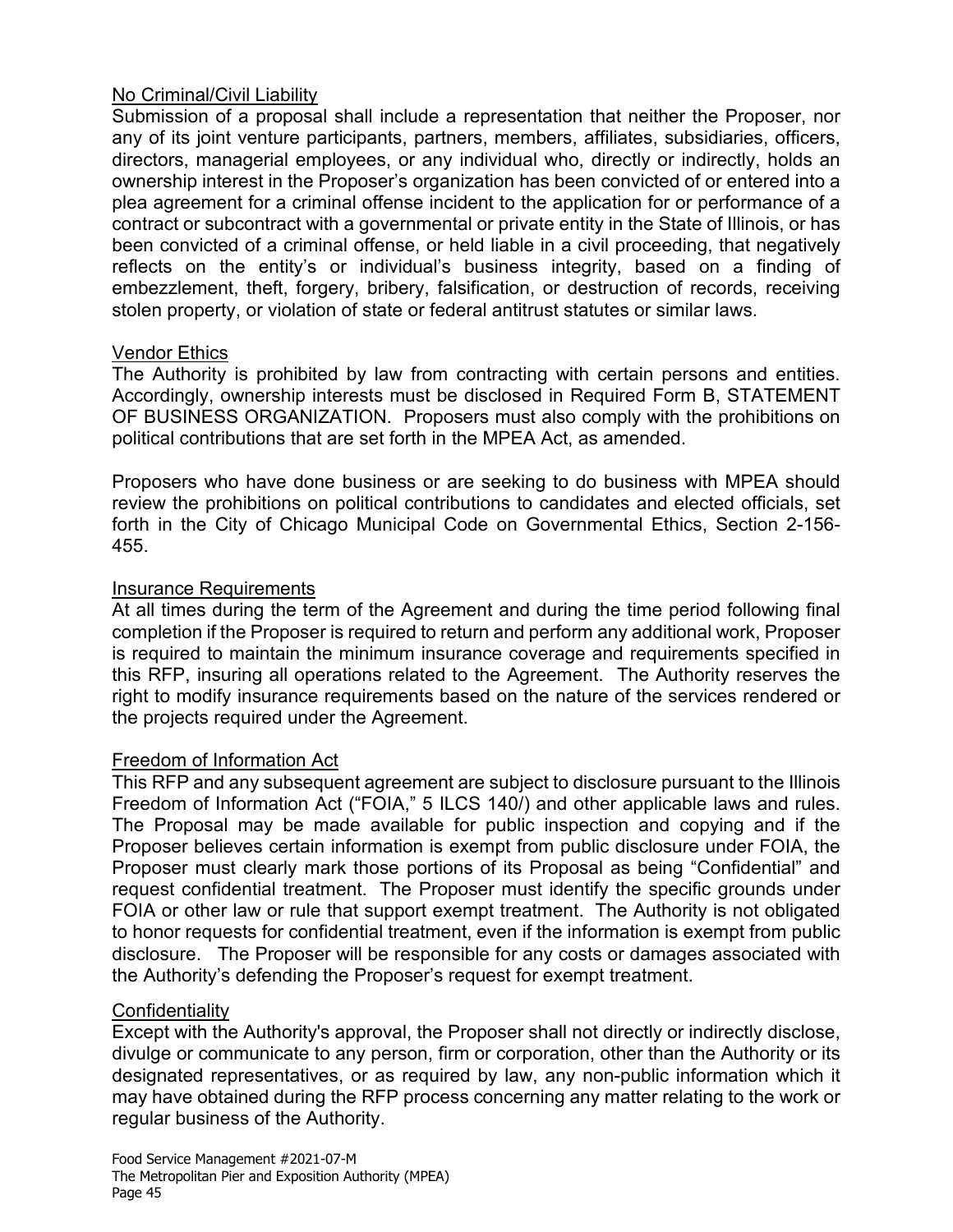### Term

The agreement shall commence on July 1, 2022 and expire at midnight on June 30, 2027. The MPEA, at its sole discretion, may renew the term of the agreement for one or more additional periods not to exceed five (5) additional years in total by giving the Successful Proposer notice of at least ninety (90) days prior to the expiration of the then current Term.

#### Taxes

The Successful Proposer will be responsible for all existing and future applicable federal, state, and local taxes, whether direct or indirect, incurred in connection with the Agreement. The Authority, however, is exempt by law from Illinois Retailers Occupation Tax, Use Tax, Service Occupation Tax, Service Use Tax, and Municipal and Regional Transportation Authority Retailers Occupation Tax on materials or services purchased in connection with the Services.

#### Rejection of Proposals

Proposals that do not comply with the submittal requirements of the RFP, or that contain omissions, erasures, alterations or additions not called for, or that are irregular in any way, may be rejected as informal and insufficient. The Authority, however, reserves the right to waive any or all informalities when it considers a waiver to be in its and the public's best interest.

In addition to all other basis for rejection, any Proposer found to have falsified any information to the Authority in relation to this or any other procurement, or which has been barred from doing business with the Authority, the City of Chicago or State of Illinois, or which has been convicted of a felony or entered into a plea agreement related to procurement contracting with any unit of government, may be rejected.

#### Protests

Any and all protests or challenges with respect to the selection of the Successful Proposer and this RFP, any of the procedures or requirements stated herein, or any other terms and conditions related to the transactions stated or contemplated herein must be asserted in writing to:

Metropolitan Pier and Exposition Authority Attn: Director of Procurement 301 E. Cermak Rd., Chicago, IL 60616 [mpeaprocurement@mpea.com](mailto:mpeaprocurement@mpea.com)

All protests or challenges concerning the process, ambiguities, or defects of the RFP must be submitted within seven (7) calendar days after publication of the RFP. All protests or challenges concerning the selection of the Successful Proposer must be asserted within seven (7) calendar days after the notification of award of the Successful Proposer. Protests shall contain a statement of reason(s) for the protest identifying any alleged violation and any specific relief sought. Failure to file any action, protest or challenges within the time frames set forth above shall constitute a full and absolute waiver to take action against, protest or challenge the RFP process or selection of the Successful Proposer.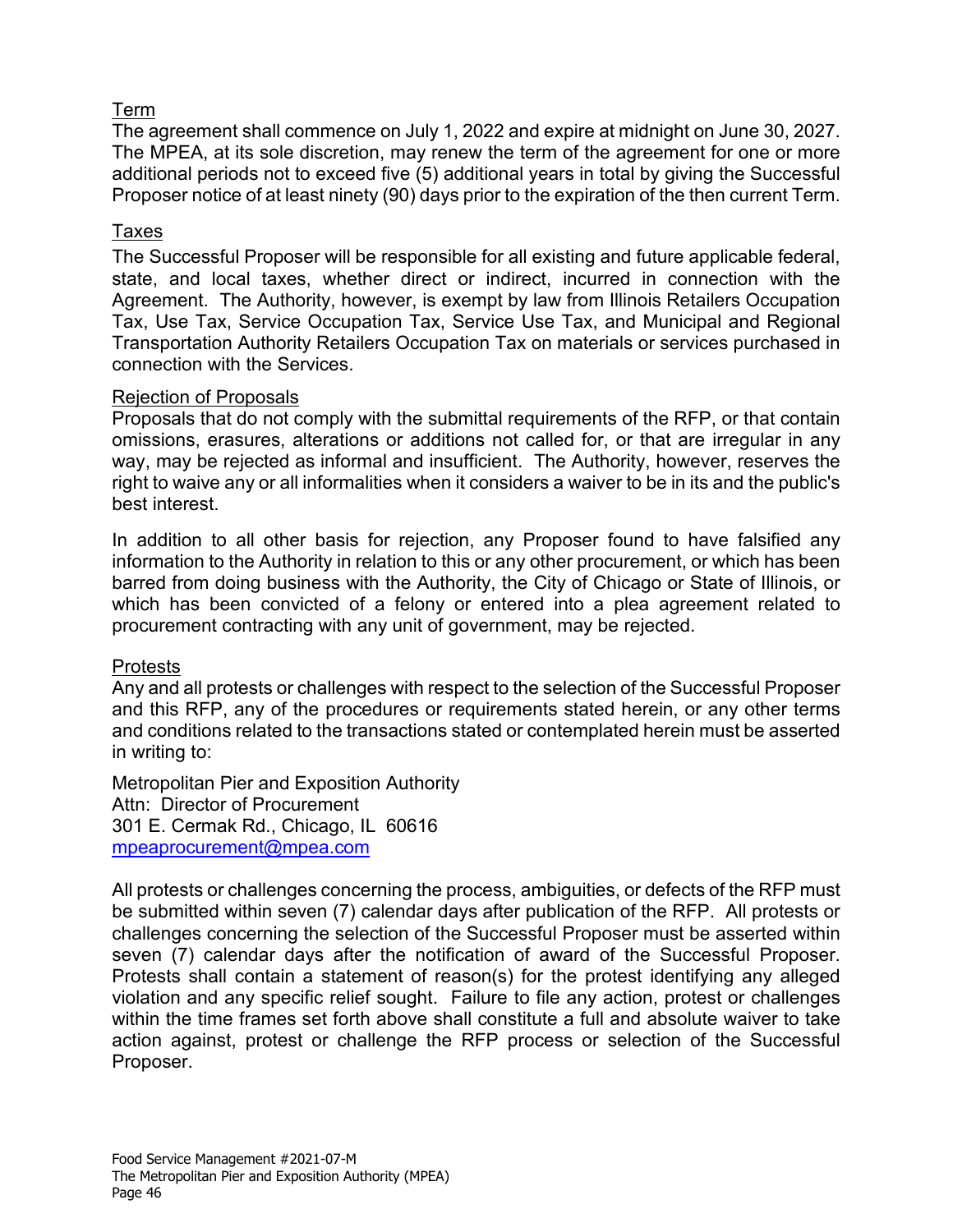Proposals must contain the completed items listed below that are provided in the following pages of this Section VI:

- A. FORM OF TRANSMITTAL LETTER
- B. NOTIFICATION OF EXCEPTIONS
- C. BOND REQUIREMENTS
- D. PROPOSED FEE STRUCTURE
- E. SPECIAL CONDITIONS REGARDING MINORITY AND WOMEN BUSINESS **ENTERPRISES**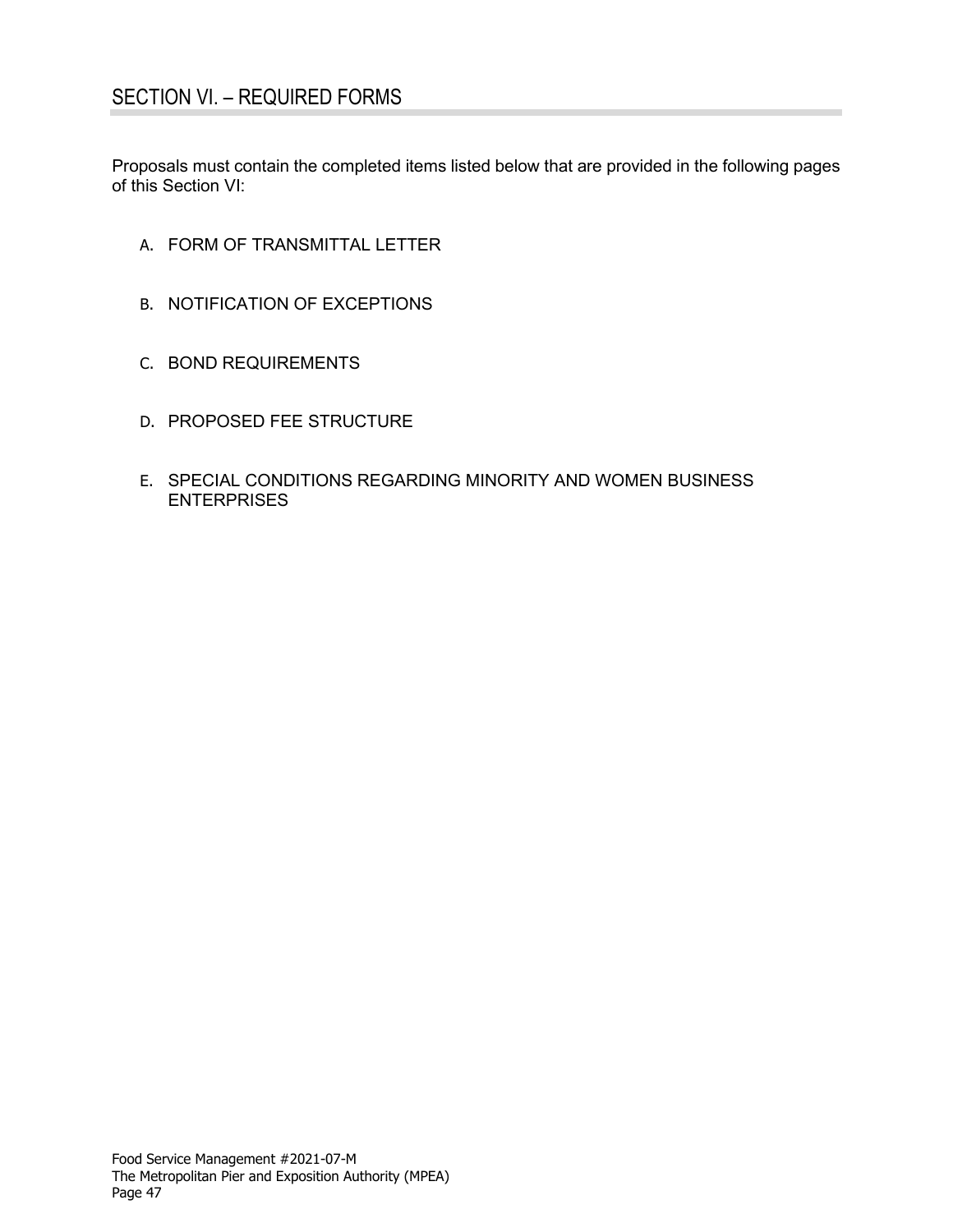#### To be duplicated and completed on Proposer's firm letterhead

(Date)

Metropolitan Pier and Exposition Authority 301 East Cermak Road Chicago, Illinois 60616 Attention: Director of Procurement

#### Re: **FOOD SERVICE MANAGEMENT RFP #2021-07-M**

On behalf of (Full legal name of Proposer), I submit with this letter its response to the Metropolitan Pier and Exposition Authority's Request for Proposals ("RFP") for **FOOD SERVICE MANAGEMENT.** In this connection, I state the following:

- 1. I have full authority to bind Proposer with respect to this response to the Request for Proposals and any oral or written presentations and representations made to the Authority.
- 2. (Full legal name of Proposer) has read and understands the Request for Proposals and is fully capable and qualified to provide the goods and or services as described within this Request for Proposals.
- 3. I have read and understand the Request for Proposals, including addenda numbers . (If none were issued, indicate "NONE".)
- 4. (Full legal name of Proposer) understands that the Metropolitan Pier and Exposition Authority will rely on Proposer's response to the Request for Proposals and Proposer agrees to be bound by its representations and statements made in its response and in any oral or written presentation(s) made during the evaluation and selection process.
- 5. If requested by the Authority, Proposer agrees to furnish additional information or documentation or to make one or more oral presentations or demonstrations to assist the Authority in evaluating its Proposal.
- 6. If selected by the Authority, Proposer agrees to negotiate and enter into an Agreement for **FOOD SERVICE MANAGEMENT** with the Authority to perform all the services required for operations of a world class convention center.
- 7. Neither I nor Proposer has any beneficial interest in or relationship with any other party working or performing services for or otherwise affiliated with the Authority and no conflict of interest which could interfere with the provision of services to the Authority.
- 8. Proposer understands that the Authority will rely upon the material representations set forth in the Request for Proposals and that Proposer has a continued obligation to update any information which changes or which Proposer learns to be incorrect.

I declare that all Required Forms A - E as issued by the MPEA have not been altered other than to provide information requested, and that completed Forms A-E have been examined by me and to the best of my knowledge and belief are true, correct and complete.

|     | Typed/lettered name of signatory      |
|-----|---------------------------------------|
| As: |                                       |
|     | (Relationship to Proposer/Title/etc.) |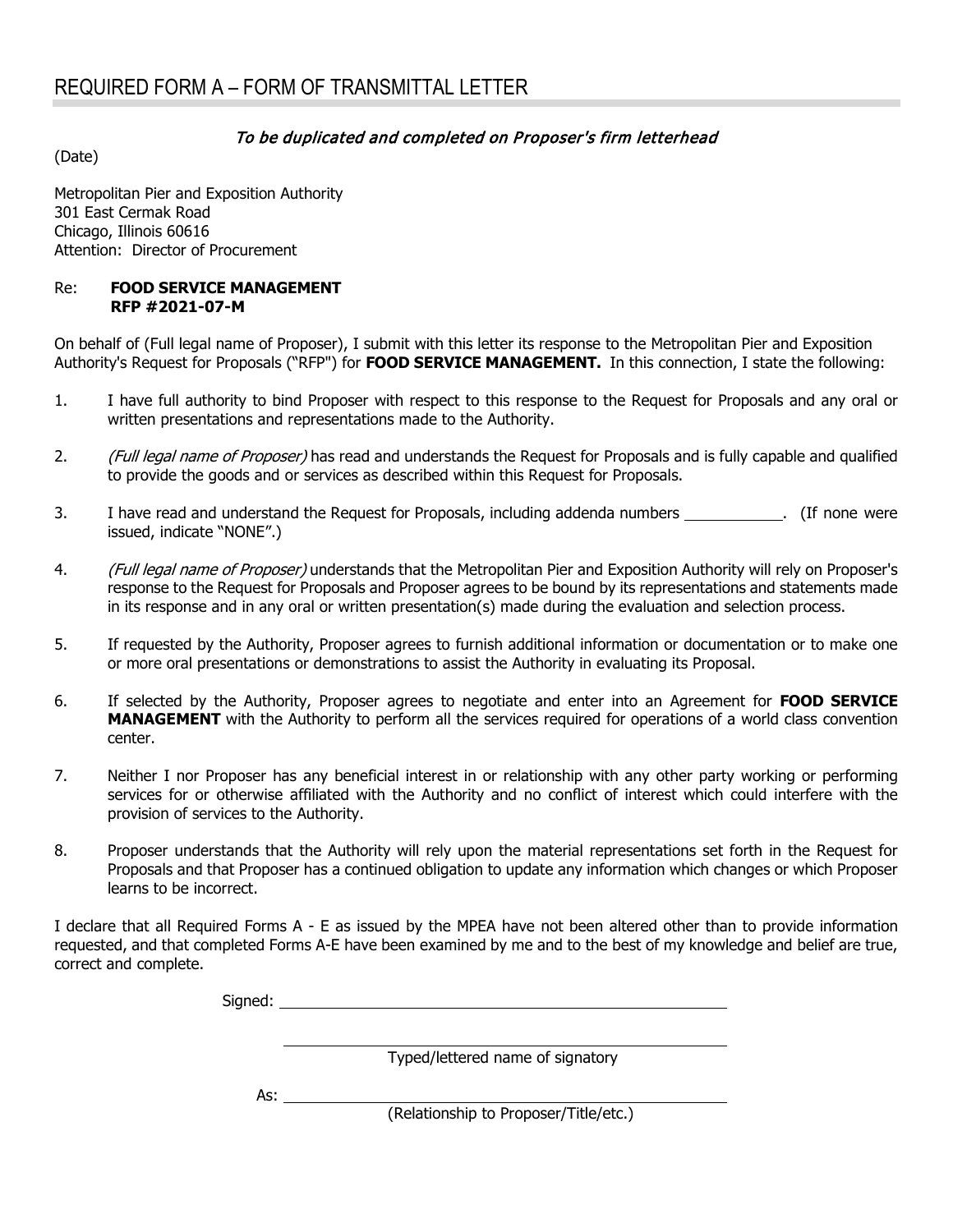# REQUIRED FORM B – NOTIFICATION OF EXCEPTIONS

|                           | NAME OF PROJECT: FOOD SERVICE MANAGEMENT |
|---------------------------|------------------------------------------|
| PROJECT NUMBER: 2021-07-M |                                          |
| <b>PROPOSER:</b>          |                                          |

Proposer must complete this REQUIRED FORM B and submit it with attachments specifically outlining and identifying any exceptions.

Proposer acknowledges that there are exceptions to the proposed contract language, scope, compensation structure and/or any other requirements stated in this RFP #2021-07-M and has attached a comprehensive list to this Required Form B – Notification of Exceptions.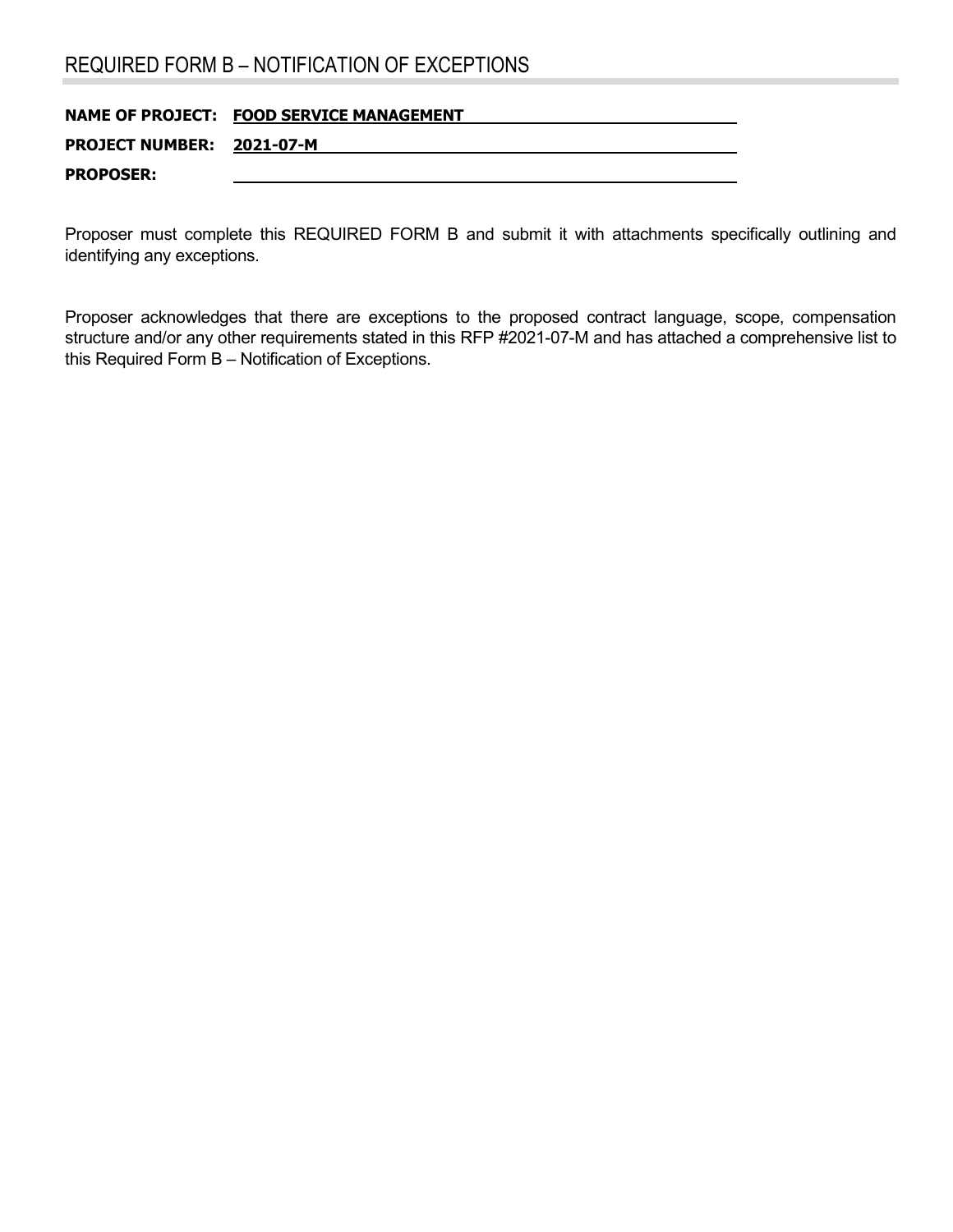# REQUIRED FORM C – BOND REQUIREMENTS

| <b>NAME OF PROJECT: FOOD SERVICE MANAGEMENT</b> |
|-------------------------------------------------|
| PROJECT NUMBER: 2021-07-M                       |
|                                                 |
|                                                 |

Proposer must complete this REQUIRED FORM C and submit it with attachments, as outlined herein.

#### **[ ] PROPOSER ALSO ACKNOWLEDGES THAT IT HAS PROVIDED WITH THIS REQUIRED FORM C EVIDENCE OF THE ABILITY TO PROCURE A PERFORMANCE AND FIDELITY BOND, AS SPECIFIED BELOW:**

- **1.** Prior to the commencement of the Term and throughout the Term hereof, Manager shall provide to the Authority a performance bond in the amount of Three Million Dollars (\$3,000,000) to protect the Authority against loss due to the inability or refusal of Manager to perform under this Agreement. The cost of the performance bond shall not be a Direct Operating Cost. The bond should be issued by a corporate surety or sureties acceptable to the Authority, and licensed and authorized to do business in the State of Illinois. The Surety Company for the performance bond must be listed as a certified Surety in the most recently published "Listing of Approved Sureties" in the U.S. Dept of Treasury Circular 570. [\[www.fms.treas.gov/c570\]](http://www.fms.treas.gov/c570).
- **2.** The performance bond effective on the date of this Agreement will remain in full force and effect until this Agreement is completed in its entirety. Said bond shall provide that it will not be canceled or materially altered or changed without first giving 30 days' notice to the Authority, sent by certified mail, return receipt requested.
- **3.** If the bond is canceled during the Term of this Agreement, Manager must provide a new performance bond prior to the existing bond cancellation date. If Manager is unable to provide a replacement bond, Manager must provide an alternate source of financial assurance satisfactory to the Authority. Alternate financial assistance could be in the form of a certified check or letter of credit.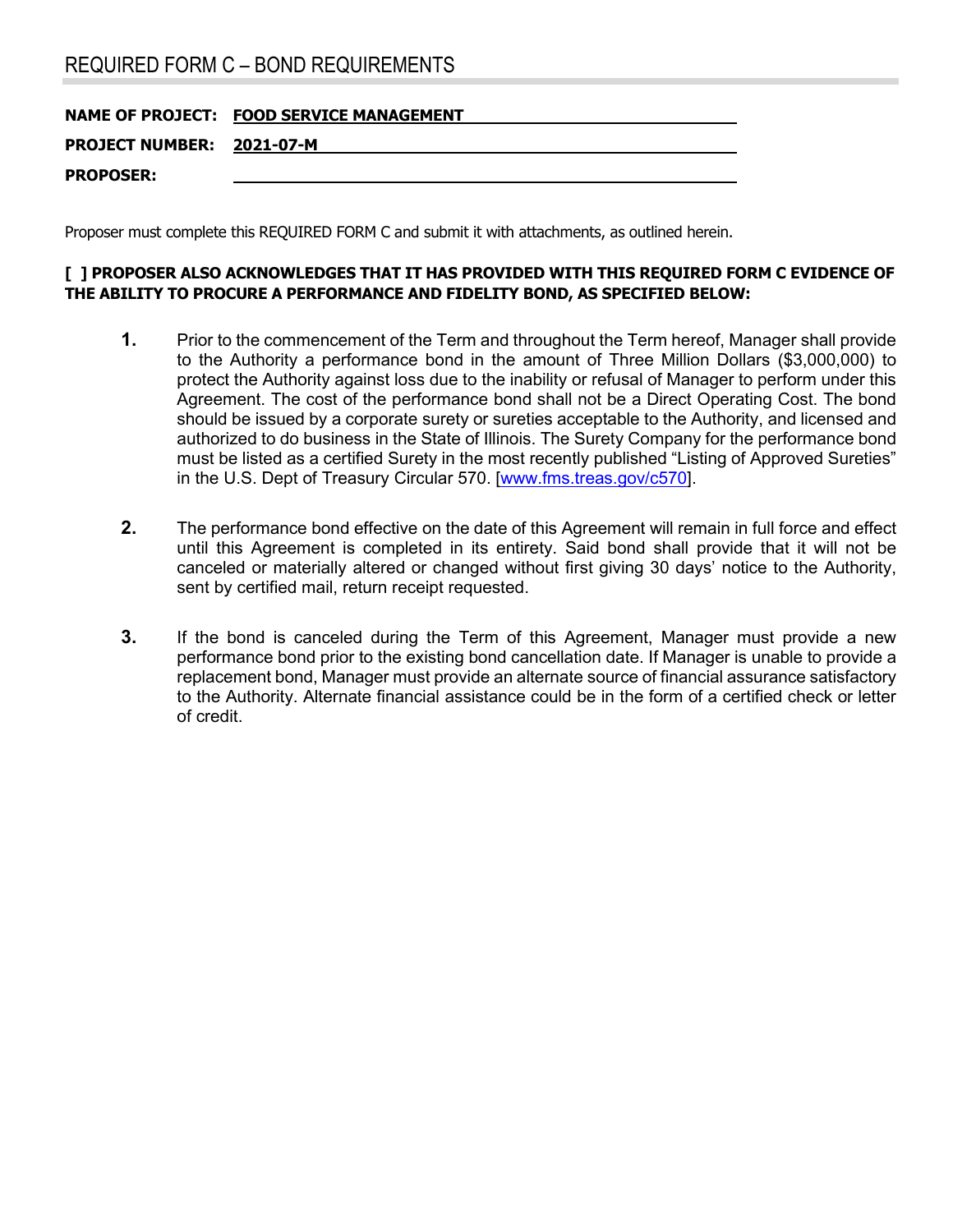### REQUIRED FORM D – PROPOSED FEE

|                           | NAME OF PROJECT: FOOD SERVICE MANAGEMENT |
|---------------------------|------------------------------------------|
| PROJECT NUMBER: 2021-07-M |                                          |
| <b>PROPOSER:</b>          |                                          |

Proposer must submit its fee proposal (in compliance with Financial Terms) by completing this REQUIRED FORM D and submitting it in a separate, sealed envelope within the Proposal container.

The fee proposal should include (i) the annual base management fee required to operate the along with (ii) a proposed incentive fee component. Together, these two fees shall constitute Proposer's total compensation for performance under the contract. The MPC's construction and numerous expansions were financed with tax-exempt bonds. Consequently, the compensation arrangements and terms that the Authority may agree upon with the Selected Proposer are governed by federal tax laws that restrict the private business use of facilities financed with tax-exempt bonds. Proposers are required to ensure that their proposals are in full compliance with IRS procedures and guidelines and federal tax laws governing private business use of facilities financed with tax-exempt bonds. Proposers are required to submit fee proposals on the basis of a five (5) year management contract.

#### **Proposed Annual Base Management Fee:**

**\$\_\_\_\_\_\_\_\_\_\_\_\_\_\_\_\_\_\_\_\_\_\_\_\_\_\_\_**

**Proposed Annual Incentive Fee:**

**\$\_\_\_\_\_\_\_\_\_\_\_\_\_\_\_\_\_\_\_\_\_\_\_\_\_\_\_**

The incentive fee will be allocated as follows in accordance with Section 7.1 and 7.2 of the relevant sections of Draft contract language.

- Sustainability up to 15% of the annual Incentive Fee
- Customer Satisfaction up to 30% of the annual Incentive Fee
- Health and Sanitation up to 15% of the annual Incentive Fee

The minimum incentive thresholds for the prior 3 benchmarks must be met in order to qualify for the Financial Performance Incentive Goal.

Both elements of the Financial Performance Incentive Goal must be met to receive that portion of the Incentive Fee.

- Financial Performance Incentive Goal --up to 40% of the annual Incentive Fee
	- o Required Reserve Contribution
	- o Revenue Target Benchmarks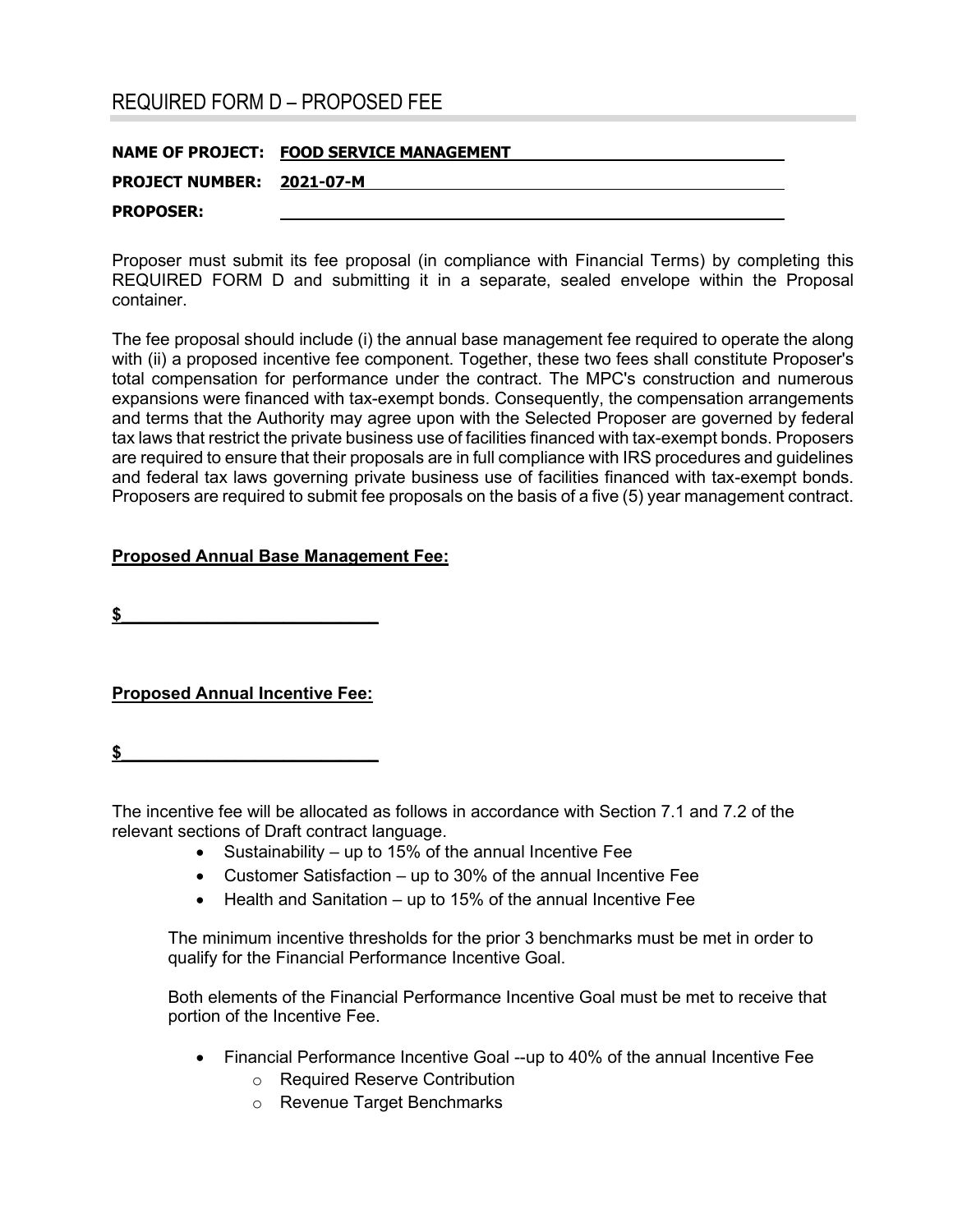### **Proposed Capital Contribution**

 $\frac{1}{2}$ 

The Successful proposer shall recommend investments for application of the Capital Contribution. Any investments shall be approved by Manager and the Authority.

Any assets purchased with the Capital Contribution from Successful Proposer shall be capitalized on the Authority's books and records, with title passing to the Authority upon placement into service.

A draft of the Compensation and Performance Management section of the Agreement is provided for reference as Exhibit 1.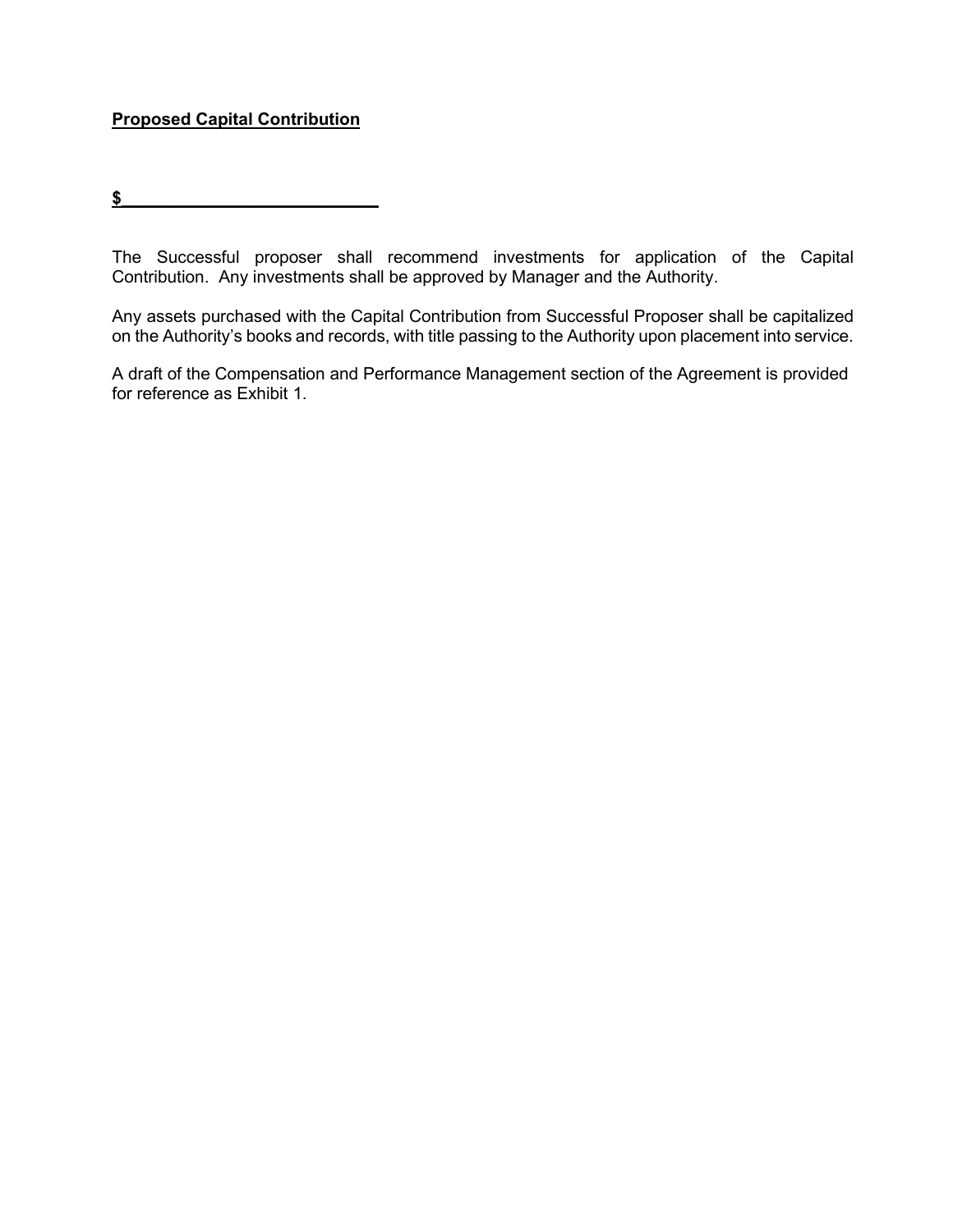Remainder of page is blank. See Special Conditions link on website at [www.mpea.com/doing-business/](http://www.mpea.com/doing-business/)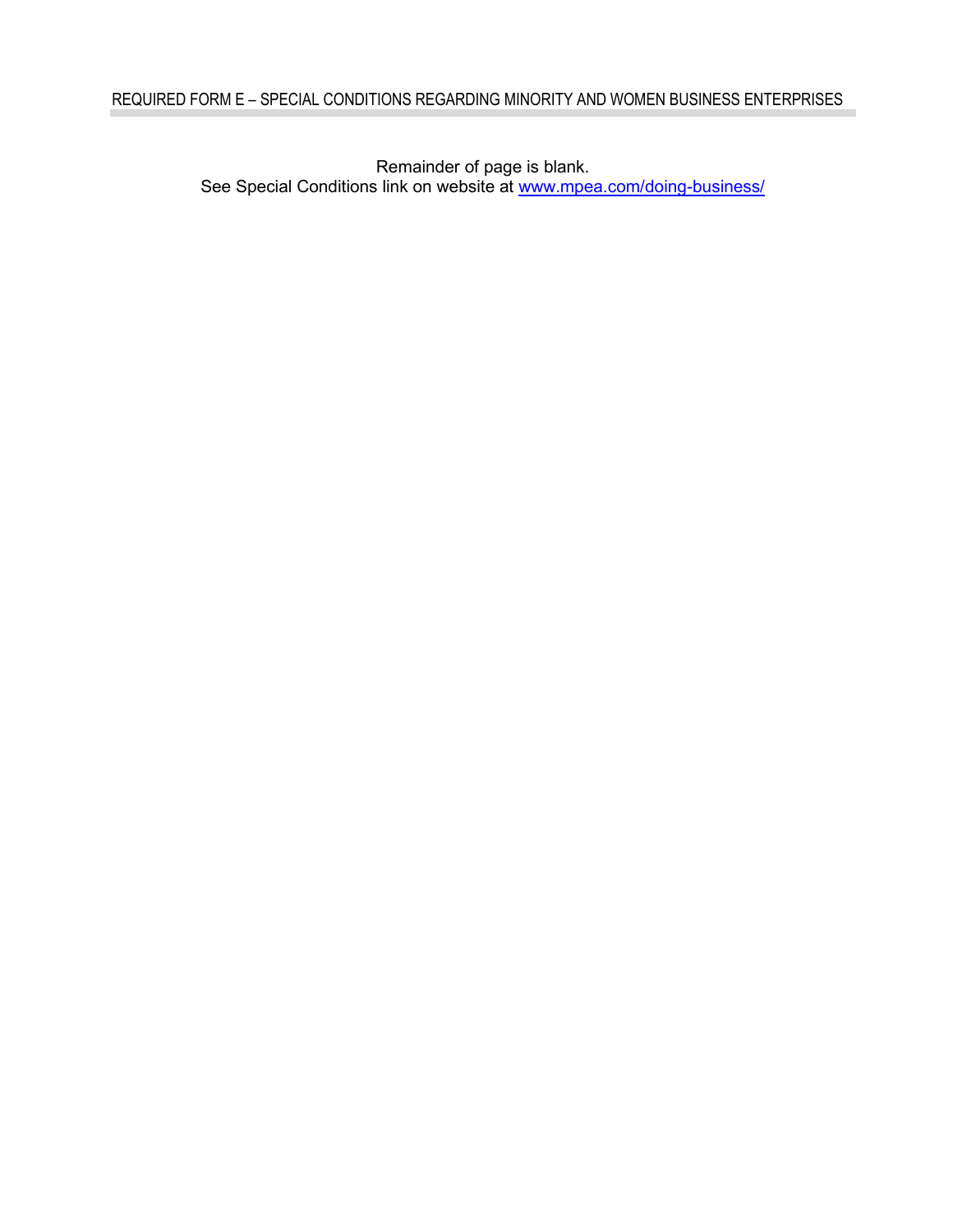#### **DRAFT SUBJECT TO ADDITIONAL REVIEW BY AUTHORITY**

#### **6.1 Fees.**

The Authority shall pay Manager during the Term a monthly Management Fee, and, if certain performance goals are achieved, an annual Incentive Fee as provided herein.

#### **6.1.1** The Management Fee

- a. The Management Fee shall be \$[\_\_] for the first Contract Year and for each subsequent Contract Year the Management Fee shall be adjusted on the first day of each Contract year by the percentage change in Consumer Price Index – All Urban Consumers (CPI-U) – U.S. City Average – All Items, during the one year period ending June 30, immediately preceding such Contract Year, as published by the Bureau of Labor Statistics of the U.S. Department of labor, or of any revised or successor index hereafter published by the Bureau of Labor Statistics or other agency of the United States Government succeeding to its functions ("CPI"), but in no event exceeding three percent (3%) in any one Contract Year.
- b. The Management Fee shall be payable in monthly installments as provided herein for the immediately preceding month beginning with the first day of the first month following the Commencement Date; *provided, however*, that for any partial month such amount shall be prorated to reflect the actual number of days for such month.

#### **6.1.2** Annual Incentive Fee

- a. The Manager shall be eligible to receive an annual Incentive Fee of up to \$[\_\_] for the first Contract Year and for each subsequent Contract Year the maximum amount of the annual Incentive Fee shall be adjusted by CPI, but in no event exceeding three percent (3%) in any one Contract Year.
- b. The Incentive Fee shall be payable within 90 days after the end of any Contract Year upon verification of performance exceeding agreed upon targets in the following areas. Goals for the incentive will be developed cooperatively between the Manager and the Director prior to the beginning of each Contract Year. If the goals have been met, the Incentive Fee shall be paid within 90 days following the end of the Contract Year or within 30 days following documentation and approval of goal achievement, whichever is later. The Director will have final authority to determine the actual measurement and targets for each Contract Year. The goals will be based upon end of Contract Year verification of performance exceeding the targets in the following areas:

(i) **Targeted Financial Performance:** Manager will be eligible for forty percent (40%) of the annual Incentive Fee for meeting a defined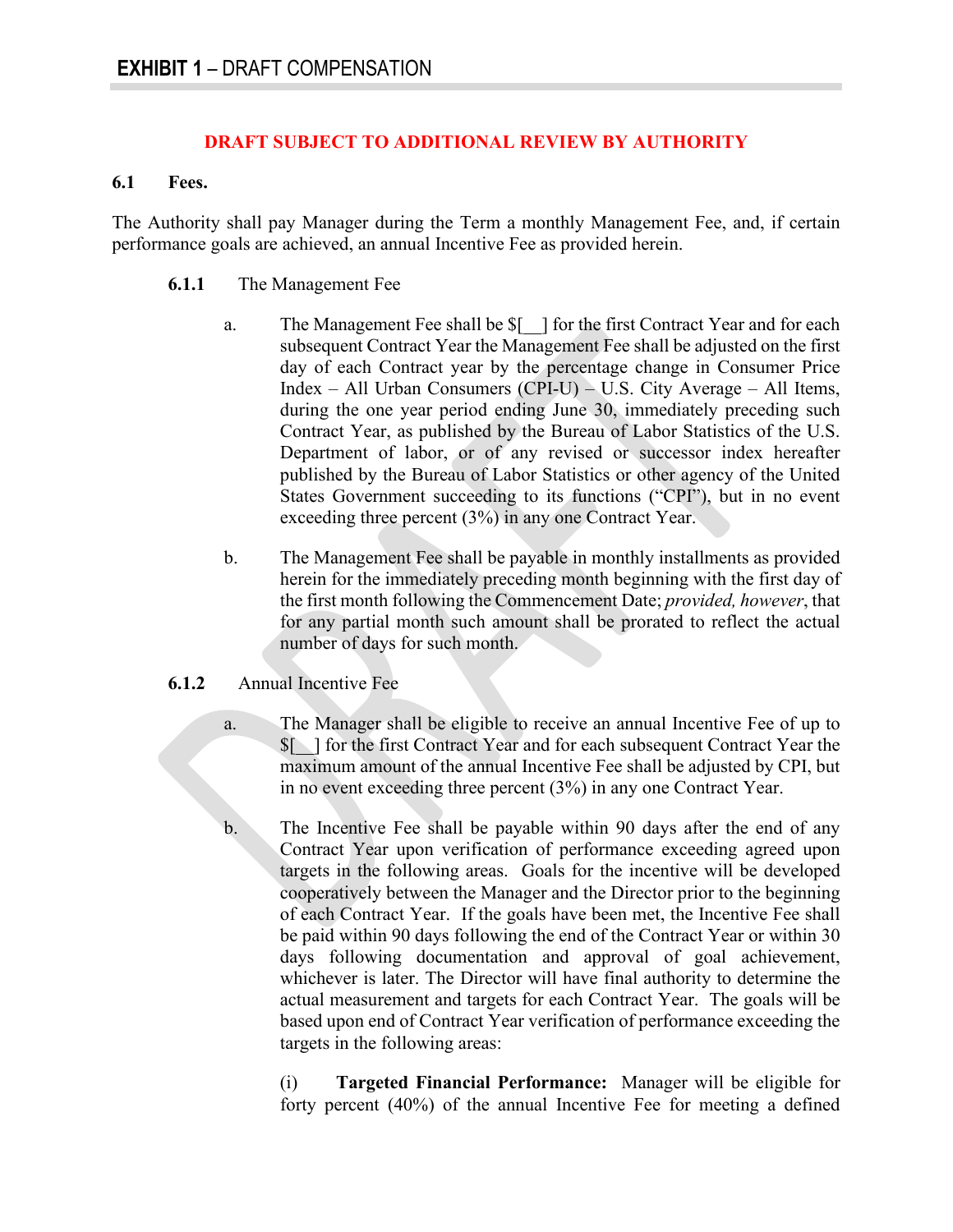financial performance incentive goal by (A) achieving a reserve contribution equal to 10% (the "Required Reserve Contribution") as set forth in Section 7.2.1 hereof and (B) achieving total Gross Receipts that are equal to or greater than the revenue target (the "Revenue Target Benchmark") for the applicable Contract Year as set forth in Section 7.2.1 hereof, but only if Manager is also eligible to receive a portion of each of the Incentive Fee components set forth in Sections  $7.1.2(b)(ii) - (iv)$  hereof.

(ii) **Sustainability:** Manager will be eligible for fifteen percent (15%) of the annual Incentive Fee for meeting the annual sustainability goals to include supply chain management, waste management, water management and other goals for each Contract Year, as set forth in Section 7.2.2 hereof.

(iii) **Customer Satisfaction:** Manager will be eligible for up to thirty percent (30%) of the annual Incentive Fee for meeting customer satisfaction goals to include maintaining a minimum agreed upon overall service rating and/or for meeting targeted areas for performance excellence, as set forth in Section 7.2.3 hereof.

(iv) **Health and Sanitation:** Manager will be eligible for fifteen percent (15%) of the annual Incentive Fee for meeting health and sanitation goals for each Contract Year, as set forth in Section 7.2.4 hereof.

#### **6.2 Qualifications to Receive Incentive Fee Payments**

**6.2.1** Financial Performance Incentive Goal: The financial performance incentive goal will be established as (i) achieving the Required Reserve Contribution by depositing 10% of the Gross Receipts received during the Contract Year into the Reserve Fund in accordance with Section 7.8 hereof and (ii) achieving the Revenue Target Benchmark established by the Authority and Manager for that Contract Year as part of setting the budget and pricing plans, provided that for the first year Contract Year, the Revenue Target Benchmark will be established as achieving Gross Receipts in the amount of \$\_\_\_\_\_\_\_\_.

> Manager will not be eligible for the financial performance portion of the Incentive Fee if Manager is not eligible to receive a portion of each of the Incentive Fee components set forth in Sections  $7.1.2(b)(ii) - (iv)$  hereof in addition to achieving the Required Reserve Contribution and the Revenue Target Benchmark.

**6.2.2** Sustainability Incentive Goal: The Sustainability Incentive will be paid based on achieving the established availability points as outlined in the sustainability checklist attached hereto as Exhibit (the "Sustainability Checklist")

> To receive 80% of the available incentive goal the following parameters must be met:

Year one of the contract: Bonze Level or 50% of available points: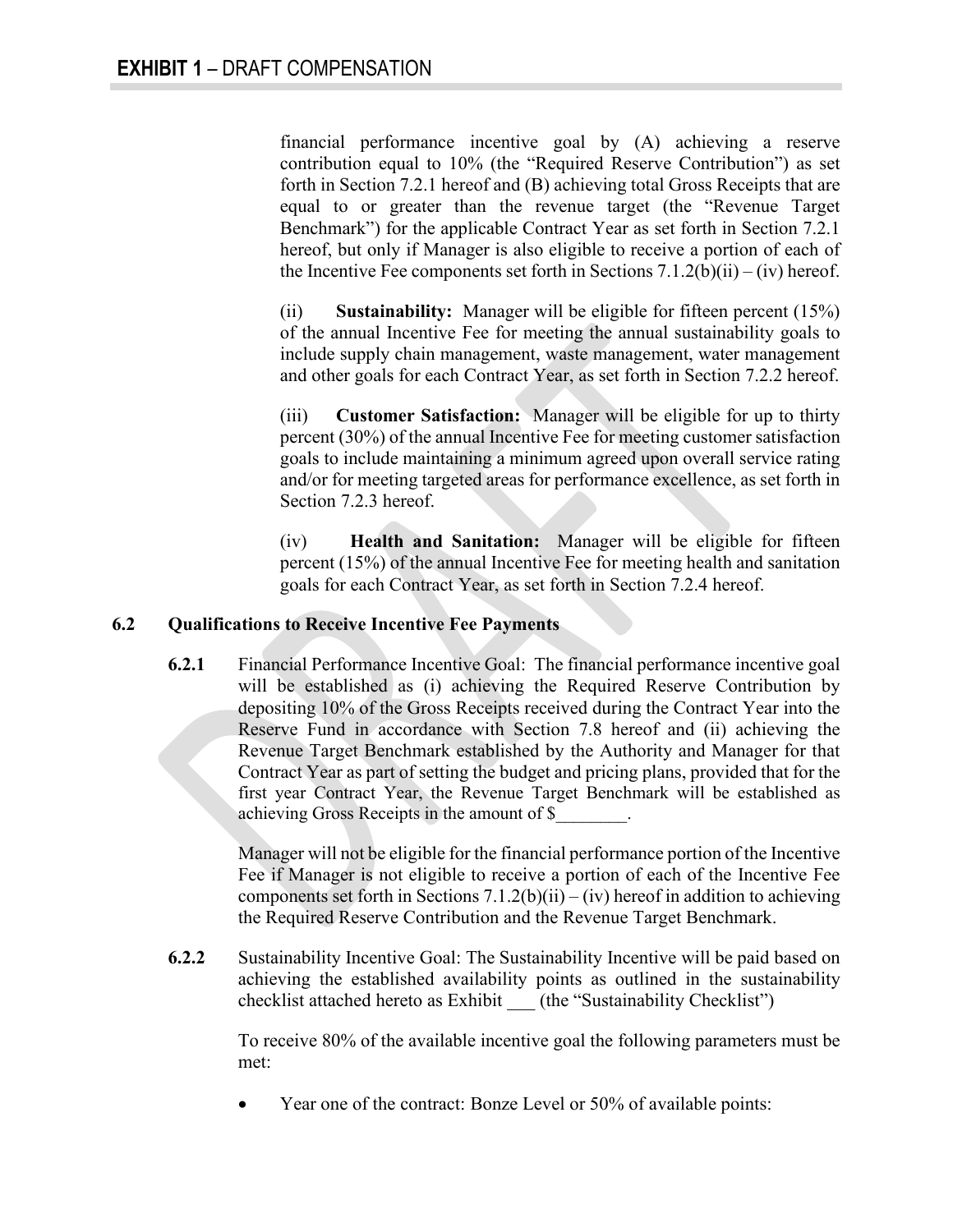• Year two of the contract: Maintain Bronze Level or 50% of available points

- Year three of the contract: Silver Level or 65% of available points.
- Year four of the contract: Maintain Silver Level or 65% of available points

• Year five of the contract and any subsequent year of the contract: Maintain Silver Level or 65% of available points

If eligible, Manager will receive an additional 20 % of the Sustainability Incentive if the Manager receives at a minimum 80% of the available points or Gold Level at any point during the contract agreement. To receive the additional 10% in subsequent years, the manger must maintain at least 80% of the available points on the Sustainability Checklist.

**6.2.3** Customer Satisfaction Incentive Requirements: The Customer Satisfaction Incentive will be paid in accordance with the following parameters.

> (i) The Customer Satisfaction Incentive will be based on an agreed upon set of show management evaluation scores. Manager shall provide the show manager of each major event with a reasonable opportunity to submit an evaluation. Evaluation scores will be tallied for an agreed upon set of questions for all show management surveys received by the Authority during the Contract Year for events which have license commencement dates beginning on or after the first day of that Contract Year.

> (ii) All food and beverage related evaluation scores for the agreed upon set of questions will be aggregated and averaged.

> (iii) In order to be eligible for any incentive payment based on service evaluations scores, Manager must achieve a rating equivalent to 75% of the available points (i.e. an average of 7.5 on a scale of 0 to 10, or a score of 7.75 on a scale of 1 to 10). This value will be the minimum threshold. If the Manager fails to achieve this threshold, they will not be eligible for a Customer Satisfaction Incentive payment. If the Manager achieves or exceeds this threshold, they will receive a minimum of 50% of the available Customer Satisfaction Incentive payment.

> (iv) For each 1% increase above 75% in Manager's achievement of service evaluation scores, Manager will receive an additional Customer Satisfaction Incentive payment equal to 2% of the total available Customer Satisfaction Incentive amount; however, once Manager achieves a rating equivalent to 95% of the available points (i.e. an average of 9.5 on a scale of 0 to 10 or a score of 9.55 on a scale of 1 to 10), then Manager will receive 100% of the total available Customer Satisfaction Incentive amount.